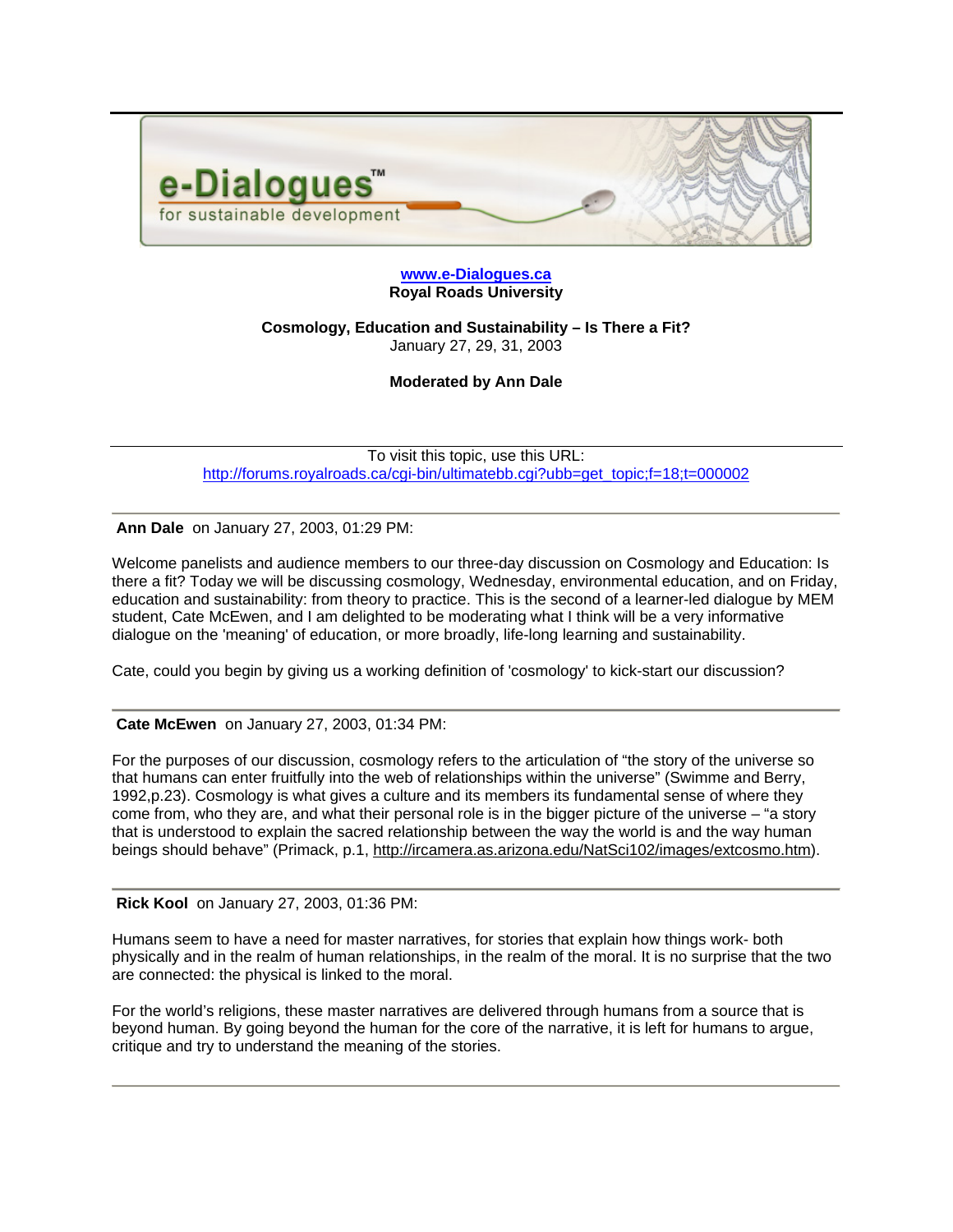**Eric Weiss** on January 27, 2003, 01:38 PM:

Human beings, in order to have a sense of who they are, have to have a sense of what is valuable to them. As Charles Taylor suggests, to have an "identity" is to know where we stand in a space of values. The beauty of the Universe Story is that it shows us our place in an evolution, and so, with the right interpretation of that evolution, we can orient ourselves in value space by orienting ourselves in physical space.

**Eric Weiss** on January 27, 2003, 01:40 PM:

On the other hand, if our examination of physical space doesn't in some way disclose the relevance of some Divine principle, then it doesn't give us the moral orientation that we need.

**Rick Kool** on January 27, 2003, 01:40 PM:

"…can orient ourselves in value space by orienting ourselves in physical space."

Is the former dependent on the latter? Does one have to have a cosmology to have a morality? Does morality grow from cosmology, or do we see the cosmos as a reflection of how we see our relationships with others? Perhaps a bit of a chicken and egg question?

**Ann Dale** on January 27, 2003, 01:40 PM:

Some of you are talking about 'stories' and others about 'the story'. Heather, do you have any comments on this, before we start with our first question.

**Heather Eaton** on January 27, 2003, 01:41 PM:

Berry's horizon of concern is the ecological crisis in light of the universe and planetary processes; He sees the universe story as the macro dimension of the evolutionary reality, and because there has not be a functional macro dimension there has not been a functional story in which humans can orient their lives and understand human-earth relations.

**Bruce Morito** on January 27, 2003, 01:41 PM:

A cosmology articulates the most fundamental concepts and principles a person believes describes how the universe works and is ordered, as one of the fundamental contributors to shaping a person's or people's identity and understanding of their relationship to the world, it orders what and how we see, what importance we place on the various things we perceive and how all those things are fundamentally related.

**Aaron Milavec** on January 27, 2003, 01:42 PM:

In reality, however, we live in a society in which there is the clash of cosmologies: On a warm spring day, I volunteered as a parent-aid at my daughter's preschool. At snack time, everyone went outside. The dozen kids spread blankets on the lawn and chatted together amiably as various snacks were distributed. Then a disturbance occurred. Six agitated kids got up and backed away from the blankets crying, "Ants!" In response, two resourceful boys rushed in and began stomping on the ants, assuring their companions, "We'll kill them." One little girl tried to stop this killing. "No," she appealed to her companions, "don't kill them. They are our friends!" In this schoolyard exchange, the dominant cosmology (DC) expressed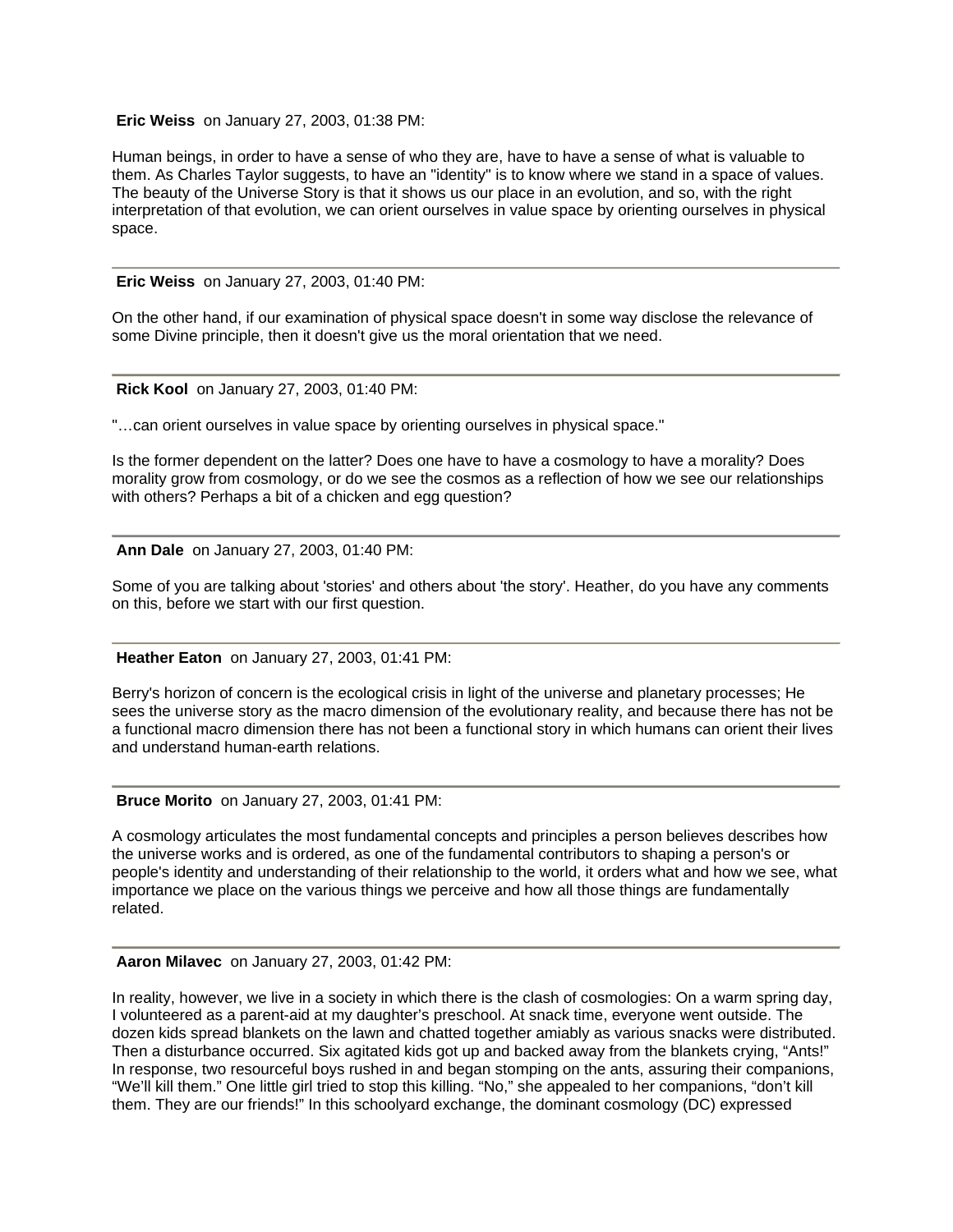itself—that humans ("the supreme creation of God") have the right to kill, routinely and remorselessly, any insect or animal perceived to threaten their well being. My daughter expressed her alternative cosmology (AC)—that these ants were "friends" ("creatures of God") sharing similar wondrous DNA development and endowed with certain inalienable rights to life, liberty, and the pursuit of happiness ("by the same Creator").

# **Eric Weiss** on January 27, 2003, 01:46 PM:

Aaron - I wonder what the relationship is between those ants having their own DNA, on one hand, and their possession of rights, on the other. Is it having DNA that confers rights, or is it something else?

**Aaron Milavec** on January 27, 2003, 01:48 PM:

Eric -- I refer to DNA by way of calling to mind our common heritage. The difficulty is that our western civilization has never taken this unity of the universe seriously because of our anthropocentrism both in our biblical religious and our Greek humanist traditions. We see the human as a princely resident on a planet that is completely lacking in any inherent rights that must be respected by humans. If there are any rights toward the natural world obliging the human it is obligations that we owe to them, not to the nonhuman world. The universe as such has no psychic, moral or spiritual dimension.

**Eric Weiss** on January 27, 2003, 01:43 PM:

There are two important senses of cosmology that sometimes get conflated. Bruce is right in a deeper sense, but there is also "physical cosmology", or the story told by the "hard" scientists. The story of physical cosmology, by itself, does not perform all of the functions that cosmology, in a larger sense, performs.

**Henri Lock** on January 27, 2003, 01:47 PM:

I was surprised, the other day, in conversation with my 9 year old daughter how the alternative cosmology appears to find expression in young children... that they have, at a basic level, a profound knowledge of the issues concerned. We were listening to an interview on radio of a marine biologist who spoke of the noise pollution in the ocean (Seismic testing, military exercises, boating noise) and how it is severely affecting marine animals (including beaching of whales with bleeding eardrums, etc.) My daughter exclaimed: "Daddy, people are so stupid! Don't they realize that animals can live without people, but people needs animals to live?" I thought, way to go girl!

**Eric Weiss** on January 27, 2003, 01:50 PM:

Aaron - You say, "The universe as such has no psychic, moral or spiritual dimension." I find that a remarkable statement, and I wonder if you could expand on it a bit.

 **Aaron Milavec** on January 27, 2003, 01:54 PM:

Eric -- Not defending this but calling attention to the clash of cosmologies. You referred to "physical cosmology", or the story told by the "hard" scientists. Oftentimes this is presented as "without morality." In effect, however, it is very committed . . . .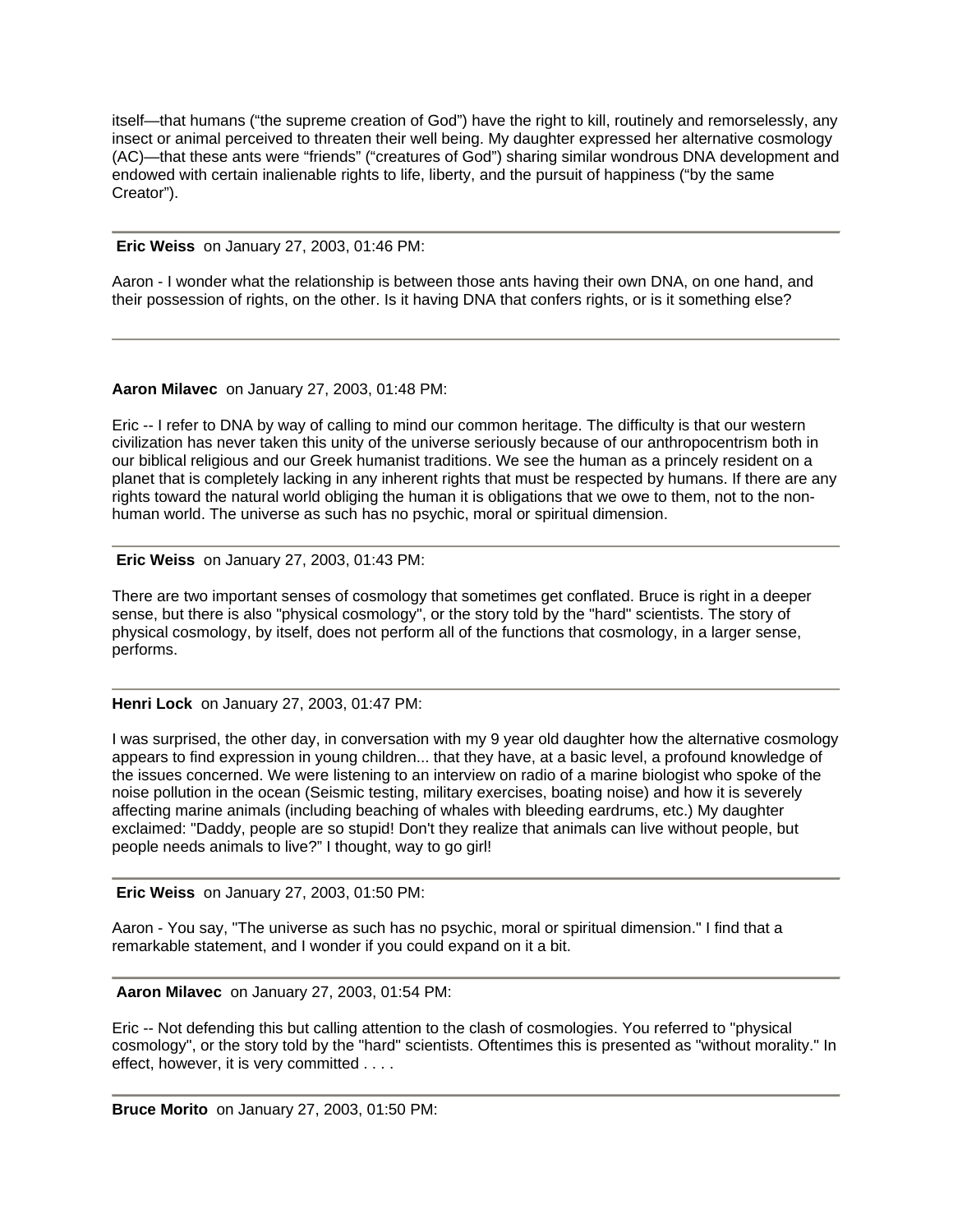I think Aaron is quite right to indicate that there is a plurality of cosmologies working. The assumptions of some here seem to be that the present dominant society doesn't have a cosmology. But I suggest that there is a strongly developed and defended one stemming from the Modern period, which is being challenged by ecology. It is also that cosmology that separates concerns of science from those of morality and spirituality. So, part of the educational issue is whether and how to bring these elements back together again.

**Ann Dale** on January 27, 2003, 01:45 PM:

How does 'cosmology' differ from paradigm or worldview?

**Eric Weiss** on January 27, 2003, 01:48 PM:

Ann - you ask how cosmology differs from paradigm or worldview. It seems to me that those terms are all used very loosely, and there is no clear differentiation among them. Why is that question important in this context?

**Ann Dale** on January 27, 2003, 01:50 PM:

Eric, I think that we need to clarify our terms in order to communicate to wider publics what we mean. This is not my 'normal' area of inquiry, and thus, I am searching for links to what I know, being the lateral thinker I am. And I know the terms are used very loosely, but does not a 'cosmology' imply some spiritual base as well.

**Heather Eaton** on January 27, 2003, 01:48 PM:

It depends on who uses the word 'cosmology' and why. There is a significant conversation about cosmology that has nothing to do with worldview (they claim) and there is a specific conversation on cosmology, or reconstructive postmodern evolutionary cosmology that is very similar to worldview in the cosmology includes but is not reduced to worldview. Many worldviews are not cosmological in horizon, and nor do their use the 'story' of the universe from which to derive basic values and life-orientations.

**Rick Kool** on January 27, 2003, 01:50 PM:

Ann, could it be simply put that a cosmology grows out of a set of observations, explanations and understandings that can be articulated, while a worldview is more likely to be under the surface of thought, less able to be grounded in observation or explanation, more fundamental in some way than a cosmology. One's worldview in some ways limits, or puts constraints around, what one could articulate in a cosmological framework.

**Ann Dale** on January 27, 2003, 01:51 PM:

Rick, does it seem to you then that one's cosmology comes from 'inside', whereas paradigms and worldviews are taught from the 'outside'?

**Eric Weiss** on January 27, 2003, 01:53 PM:

Ann - In one of its uses, cosmology does imply some spiritual base. But if you pick up a textbook on physical cosmology, say a treatise on the operations of the four fundamental forces in the first few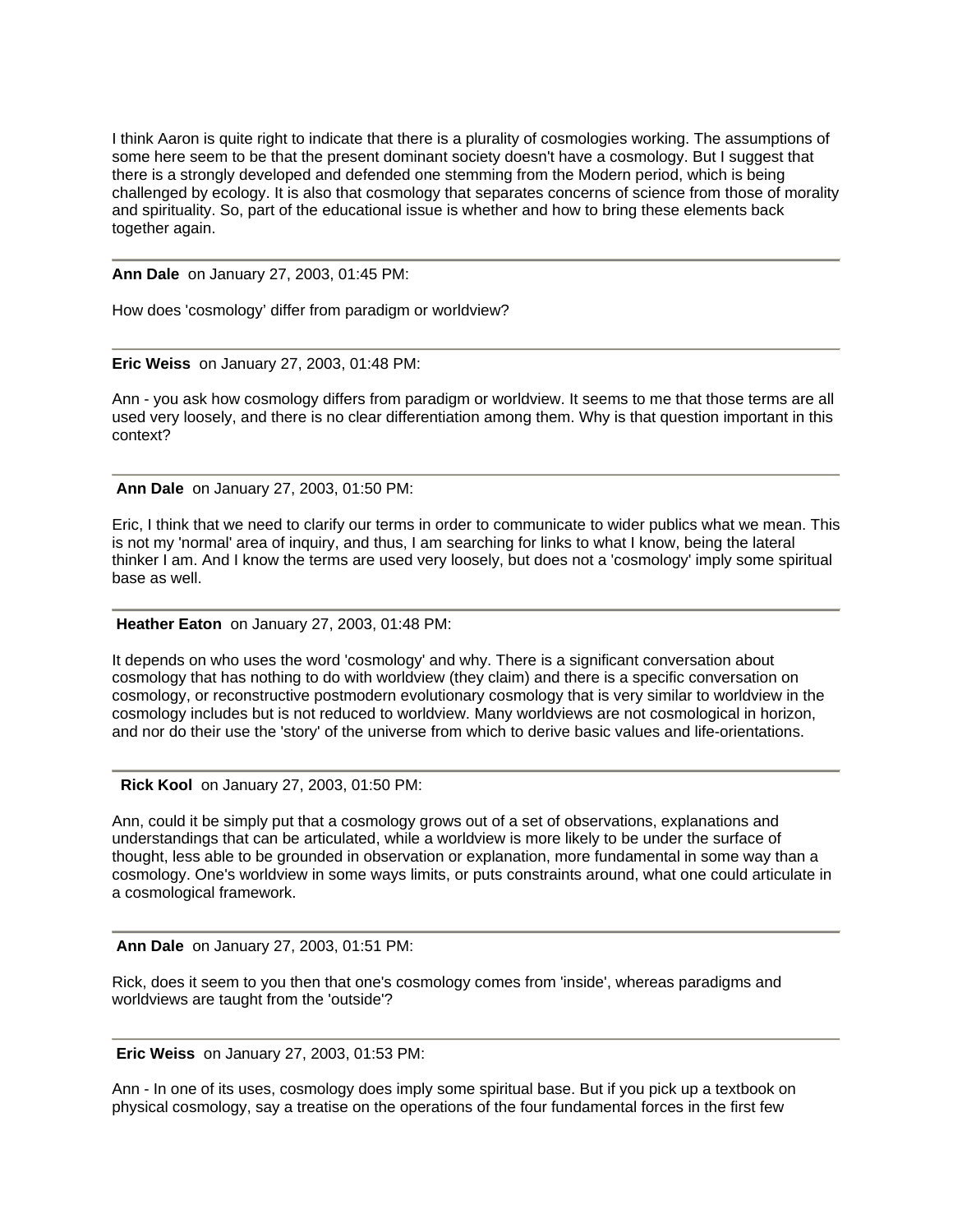microseconds of the Big Bang, or a treatise on the formation of galaxies and stars, it says nothing, at least on the surface, about spirituality. I am very interested in exploring what has to happen before the story told by the physical cosmologists can be turned into a cosmology in the larger sense that you are using.

### **Ann Dale** on January 27, 2003, 01:55 PM:

Eric, I read somewhere that 95% of the world's physicists believe in the concept of God, is that a possible clue?

**Aaron Milavec** on January 27, 2003, 01:59 PM:

Ann -- Study recently published show that among "eminent scientists," belief in a "personal God" is down from 27% in 1960 to 7% in 2002.

**Ann Dale** on January 27, 2003, 02:01 PM:

Ah, I should have known better to ask a question of a psychotherapist:) Perhaps cosmology, then, is a higher order that one 'grows into' with age, wisdom and experience?, that it is the artificial separations and dualities that we live with, that are a problem? And thank you, Aaron, for that information.

**Rick Kool** on January 27, 2003, 01:55 PM:

I think that the two are closely linked, and that the basic assumptions about how the world works, inherited from the cultural whispers we hear from our youngest infancy, can severely limit our conception of the universe. The fact that we are now looking critically at a revolution in our understanding of our place in the universe is a result of revolutionary thinkers shaking up our assumptions, our worldview, and allowing us to see things and ourselves in a new way.

**Heather Eaton** on January 27, 2003, 01:57 PM:

It seems to me that we could spend a long time exploring uses of cosmology. But in terms of Berry, Swimme, Teilard de Chardin, etc. the use of cosmology is as a functional cultural narrative based in what is known about the universe. But not as a detached observer, but a participant in the 'story', from cosmos (a set of observations) to cosmogenesis - an unfolding reality that encompasses the human drama. Cosmology in this sense is the macro-horizon, the larger story to which we refer for guidance, lifeorientation, and understanding basic human earth relations. This is why cosmology is relevant to sustainability.

**Eric Weiss** on January 27, 2003, 01:57 PM:

Well, it seems to me that there are two important questions that the physical cosmologists bracket out in doing their work. There is, first of all, the question of consciousness and its role in the evolution. Second, there is the question about the overall meaning of evolution, its source and its goal. Physicists, as people, may believe in God. But they do their work in abstraction from that belief.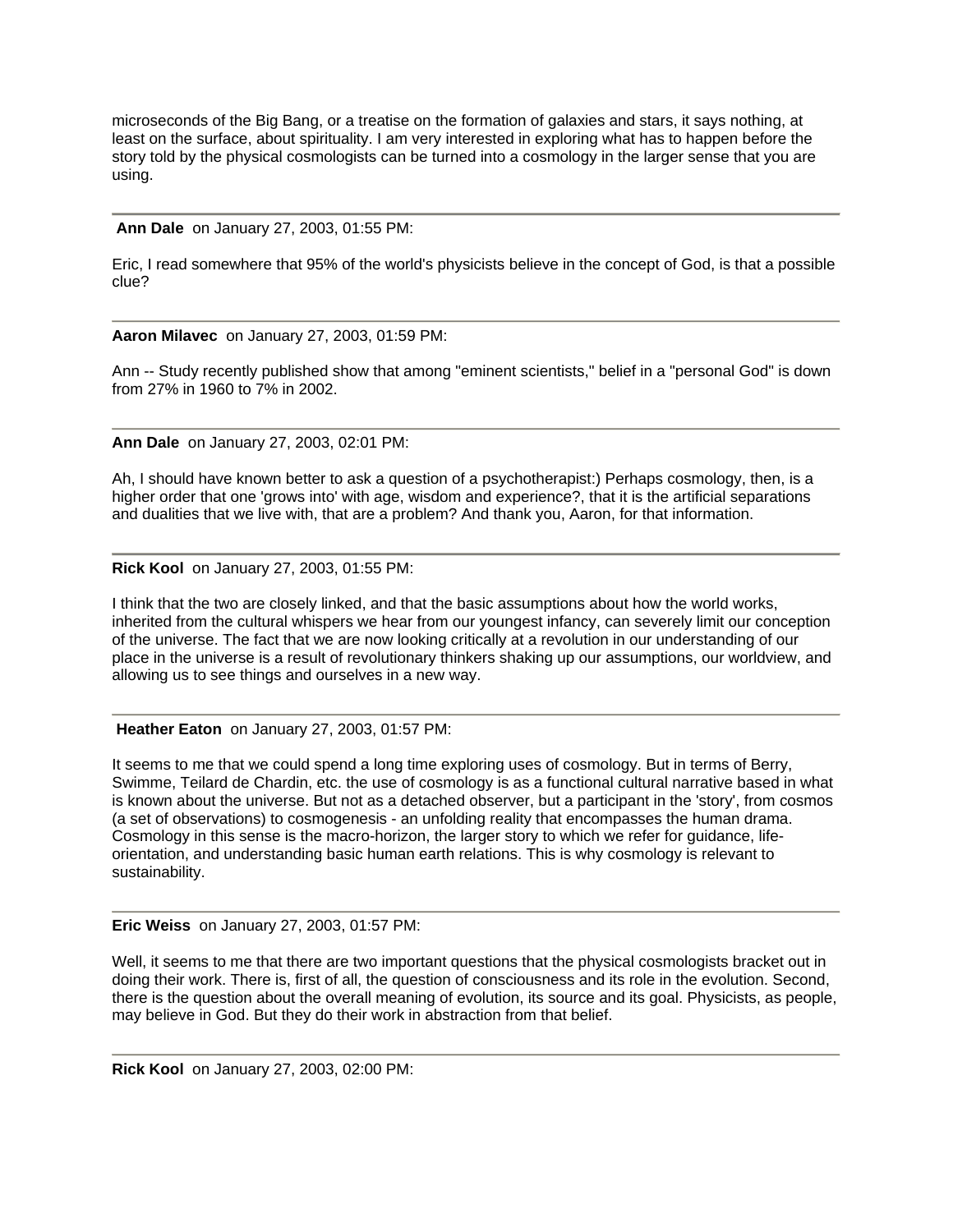Aaron, what would the scientists say about an impersonal god?

### **Aaron Milavec** on January 27, 2003, 02:05 PM:

Rick -- When many scientists use the term "God," they are doing so in the way that Einstein meant it, namely, the total unified field of physical laws in the universe--very different from the God of the bible.

**Ann Dale** on January 27, 2003, 01:56 PM:

Shall we move to our first question of today, after that lively introduction.

What is the difference between Teilhard de Chardin's understanding of evolution and the role of human beings with Thomas Berry's vision of "The Great Work"?

# **Eric Weiss** on January 27, 2003, 02:00 PM:

I'm not aware of any significant theoretical differences between Teilhard and Berry in their understanding of the evolutionary process. But there is a practical difference. Teilhard is focused on the deeper theoretical issues, and on the long-term outcome of evolution in a Divine epiphany. Berry is more concerned with our current moment in evolution, with the ecological catastrophe we are facing, and with the need to articulate the foundations of a new, sustainable civilization, which can enter into mutually enhancing relations with the other participants in the biosphere and the cosmos.

### **Rick Kool** on January 27, 2003, 02:03 PM:

Eric, would you see the difference you articulate between the two to be a matter of where they were/are on the timeline, with Berry seeing more of a sense of urgency to help develop the transition to the ecozoic age. When de Chardin was writing, to use the phrase of Herman Daly, the world was still essentially empty of humans in terms of global impact. Berry writes when the world is full.

#### **Heather Eaton** on January 27, 2003, 02:03 PM:

Tom Berry's interest in cosmology is primarily with respect to the ecological crisis. They both saw the human as the consciousness mode of the universe and as a fulfillment of the evolutionary process. They agreed on the sacred dimension of the universe, as a spiritual, physical and psychic reality, that matter and spirit are intimately bonded. Berry parts company with Teilhard de Chardin in that Berry is not dedicated to the Christian tradition, but in religious consciousness and experience of all religions. Berry does not agreed with T. de Chardin's anthropocentrism, and Berry is interested in the functioning of the entire life-processes - the integrity of the whole and does not see the universe as existing for the fulfillment of the human alone.

# **Eric Weiss** on January 27, 2003, 02:05 PM:

Rick - I think that what you are saying is right. It does depend on where they are in the timeline. Teilhard de Chardin, Sri Aurobindo, Jean Gebser - they all saw modern civilization as problematic, and they all envisioned some new possibility for human existence, but none of them were right in the midst of the crisis like we are. None of them really felt the enormity of the ecological destruction.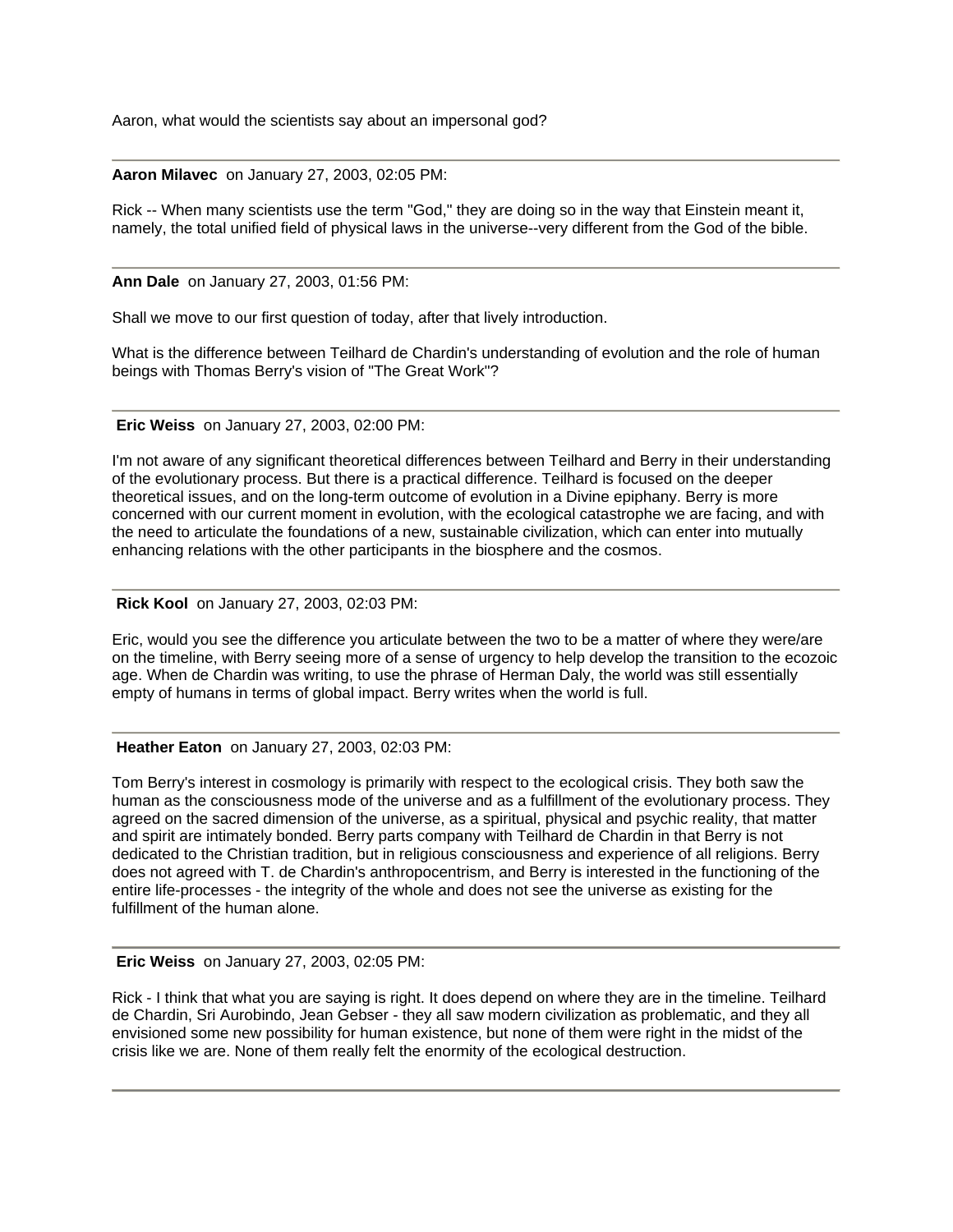**Aaron Milavec** on January 27, 2003, 02:08 PM:

Heather and Eric -- I strongly agree. Teilhard has various soft spots. To begin with, his system lacks metaphysical sophistication.

**Henri Lock** on January 27, 2003, 02:06 PM:

One difference I detect between Teilhard and Berry is that Teilhard appears more optimistic about Western progress and the role of the human within it. Berry, on the other hand, has a more skeptical stance towards Enlightenment optimism, in face of the ecological crisis and the role of the human in that crisis.

**Rick Kool** on January 27, 2003, 02:09 PM:

Interesting point, Henri... is there a relationship between Teilhard's scientific training and orientation that leads to a more optimistic or hopeful position, as you write, and Berry's more deeply theological orientation (with the science coming on afterwards)that leads him to be more skeptical?

**Eric Weiss** on January 27, 2003, 02:08 PM:

Heather - Your way of differentiating Berry from Teilhard is very useful. I would like to say just a small word in defense of that old Jesuit, Teilhard: he was rather anthropocentric, but he wouldn't, I think, go so far as to see the universe as existing for the fulfillment of the human. Rather, he saw humans as just the current stage on the privileged axis of evolution. I think it is very hard to make sense of evolution if we do not acknowledge some sense in which human beings function as a temporary and local maximum for the values which evolution is trying to maximize.

**Heather Eaton** on January 27, 2003, 02:13 PM:

Eric- thanks for your reply, however I don't agree. Teilhard de Chardin saw the universe in terms of a Cosmic Christ, moving from alpha to omega, for the sole purpose of the resurrection of the human. He saw matter as part of that fulfillment. Berry sees matter and all life as following its own inner dynamism and destiny, its subjectivity and integrity. The goal of the universe is the universe, and he does not share the cosmic Christ imagery as it is anthropocentric.

**Eric Weiss** on January 27, 2003, 02:15 PM:

Heather - This is an interesting discussion, and I would have to go back to Teilhard to really sort things out, but Teilhard does say that every physical reality has its own, conscious interiority, and all interiority is ultimately brought together in the Omega point. I like the Cosmic Christ precisely because it generalizes the Christian idea into something less personal. The Cosmic Christ is just the force that drives the movement of evolution, and so it is there in all physical process, not just human process.

**Aaron Milavec** on January 27, 2003, 02:16 PM:

Henri -- Agreed. You say it better than me.

**Cate McEwen** on January 27, 2003, 02:12 PM:

Heather - you make the difference between the visions of Teilhard de Chardin and Berry clear. Throughout Tielhard's life the Church would not allow the publication of his work yet he dutifully would not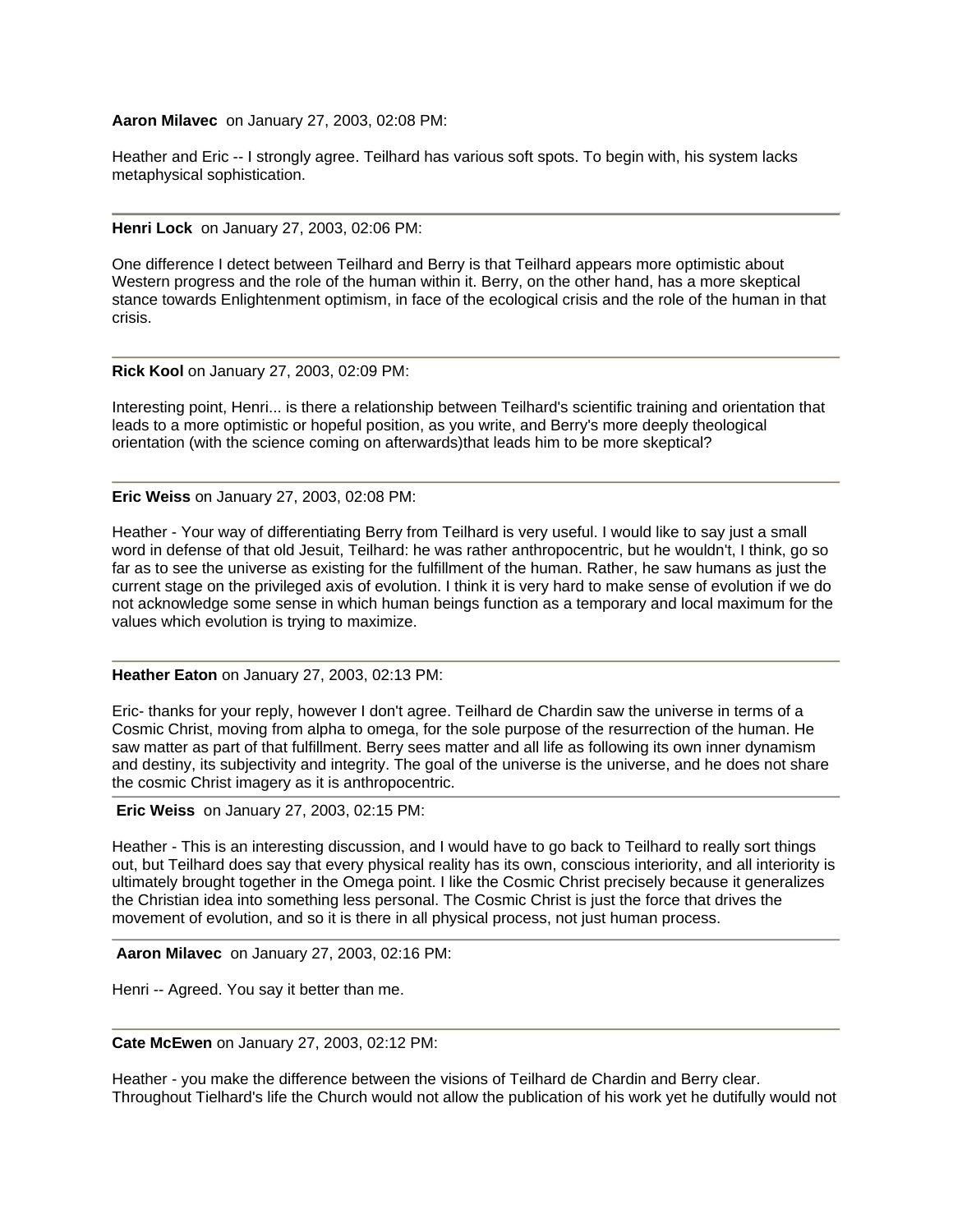renounce his faith. However, in his writings, he seemed to support pluralist views, in theory - King mentions that, "Teilhard saw need for greater unity, not as conformity but unity of complexity with respect for pluralistic differences - unity not by external pressure and force but by the powers and energies of love", Berry, by all his knowledge and background and acceptance of the diversity of all life seems to bring diversity together for its strengths.

**Eric Weiss** on January 27, 2003, 02:13 PM:

Regarding Teilhard's lack of metaphysical sophistication: yes, that is a problem. It is interesting, though, that Sri Aurobidno, who has a much more sophisticated metaphysical understanding, came up with conclusions very similar to those of Teilhard. Also, his idea of the intrinsic association of consciousness with matter is very much supported by the work of Alfred North Whitehead, and others who do have the metaphysical sophistication to make them stick.

**Henri Lock** on January 27, 2003, 02:14 PM:

Rick -- I don't think it is Berry's theological orientation that presses him to be more skeptical -- if anything it is his training as a cultural historian with a fine appreciation of the capacity of human destructiveness that leads him to his skepticism.

**Ann Dale** on January 27, 2003, 02:28 PM:

Are there any catalysts for awakening this new worldview, this acceptance and belief in a new cosmology?

Eric, do you think that as young children we have an innate cosmology that we lose touch with?

# **Aaron Milavec** on January 27, 2003, 02:36 PM:

Ann -- Yes, there are new catalysts--Peter Raven of the Missouri Botanical Gardens has addressed scientific groups under the title We Are Killing The Earth." Other knowledgeable scientists such as Norman Myers, E. 0. Wilson, and Paul Ehrlich have told us the same thing. Recently over a thousand of the most illustrious scientists have issued A Warning to Humanity. The introduction states: "Human Beings and the Natural World are set on a collision Course. If not checked, many of our current practices put at serious risk the future that we wish for human society and the plant and Animal Kingdoms, and may so alter the living world that it will be unable to sustain life in the manner that we know."

**Eric Weiss** on January 27, 2003, 02:37 PM:

I think, rather darkly, that the main catalyst that is operating to awaken a new worldview is the utter misery that people are now experiencing in industrial civilization. People are unhappy, afraid, and depressed. The ideas of the new cosmology have, for some people, the properties of a medicine. They awaken people from an a-cosmic catatonia into a sense of vital participation.

**Henri Lock** on January 27, 2003, 02:38 PM:

I look to my children to see evidence of an emerging worldview -- distilled into child-like simplicity. Again, my daughter declared at 4 years old (after watching 'Babe') that from that moment on she was going to be a vegetarian -- that she could not stomach eating animal stuff. Is it a function of our age that a child expresses such a sensibility? Are the repeated messages of ecological disaster a catalyst for the shaping of a new response, under girded by a new cosmology? Hopefully.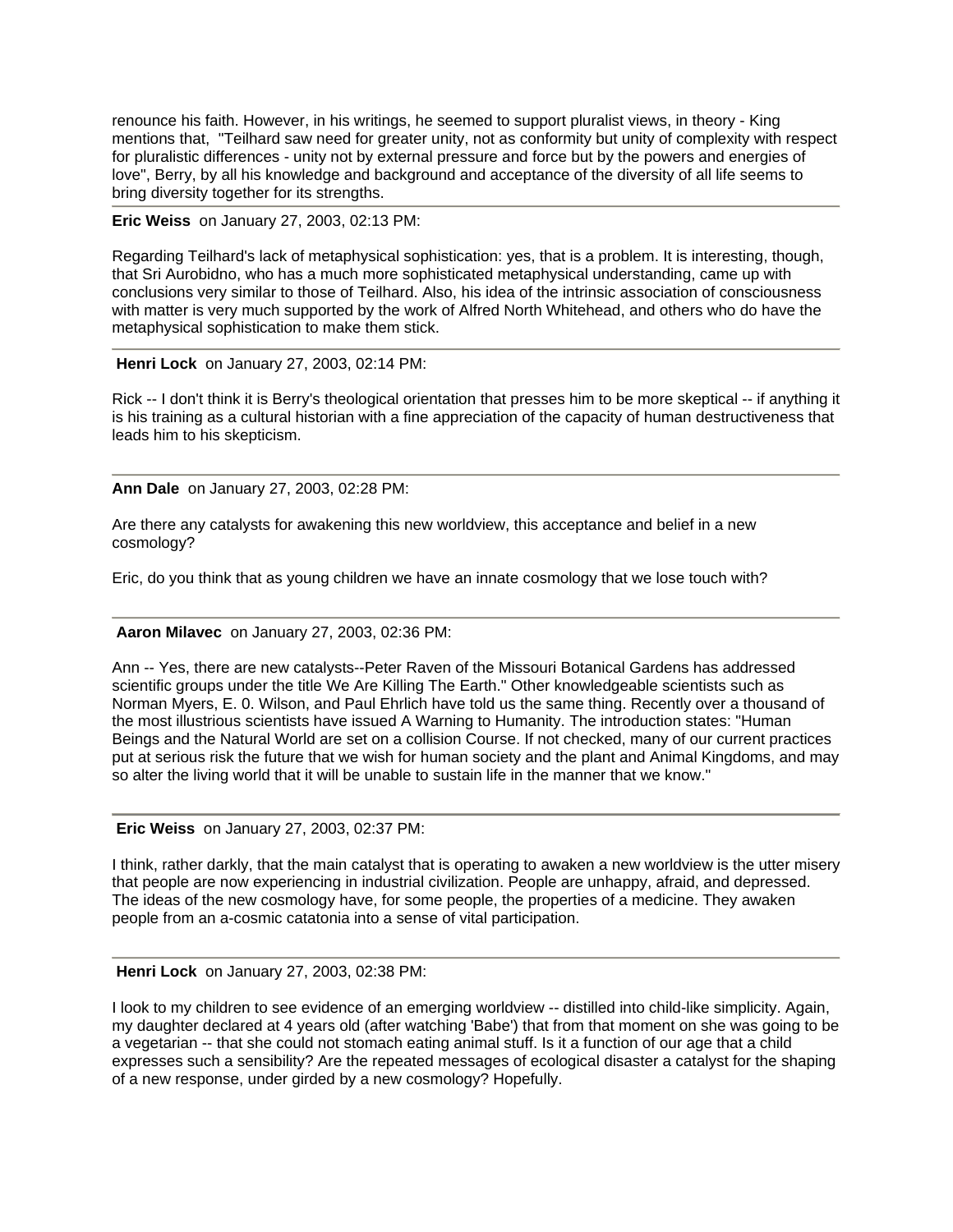#### **Ann Dale** on January 27, 2003, 02:39 PM:

Eric, can such a negative catalyst bring about change? Surely, people would feel disempowered, disengage and anomie?

# **Eric Weiss** on January 27, 2003, 02:42 PM:

Ann - I have noticed that most people don't change unless they are forced to do so. That is what makes evolution (physical and spiritual) so rough. It seems to me that our civilization is so locked into its selfdestructive and addictive patterns, that only major disruptions - individual and collective - can inspire a large-scale change of course. What we need to do is to spread seeds that can take root in the new conditions that are emerging.

**Heather Eaton** on January 27, 2003, 02:39 PM:

There are thousands of catalysts!! Inspiring people, including the concerns of many 'young' people, the odd decisions by politicians who will take ecological concerns seriously and alter economic priorities, and immense amounts of research. As I see it, people need to see signs of change, not only at the level of cultural critiques and visions.

# **Eric Weiss** on January 27, 2003, 02:39 PM:

I have, in the recent past, met a number of people who have stumbled across the New Cosmology and have been hit as if with a revelation. I am very impressed with the religious power of the story. It actually seems to inspire a conversion. Have any of you noticed this phenomenon and wondered about it?

**Cate McEwen** on January 27, 2003, 02:40 PM:

Eric - your point of where people are coming from is critical - they are needing hope. A new cosmology offers that. The woes of the ecological crisis are catastrophic and the forecasts are bleak, yet a faith in a new cosmology offers hope, a vital human virtue.

**Aaron Milavec** on January 27, 2003, 02:41 PM:

Eric and Ann -- Yes, Eric, it is true: utter misery that people are now experiencing in industrial civilization.

As for children, Ann, remember that the majority of the children were impassive as the ants were being stepped on and killed by their "friends." Whatever innate cosmology children may have is completely swamped by enculturation.

**Rick Kool** on January 27, 2003, 02:44 PM:

There is a tremendous need, in my opinion, for faith communities to confront this new orientation towards cosmology.

Once, I was giving a workshop on classification theory to a grade 7 class from a religious (Christian) school. While I thought I'd keep evolution out of it and just work on the mechanics, the kids wanted to know why I 'believed' in evolution. Their belief in the genesis story as taught to them was accepted on 'faith', they told me. When I brought their attention the range of creation stories among the world's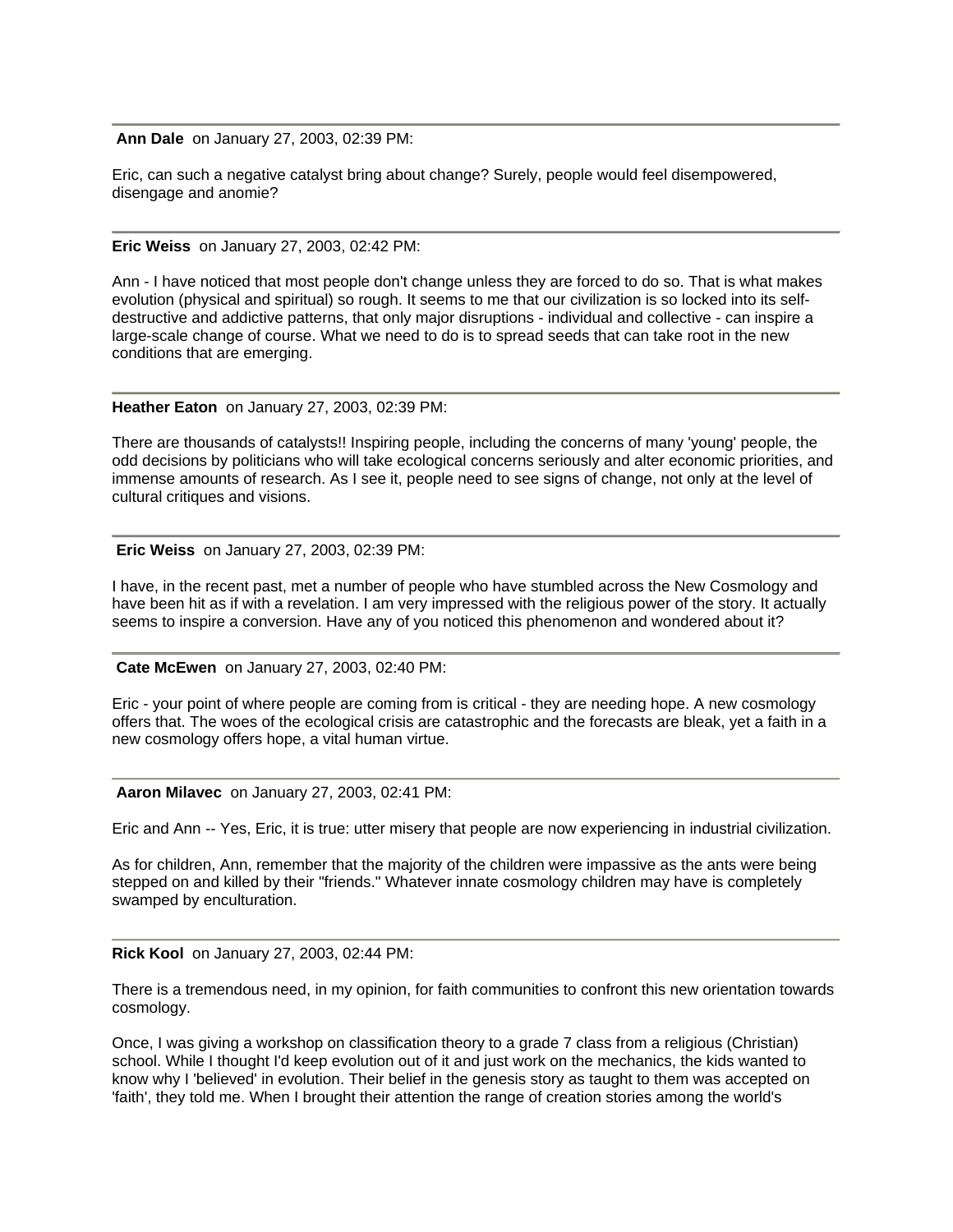peoples, all accepted based on 'faith', and asked them whose faith is the correct faith, they looked quite puzzled.

We have to see that there is a multiplicity of stories from which we need to derive ways of living in the world. But discarding stories which don't work any longer, which might have worked in a world empty of humans but don't work in a world full of humans, is a difficult project indeed.

### **Henri Lock** on January 27, 2003, 02:44 PM:

I've been holding small discussion groups here at the University of Victoria on topics like Voluntary Simplicity, Deep Ecology, Sustainable Living -- the recurring experience is the awakening to a new sense of hope, arising out of a new sensibility and the knowledge that action on the micro-scale affects the macro.

**Cate McEwen** on January 27, 2003, 02:44 PM:

There are many catalysts to awaken people to the ecological crisis and the need for change. But change to accepting a new cosmology, as discussed here, requires a complete change in worldview by the individual. Catalysts for this sort of change can be personal loss, mind-altering drugs, and the quest for knowledge. How are others exposed to this vision?

# **Eric Weiss** on January 27, 2003, 02:45 PM:

Going back to your earlier question -- I don't think that all children are born with an innate cosmology - or, if they are born with one, there is nothing special or pure about it. We each come into this life with certain tendencies pre-determined (as any parent will tell you), but I don't place much credence in the idea of the intrinsic innocence of infants.

**Heather Eaton** on January 27, 2003, 02:47 PM:

People are moved by inspiration, such as the new cosmology, and by suffering. I agree that the faith communities, if sufficiently concerned by the ecological crisis, would be a very powerful social influence. It is very difficult to shift those who have made commitments to values and a worldview that excludes the earth. I say this from much experience! On the other hand, when religious folks shift paradigms, they become extremely powerful catalysts!!

**Ann Dale** on January 27, 2003, 02:48 PM:

Eric, you have hit upon an important point, and one that I have experienced personally. When do we learn, when do we develop, through pain? These can be points of transformation, if we chose, but we are taught to avoid pain and pursue pleasure at all costs. It is in embracing the paradox that enlightenment occurs?

**Aaron Milavec** on January 27, 2003, 02:48 PM:

Eric -- I had anticipated your response to Ann, but you express it much better.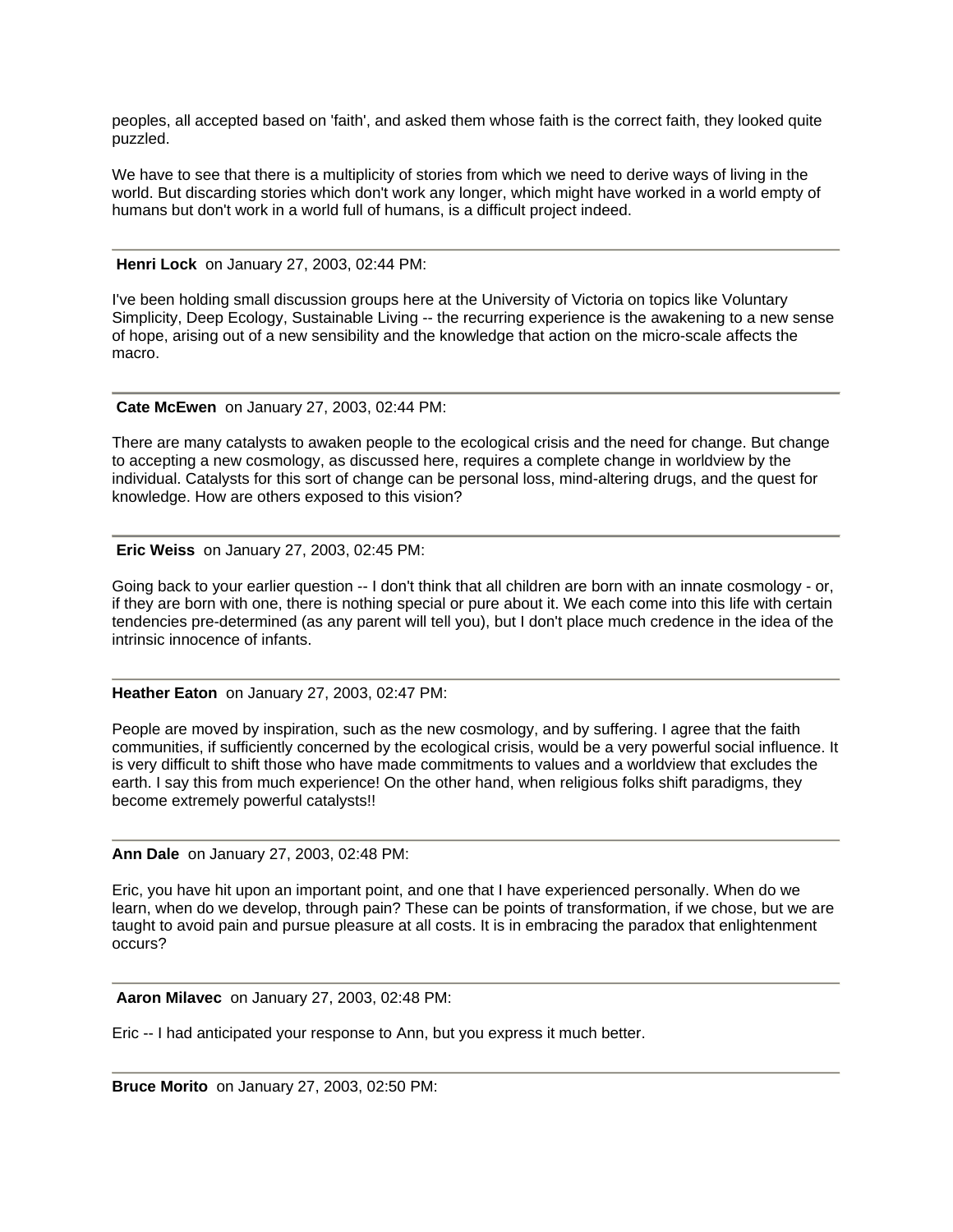I'm not a big fan of catalytic conversion; it sounds like we are looking for some kind of immediate gratification or alleviation of our fears. Although I am often tempted to utilize doomsday scenarios, they often are ineffective, especially if people in general learn to adapt and are still well-off. This is where we are today. We adapt to the disasters by going outdoors less often to avoid the sun, buy bottled water to avoid drinking tainted water, get prescriptions for the drug that will numb us to the suffering caused by a devastated physical and human environment. Although I think we need a many-leveled approach to changing things, it seems to me that shifting the way we behave, because our critical thought and deliberative moral commitment lead us there, is the surest and most certain approach. I think we have to place concerted effort in the institutions that control knowledge and education to be genuinely critical and to aid us in identifying what is of fundamental value to us.

**Heather Eaton** on January 27, 2003, 02:53 PM:

Bruce - I can unite! To shift economic priorities at the institutional level would shift more than the hundreds. or is it thousands.. of times I have presented the 'new cosmology and ecology' to those who are not walking four hours a day for water.

**Rick Kool** on January 27, 2003, 02:55 PM:

Bruce, have you read Earth by D. Brinn? He paints a picture of a near-future world where people have adapted to continued environmental destruction. But the interesting part of this sci-fi book is the depiction of the rise of Gaia-based earth religions who take a pretty damming and violent response to the inability of society and mainstream religions to address the issues of environmental destruction.

**Ann Dale** on January 27, 2003, 02:44 PM:

Such interesting points, whether cosmology or cosmologies are innate, and we are enculturated out of them? Can there ever be a grand narrative, or rather, given the nature of post-modern societies, there are grand narratives, but grounded in a over-arching cosmology based on being one with the universe, love and compassion for all life?

**Aaron Milavec** on January 27, 2003, 02:46 PM:

My own catalyst came from Daniel Quinn. A dozen persons have changed my life. But only a few books. The Story of B by Daniel Quinn (1996) is surely the most significant among the latter. This book is deceptive. On the surface, the book appears to be a fictional story about a priest who has been sent to modern-day Germany to discover whether the man known as "B" is the antichrist. Just below the surface, however, one is gently pushed into a seductive rehearing of the Cain and Able story that reveals the hypocrisy of Western Civilization: "You are captives of a civilization system that more or less compels you to go on destroying the world in order to live." This book, along with the author's earlier Ishmael (1992) and My Ishmael (1997), have become book-circle classics.

Have others here been revolutionized and inspired by him???

**Eric Weiss** on January 27, 2003, 02:49 PM:

Aaron - I haven't read Quinn's work. My own catalyst was the works of Alice Bailey, the early twentiethcentury Theosophist. She teaches a doctrine of "hylozoism" - the idea that the whole universe is alive and evolving together - which is very much like that of the New Story.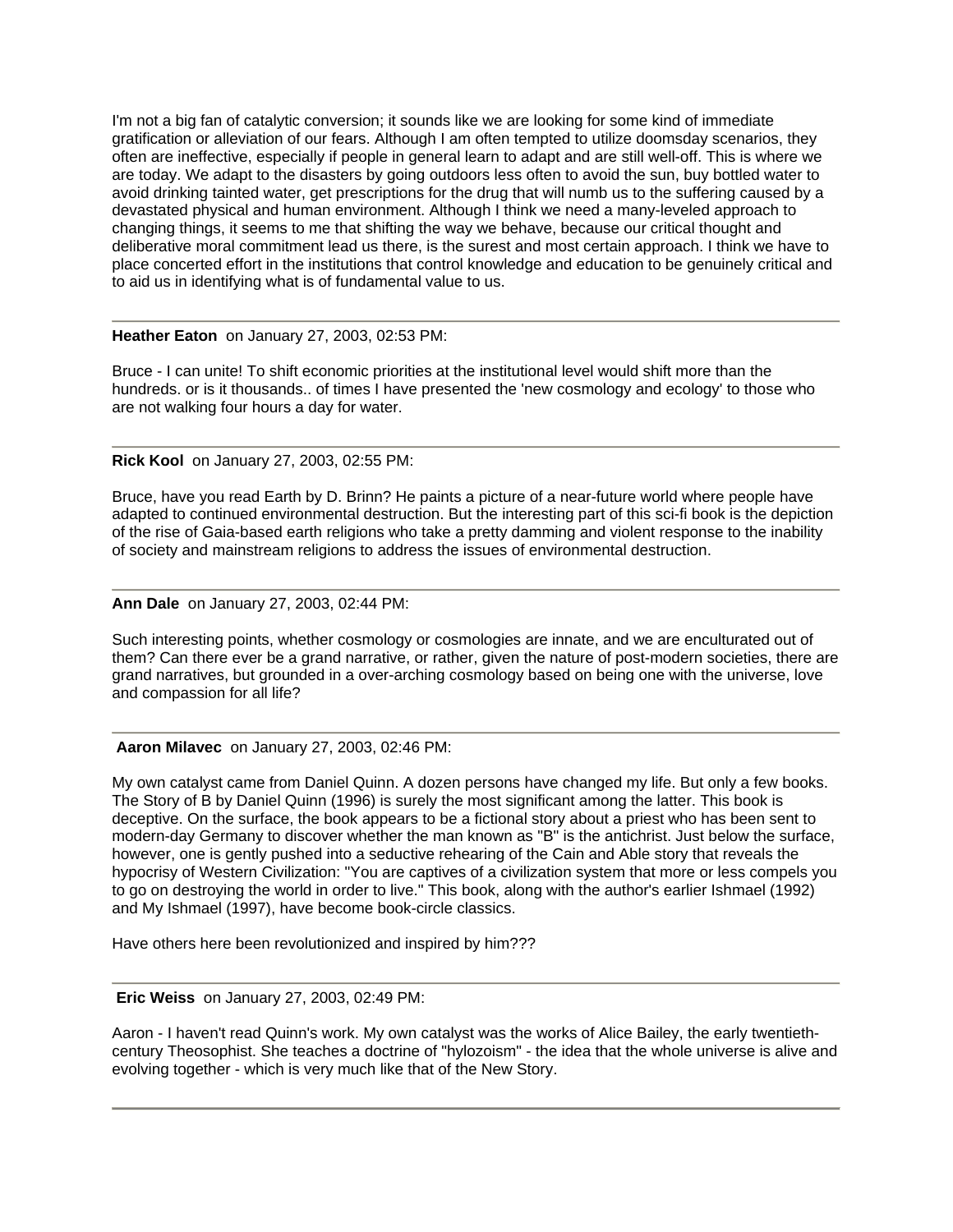**Rick Kool** on January 27, 2003, 02:50 PM:

Aaron, Ishmael also had an influence on me... so did Schumacher's Guide for the Perplexed!

One of the difficulties with catalysis is that in our culture, knowledge is much more valued than action. To say that we understand something, to read something and talk about it, is often sufficient to get one success in academe or publishing. But to take our words and turn them into an action, that is hard, scary, and not always appreciated by society. We live in a world where one can be intimate with ideas and completely incapable of action.

# **Ann Dale** on January 27, 2003, 02:51 PM:

I have read Quinn's work, and so has my beloved son, however, one work that has most inspired me and gave me tools to transcend some personal tragedies is Victor Frankel's Man's Search for Meaning.

# **Eric Weiss** on January 27, 2003, 02:55 PM:

The enormity of the issues that we face often leaves me in despair - especially when I am thinking that human beings are responsible. But when I look at myself and at those around me, I realize that we are really much less evolved than we like to imagine. Teilhard grants humans the privilege of self-conscious reflection, but we attain that lofty height only rarely. Most of our behaviors are dictated by circumstance, and are little more than automatic responses to stimuli. This may sound depressing, but when I begin to realize just how un-evolved we are, I realize that what is happening on the planet is, in some sense, happening through us. We are the agents for a radical transformation of the biosphere. Perhaps we might put more of our faith in the Cosmic Christ?

# **Aaron Milavec** on January 27, 2003, 02:58 PM:

Thanks for all your responses re. Quinn.

In some ways, I find that a "New Cosmology" brings about an empathy with the natural world such that I suffer. As the natural world is diminished, I suffer. My daughter lept into action because she sensed the suffering of the ants. So, in a deep way, I believe Eric is correct, pain can and does lead to action (if and only if one's cosmology changes with it).

# **Bruce Morito** on January 27, 2003, 03:00 PM:

While I am very much myself moved through inspiration, I find it is the hard work of critical inquiry and dialogue that makes for the most effective means for bringing about environmental change as an educator. Few are interested in my inspirations. All must be interested in the rational critique of the dominant paradigm and in protecting those values most fundamental to them (identity, self-esteem, health). An ecologically directed analysis of these elements, I think, is the most effective means for transformation on policy and other institutional levels of change.

# **Heather Eaton** on January 27, 2003, 02:54 PM:

Thanks for the engaging conversation folks, and all the best to each may the universe inspire us!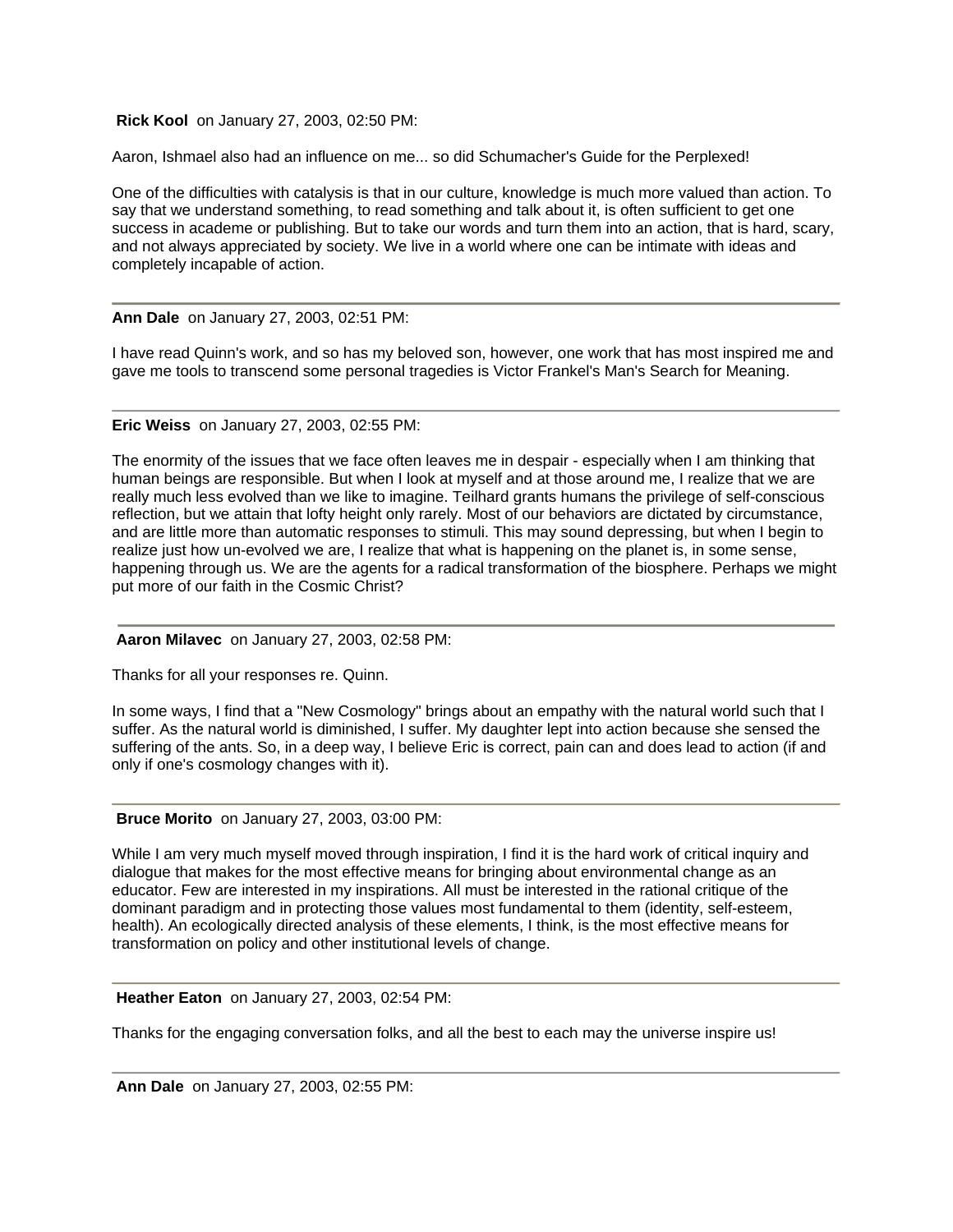Closing comments, everyone. May the peace of the deep running wave always be with you.

**Eric Weiss** on January 27, 2003, 02:55 PM:

A most enjoyable encounter. Thanks to you all.

**Cate McEwen** on January 27, 2003, 02:56 PM:

Thank you everyone - for your insights and comments, much appreciated.

**Henri Lock** on January 27, 2003, 02:57 PM:

Thank You All

# **Day 2:Environmental Education** in forum **Cosmology & Education** at **Royal Roads University Discussion Forums.**

To visit this topic, use this URL: [http://forums.royalroads.ca/cgi-bin/ultimatebb.cgi?ubb=get\\_topic;f=18;t=000004](http://forums.royalroads.ca/cgi-bin/ultimatebb.cgi?ubb=get_topic;f=18;t=000004)

**Ann Dale** on January 29, 2003, 01:24 PM:

Welcome to Day 2, where we will be talking about environmental learning. One of the things I have wondered about is what are the learning outcomes of environmental learning, what constitutes environmental literacy, and we'll get to that topic when we move to our third question.

Cate, before we begin, can you give us a working definition of environmental education?

### **Cate McEwen** on January 29, 2003, 01:25 PM:

We need definitions for three related subjects – environmental education, earth education, and transformative learning. For the purposes of our dialogue today, we'll use the following meanings:

"**Environmental education** is defined as education, formal and informal, which:

- Cultivates an understanding of our relationship to our environment;
- Fosters knowledge, skills and attitudes that people can use throughout their lives to understand and act responsibly and respectfully with regard to the environment;
- Includes an awareness of the economic, social, political and ecological factors which shape our environment,
- Acknowledges the relationship between quality of life and the quality of the environment" (http://eecom.ca ).

"**Earth education** is the process of helping people live more harmoniously and joyously with the natural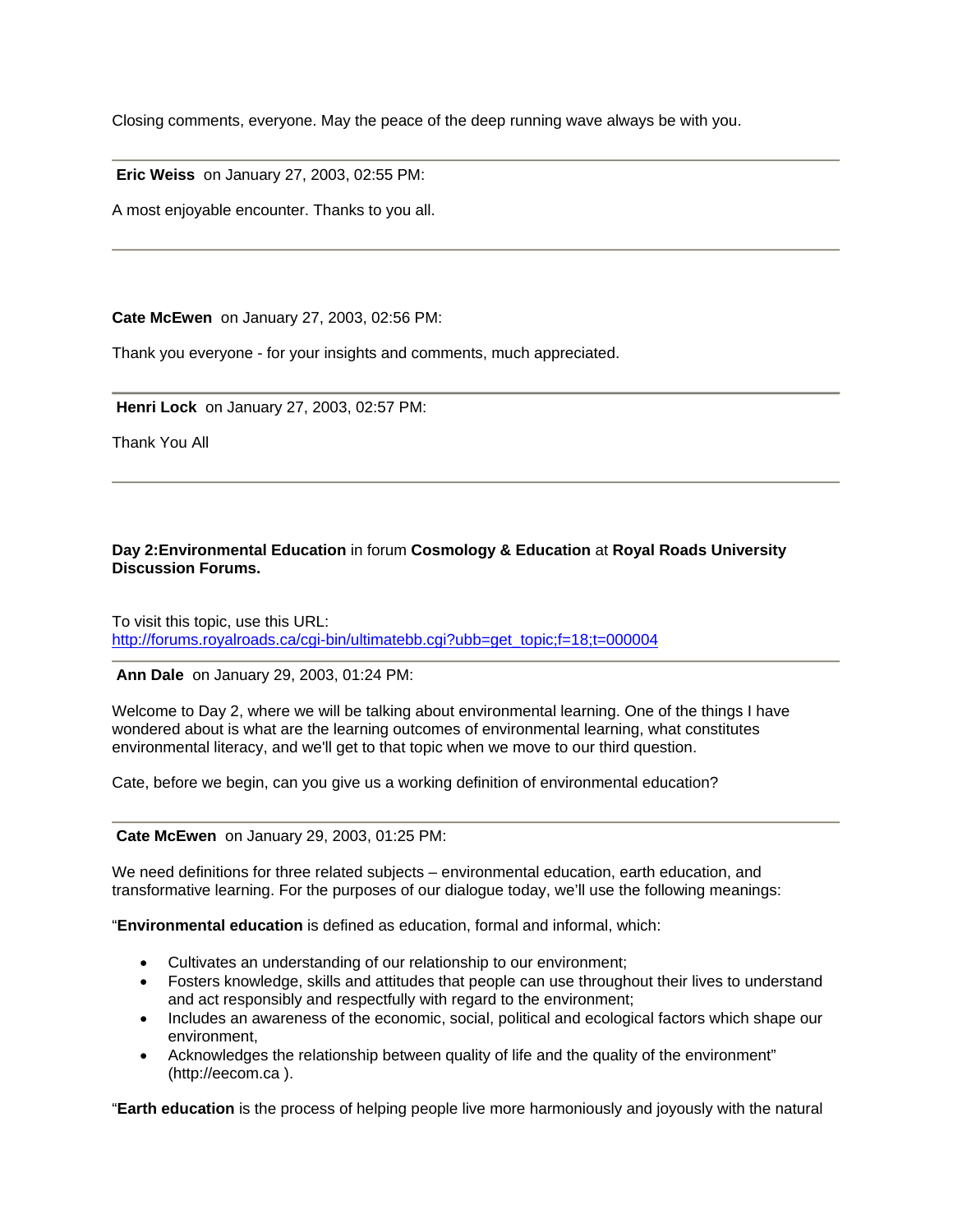world. Earth education aims to accomplish what environmental education set out to do, but didn't: to help people improve upon their cognitive and affective relationship with the earth's natural communities and life support systems, and begin crafting lifestyles that will lessen their impact upon those places and processes on behalf of all the earth's passengers"(http://www.eartheducation.org).

**Transformative learning** refers to a radical restructuring in perspective, a new paradigm, in which learning keeps concerns for the planet always at the forefront, in keeping with the ecozoic vision and the human-earth relationships. It involves a comprehensive and integrated perspective to be found within cosmology. Fundamental to transformative learning is an awakening to the celebration of the gift of life and the sense of the sacred" (see O'Sullivan, 1999).

**Ann Dale** on January 29, 2003, 01:28 PM:

Cate, I need to know what 'ecozoic' means. Ann J., what does environmental education mean to you, and others?

**Cate McEwen** on January 29, 2003, 01:30 PM:

Ecozoic era, has been coined by Thomas Berry, to be that period or epoch we are now entering in which the integral functioning of the natural world is central and forefront to all actions and decisions. Unlike anthropocentrism which places the individual human's interests first, ecocentrism places all within the community of earth.

**Bruce Johnson** on January 29, 2003, 01:31 PM:

Good definitions to start with, Cate.

**Ann Jarnet** on January 29, 2003, 01:35 PM:

Environmental learning, for me, is all about learning about anything in a new way. Munju Ravindra of Parks Canada made the following comment which I quoted in the Framework for Environmental Learning (see document at http://www.ec.gc.ca/education/framework/pdf/EC-ELS-E.pdf): "One shouldn't be learning about the environment, but rather 'learning environmentally'" (p. 9). So, this can apply to physical education, to music, to english literature, to home economics, to running a business, to patenting a new invention -- indeed to everything.

**Ann Dale** on January 29, 2003, 01:37 PM:

In reply to Ann J., I have always thought that teachers are critical in teaching us whether we are a part of the environment or apart from the environment.

**Bruce Johnson** on January 29, 2003, 01:39 PM:

Ann D., while what you say may at first seem like a good idea, it is part of what has contributed to the failure of environmental education to make any real difference after 30 years of effort. If we are serious about helping people change the way they affect the systems of life on the planet, then we have to be more specific and purposeful in what we are all about and are trying to accomplish.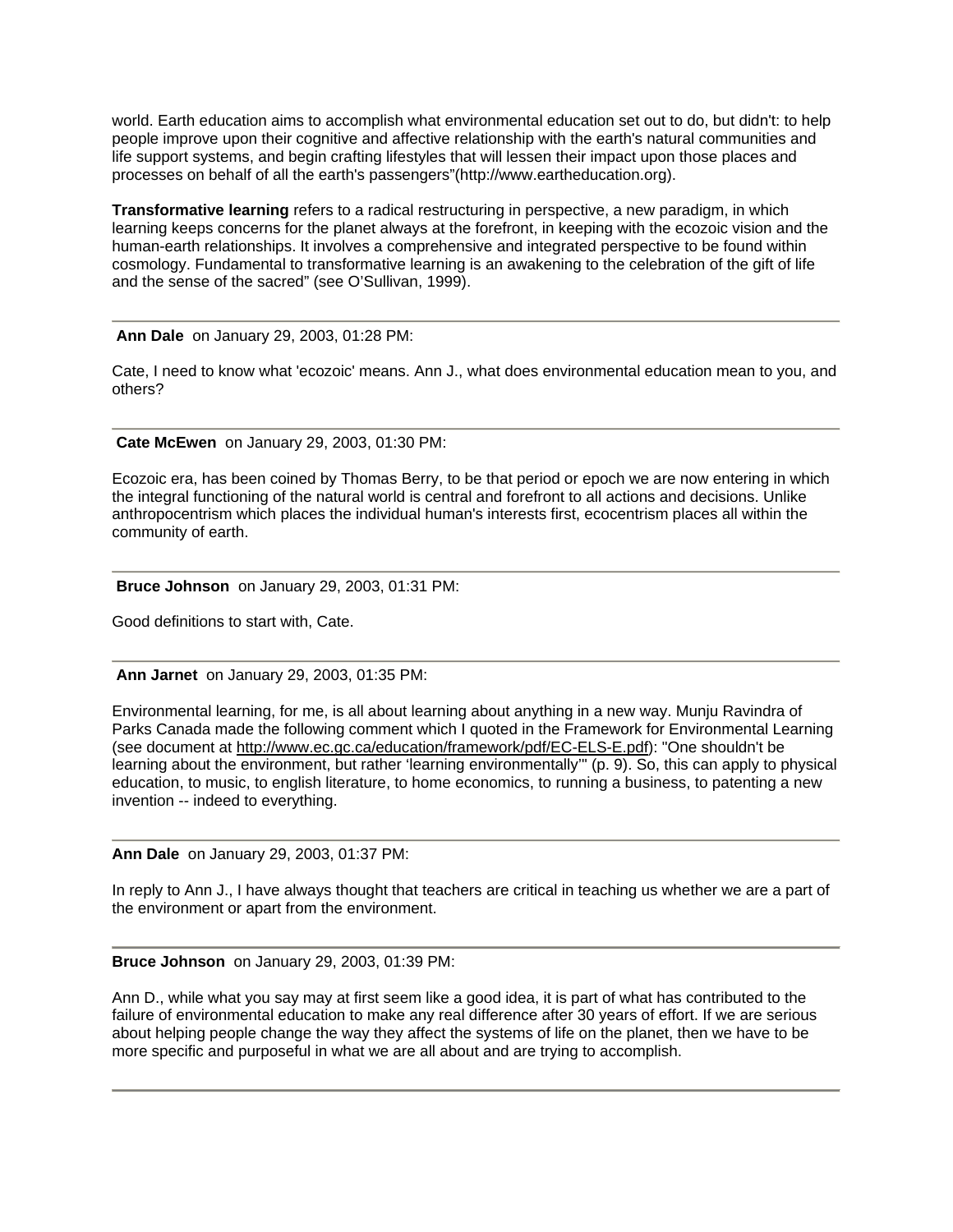**Ann Dale** on January 29, 2003, 01:34 PM:

Shall we kickstart today with our first question?

What is the role of environmental learning in affecting change in existing worldviews through new cosmology? Bruce J., and others, any thoughts?

### **Bruce Johnson** on January 29, 2003, 01:36 PM:

Right now, I would have to say not much. The purpose of most of what passes for environmental learning is not to change existing worldviews; in fact, one could argue that much of it is designed to reinforce the dominant social paradigm. What should be the role of environmental learning? First, to reveal that there are other worldviews to consider. In earth education we want to help people see that there is an alternative worldview, a different path, one in which you can try to live as if other life matters. Second, to help people understand how natural systems work so that they can better make decisions. Third, to put people in direct contact with the systems and elements of life, to let them make personal connections with our common home, the earth. While we should not, and indeed can not, force people to adopt a new worldview, we must, and can, at least let them see that there is another way.

### **Rick Kool** on January 29, 2003, 01:38 PM:

Also, without wanting to go on too long, environmental education is about educating for relationship: relationships between people, and between people and their physical and social environments. In understanding relationships- ecological and social- and in understanding the reality of relationships (even though you can't touch them), we come to understand something about the nature of the world we live in.

But for me, always, environmental education is not just about knowing things... it is clearly about doing things. About acting as much as one can in congruence with one's knowledge.

**Ann Jarnet** on January 29, 2003, 01:40 PM:

I agree with Bruce J., that we are talking about what environmental learning "should" be. Just as we are about to enter into an Ecozoic era, we need to transform ourselves, to learn differently, to get away from the notion of "education" as being something to "prepare" one for making an economic contribution to society. Education, and therefore environmental education, should be about knowing our universe, developing a relationship with it, making a commitment to "mutual enhancement" as Thomas Berry says.

**Cate McEwen** on January 29, 2003, 01:40 PM:

Bruce J., that seems an important issue on the exposure of different worldviews. To expand one to know there are other possibilities, and to contemplate these differences - that in itself is a step towards acceptance of differences. These differences are so essential to creating a strong common union of community, where possible.

# **Cate McEwen** on January 29, 2003, 01:43 PM:

Moffet, (The Universal Schoolhouse), in wanting to overhaul education, states that a holistic education is needed, one that aims to nurture the development of the individual, consciousness and social responsibility. Do we really find this in environmental education or is it too fragmented wanting to teach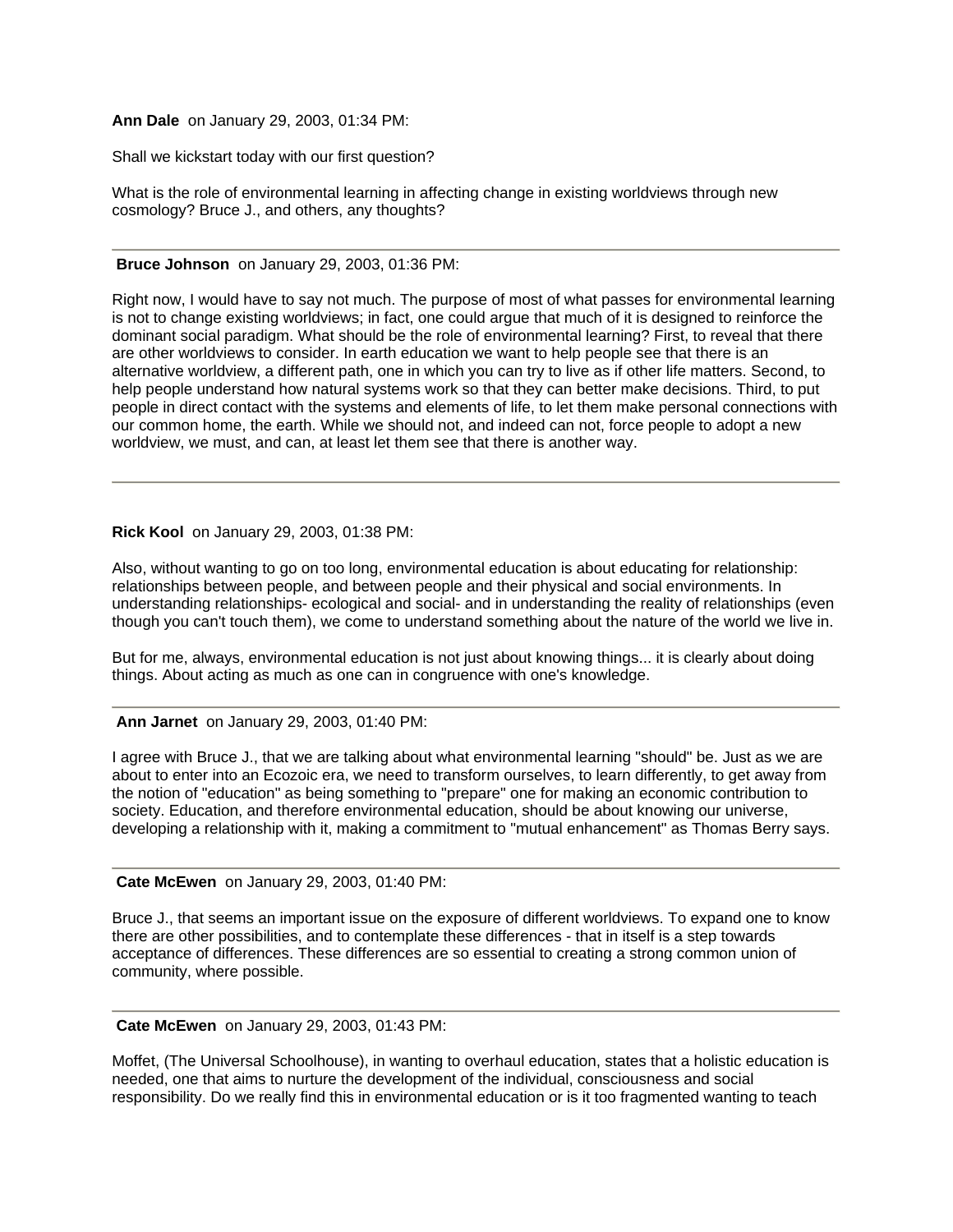specific aspects, e.g. climate change, water use, etc.

#### **Rick Kool** on January 29, 2003, 01:43 PM:

Environmental education can, in some way, be used (as van Matre and the earth education movement does) to address issues of worldview.

Hannah Arendt wrote, in The Human Condition, about what the impact of the ability to travel quickly elsewhere on the planet, and then what the impact of first space shots would be- she talked about world alienation, and earth alienation, the feeling of not being at home anywhere, first on earth, and then in the cosmos.

One job of environmental education might be to help people feel at home... of course, that is a job of most religions and a major thread through much of the Old Testament.

By bring kids into the natural world, and while in the natural world presenting both information, experience and reverence, one likely has a real impact.

**Cate McEwen** on January 29, 2003, 01:46 PM:

Rick - that feeling of belonging is key to everyone's sense of self. I think cosmology can give a sense of place. A sense of place in family, community, regionally, and within the community of beings on earth and within the greater universe.

#### **Ann Jarnet** on January 29, 2003, 01:47 PM:

Cate, I agree that there is a problem with an "issues-based environmental education". And that's what seems to get financial support, education for the flavour of the day. The problem is that often no link is made to anything else, all these issues remain as disconnected stovepipes. Still, I'm all for taking advantage of whatever wave comes by to try to push things a little further while devoting energy to provoke interest and commitment to a different world view. I struggle with this as a bureaucrat, but I feel that this is what I have to do -- for now!

**Cate McEwen** on January 29, 2003, 01:50 PM:

Ann J., it is a reality as to where the dollars come from, yet earth education would be quick to state how they do not get corporate financing.

Still, to be effective we need achievable goals and how to measure them. In thinking of the role of environmental learning faced with today's ecological crisis, some suggest we consider very strongly spiritual education that rests on personal growth - Moffet - suggests such educating will solve more social ills and material problems than any other sort of education orientation.

**Ann Dale** on January 29, 2003, 01:44 PM:

To be a little provocative, shouldn't all learning involve exposure to difference, or diversity of worldviews and paradigms? What makes environmental learning different? I have heard some commonalities- relationship and holistic?

**Bruce Johnson** on January 29, 2003, 01:45 PM:

Since Cate did such a nice job of introducing definitions for three key terms, it would be good to use them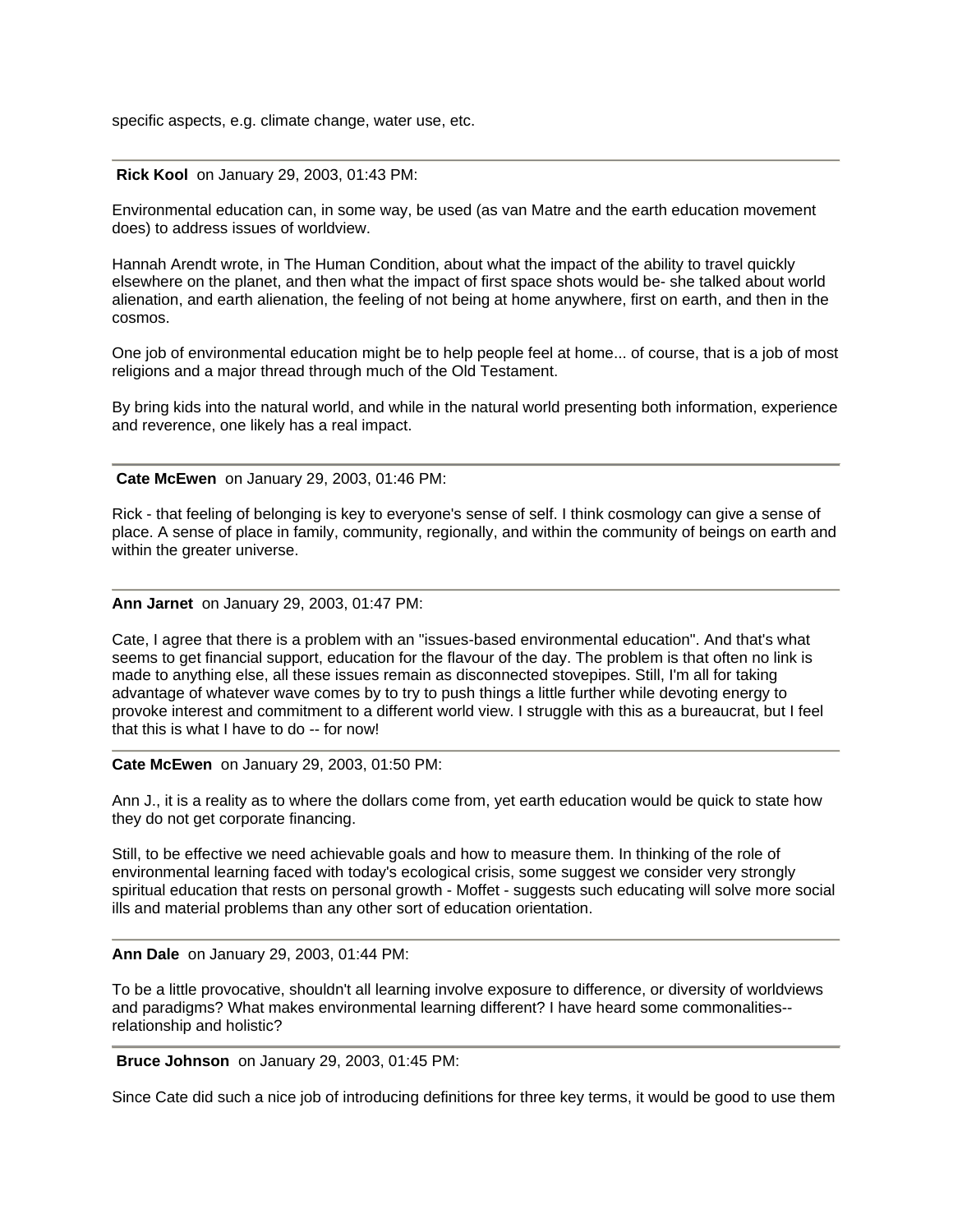that way. When talking about all three, environmental learning would be appropriate, so that when someone mentions environmental education, we are talking specifically about it and not earth education, etc. Does that make sense?

**Ann Dale** on January 29, 2003, 01:53 PM:

I agree with Bruce J.'s suggestion above. And I would assume that environmental learning includes both formal and informal?

**Bruce Johnson** on January 29, 2003, 01:48 PM:

Rick, I agree.

Ann D., maybe all learning should involve exposure to different worldviews or paradigms, but in reality standard education systems are much more geared toward indoctrination into the dominant social order with its accompanying worldview.

**Jean Robitaille** on January 29, 2003, 01:46 PM:

Sure, I think that environmental education is more than knowledge. That's also the development of values, skills and desire to involve action. But to act, children have to have a kind of framework to interpret the world. The problem is that teachers have different conceptions which are sometime very different. There's need for a basic common view of what makes the world the way it is and what can be done to make it better.

**Rick Kool** on January 29, 2003, 01:47 PM:

A question appropriate for this group is the question of the appropriateness of spirituality in education, and in particular environmental education.

Bruce, how does earth education approach the question of reverence?

**Bruce Johnson** on January 29, 2003, 01:53 PM:

Rick, in earth education, we include reverence as a key component of all of our programs. We include four understandings (ecological concepts), four feelings (joy, kinship, reverence for natural communities, and love) and four processing components (internalizing understandings, enhancing feelings, crafting more harmonious lifestyles, and participating in planning and action). So reverence is very important.

**Rick Kool** on January 29, 2003, 01:50 PM:

Bruce J., the use of the word indoctrination is strong... but you may be correct. usually, indoctrination is used when one is trying to close down thought and narrow possibilities, where there is only one right answer to a question and other answers are perceived as being dangerous. Does most environmental education act in an indoctrinative fashion?

**Bruce Johnson** on January 29, 2003, 01:57 PM:

Rick, talking about indoctrination, I was referring to education in general, not environmental learning or environmental education specifically.

**Ann Jarnet** on January 29, 2003, 01:53 PM: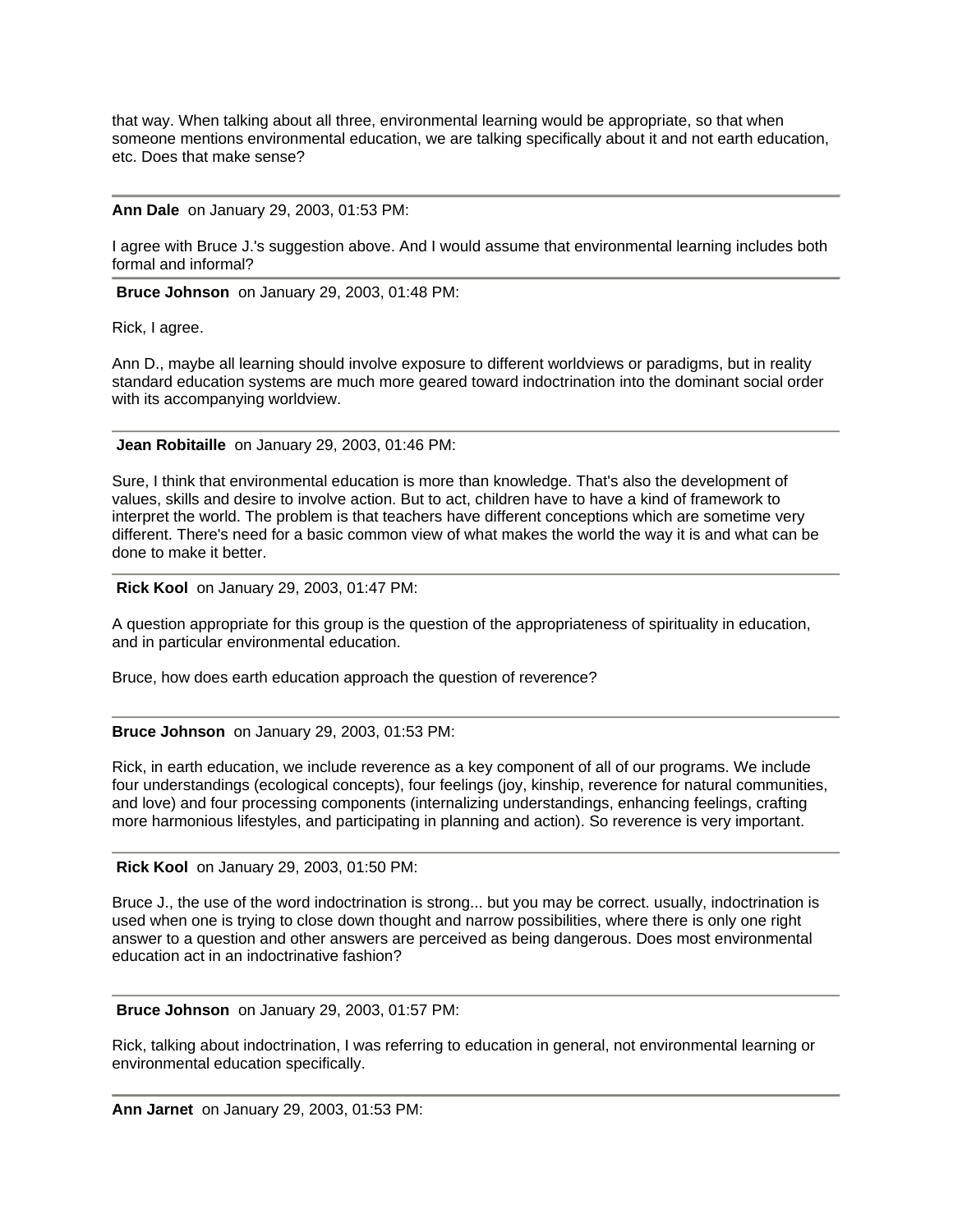Spirituality and education? Perhaps it might be easier to deal with the notion of developing a deep inner life and that can be done partly through education. I feel that deep inner life comes from giving someone time and space (i.e., privacy and avoiding over-stimulation and over-direction) so that children (and grown-up children)can reflect, imagine, pursue thoughts.

Teilhard, I believe, had the time and space to develop an inner life. I'm not sure where Pierre Leroy took the following quote – he doesn't say so in the edition of Le Milieu divin I have. The quote reflects a deep inner life (the place where no one can stop you, the place where your imagination can flourish:

"You should have seen me as in profound secrecy and silence I withdrew into the contemplation of my "God of iron", delighting in its possession, gloating over its existence. A God, note, of iron; and why iron? Because in all my childish experience there was nothing in the world harder, tougher, more durable than this wonderful substance. There was about it a feeling of full personality, sharply individualised… But I can never forget the pathetic depths of a child's despair , when I realized one day that iron can be scratched and can rust… I had to look elsewhere for substitutes that would console me." Quoted from the biographical note by Pierre Leroy s.j. in Teilhard's Le Milieu divin, Fontana books, 1957, p.18.

That was self-taught environmental learning, I believe.

**Rick Kool** on January 29, 2003, 01:53 PM:

Cate, should all education be spiritual? And Whitehead, early in the last century wrote:

"The essence of education is that it be religious.

Pray, what is religious education?

A religious education is an education which inculcates duty and reverence. Duty arises from our potential control over the course of events. Where attainable knowledge could have changed the issue, ignorance has the guilt of vice. And the foundation of reverence is this perception, that the present holds within itself the complete sum of existence, backwards and forwards, that whole amplitude of time, which is eternity. "

**Cate McEwen** on January 29, 2003, 01:53 PM:

Rick - your point is interesting. Bob Jickling stated that he would rather his children learn to be open minded, to be analytical, and research their topic, rather than be fed sustainable development dos and don'ts. Better to nurture creative, investigative thinkers than learners by rote.

**Ann Jarnet** on January 29, 2003, 01:57 PM:

Ann D., asks if environmental learning refers to both formal and informal education. I believe it really refers to life-long learning, way beyond classroom walls. Every place we go to provides us with an opportunity to learn, to ask questions, to question the answers, to challenge.

**Cate McEwen** on January 29, 2003, 01:58 PM:

Ann J., James Moffet suggests that to be spiritual is to perceive our oneness with everybody and everything and to act on this perception. It is to be whole with oneself and the world. Moffet wants education to nurture this development of self. It is found in Montessori schools, and at a university level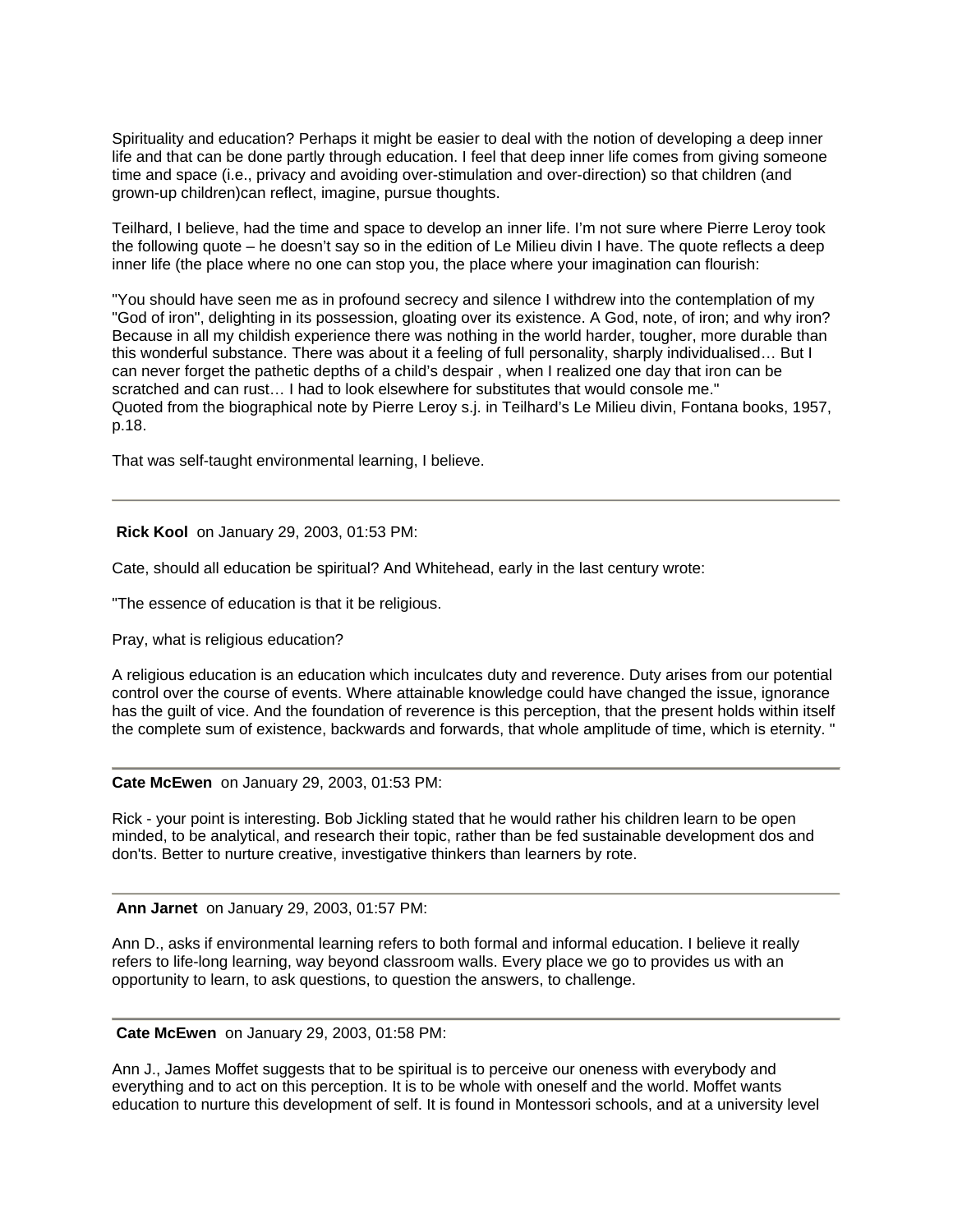John Miller teaches meditation to his education students for the value of contemplative time.

**Rick Kool** on January 29, 2003, 01:57 PM:

What I've always like about earth education is that it is completely focused on achieving its goals. There really are no other environmental education programs like it. While I've never taken a workshop in its delivery, I have read most of van Matre's work. When Bruce J. summarizes the earth education approach in one short paragraph, he is demonstrating the coherence of this program, a coherence that few if any others have. While you may not agree with all that van Matre writes, you cannot fault him for not thinking his subject through.

And just outside my window here at Royal Roads University, there are two beautiful Bewicks wrens calling for each other.

# **Bruce Morito** on January 29, 2003, 01:58 PM:

Hi All. Just arrived. Since the issue of indoctrination has arisen, I think many environmental education practitioners are in the same business of indoctrination, equally as intolerant of the scientific and technological approach as it is with them. Education, or the drawing out, I believe has two important components: thought and experience. Thought needs to be rigorous and critical, endlessly critical. Experience needs to be as exhaustive as possible to provide thinkers with as great a base of information as possible. In this process, values cannot be inculcated or taught without doing the same thing as the other indoctrination system does. They need to be worked through in critical inquiry and acquaintance with the Earth, such that the appropriate values and world views are allowed to emerge.

# **Cate McEwen** on January 29, 2003, 02:02 PM:

Bruce M., how well put. This is one reason why the vision of Teilhard and Berry resonant with me personally is because underlying the vision is a great compassion for life, it all its diversity. We need to embrace the uniqueness and differences of human communities as adding strength to the larger common union - the human community, and step it further to the community of all beings. And always, we want people to think for themselves, because lies creative thought.

 **Bruce Johnson** on January 29, 2003, 02:03 PM:

Bruce M. , I agree that we need to be careful not to slip into indoctrination. One of the environmental education criticisms of earth education is encompassed in the line: "We teach how to think, not what to think."

That implies that in earth education we teach people what to think. We feel, though, that we give people something to think about, their relationship with the earth and its life.

**Ann Dale** on January 29, 2003, 01:58 PM:

Rick, whose religion would prevail? I had a comment from a close colleague in the audience yesterday on our discussion on cosmology--that there did not seem to any room for different religions--Buddhism, for example.

**Rick Kool** on January 29, 2003, 02:01 PM:

Ann D.,… I don't think Whitehead, good Anglican that he was, really had any one religion in mind. It is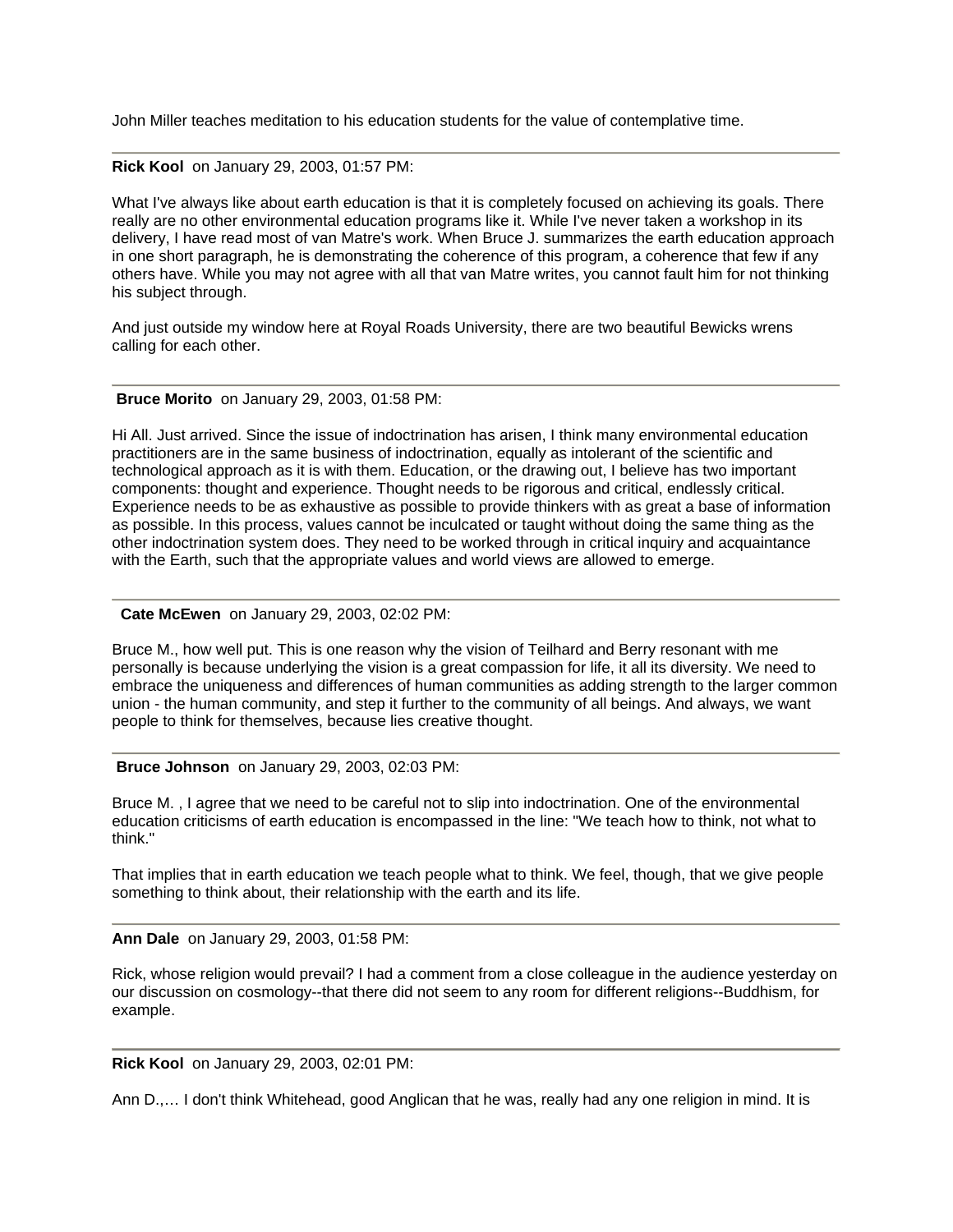that sense of duty, or obligation, that was important- to people, to the world (and he was a deep ecologist long before the word was used, I think), and to time (he was really interested in time). The quote about reverence is beautiful, I think, in placing the object of reverence to eternity here in the moment.

**Jean Robitaille** on January 29, 2003, 01:59 PM:

One of the most important goals of education, in our current world crisis, is to give hope to the learners, to make them realize that they have the capacity to change there own world first. The issue is not who is strictly environmental or strictly social, all are linked together. Environmental education is systemic education based on the conscience of those relations.

**Rick Kool** on January 29, 2003, 02:04 PM:

Jean is right... part of the spirituality of environmental education must be hope- not necessarily optimism (which is the rather uncritical belief that all will turn out for the best), but the hope that change can occur, that we can engage in what the Jewish faith refers to as t'shuvah, or turning. We have faith that as individuals we can turn our direction for good.

Without hope, as the Greek story of Pandora's box demonstrates, we are sunk.

**Cate McEwen** on January 29, 2003, 02:05 PM:

Jean - this is so important, particularly in light of all the challenges. By giving people the capacity to create change - do you mean that problem-solving skills, analytical approaches, etc are a component of environmental learning?

 **Bruce Morito** on January 29, 2003, 02:05 PM:

The kind of religiosity those of the Whitehead sort would advocate is not a directly educable type. The types of religious or spiritual awakening that is involved here comes by way of working through to an understanding, not being taught it. Aboriginal people and many of those in the East use indirect methods as students have to deal with the facts before them and the inner voice that can only be heard indirectly. This is why I would see education of spiritual matters only of an indirect sort. Many Aboriginals, particularly Anishnaabe and Dene speaking call it coyote teaching. In Zen, ko-an are used.

**Bruce Johnson** on January 29, 2003, 02:11 PM:

Cate, rather than giving people the capacity to create change we are really talking about helping them realize that they have that capacity already and that change might be a good thing. Focusing on personal actions first rather than larger issues is one way of helping to achieve that.

**Ann Jarnet** on January 29, 2003, 02:05 PM:

I'm intrigued with the notions of reverence and hope (as articulated by Bruce J. and Jean). It makes me feel that environmental learning must be done in a hopeful and reverential/respectful way (the old way of blame, shame is so anti-pedagogical).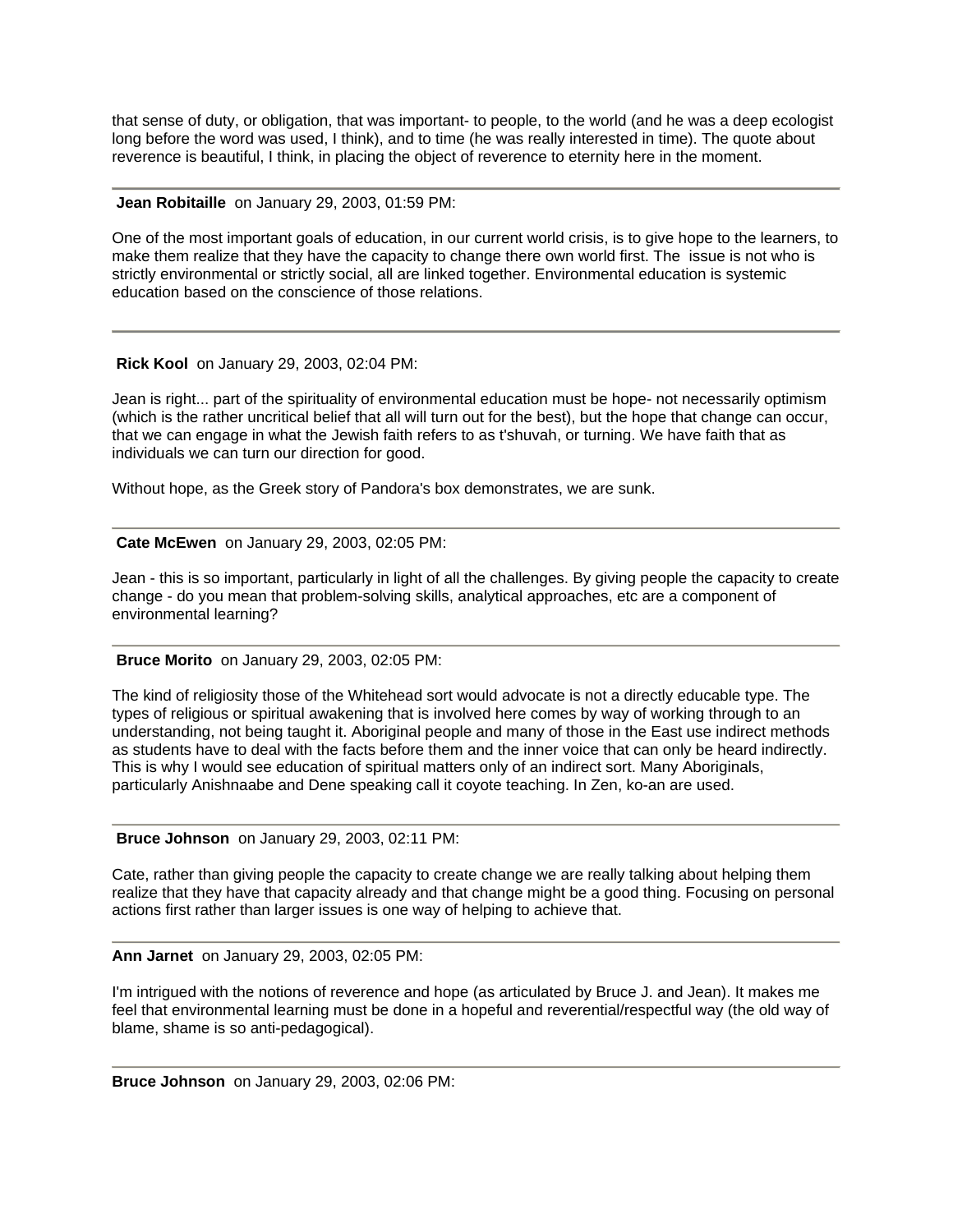I would imagine that we are all in this business because we have hope. I know if I didn't have hope I could easily think of other ways to spend my time!

**Ann Dale** on January 29, 2003, 02:07 PM:

Common themes emerging are relationship, holistic, hope, diversity, compassion and reverence?

**Bruce Johnson** on January 29, 2003, 02:09 PM:

Ann D., to your list of themes I would add change. While I don't want to force anyone to change but rather to open them up to seeing and considering the possibility, I will feel I was not successful if in the end there is not change.

**Rick Kool** on January 29, 2003, 02:12 PM:

Good summary Ann D.,… and how do we bring this back to Cate's interest in cosmology? Some writers would argue that cosmology's job, as espoused in scriptural writings, is to make us feel at home in the universe- to give a sense of the understandability of the universe. Science has given us understanding, but not a sense of home in the universe. Can environmental education broadly speaking take this on, the job of helping young people and others feel at home, using the power of hope, of relationship, of reverence, of understandings, of direct experience with nature and with the small/indirect voice one can hear in the silence...

**Ann Dale** on January 29, 2003, 02:08 PM:

Shall we move on to our second question of the day?

How do informal and formal education systems bring in the dimension of awe in the unknown, the unseen and the unmeasured?

**Ann Jarnet** on January 29, 2003, 02:09 PM:

Bruce, I have very dark moments when I think there is no hope. I continue because to stop would be wrong -- even if things are pretty bad, I need, as a person, to live my life a certain way.

**Ann Dale** on January 29, 2003, 02:12 PM:

Ann J., isn't one of our oldest archetypes, the forces of light and the forces of dark (Lord of the Rings), and that perhaps deep learning occurs when they are held in tension?

**Cate McEwen** on January 29, 2003, 02:12 PM:

Creating a sense of awe - there are examples to be found of the deep cosmological awareness in indigenous culture where there is celebration of the wonders of the world.

**Rick Kool** on January 29, 2003, 02:16 PM:

Cate, I'm sure that all religions and cultures have a "deep cosmological awareness", not just in indigenous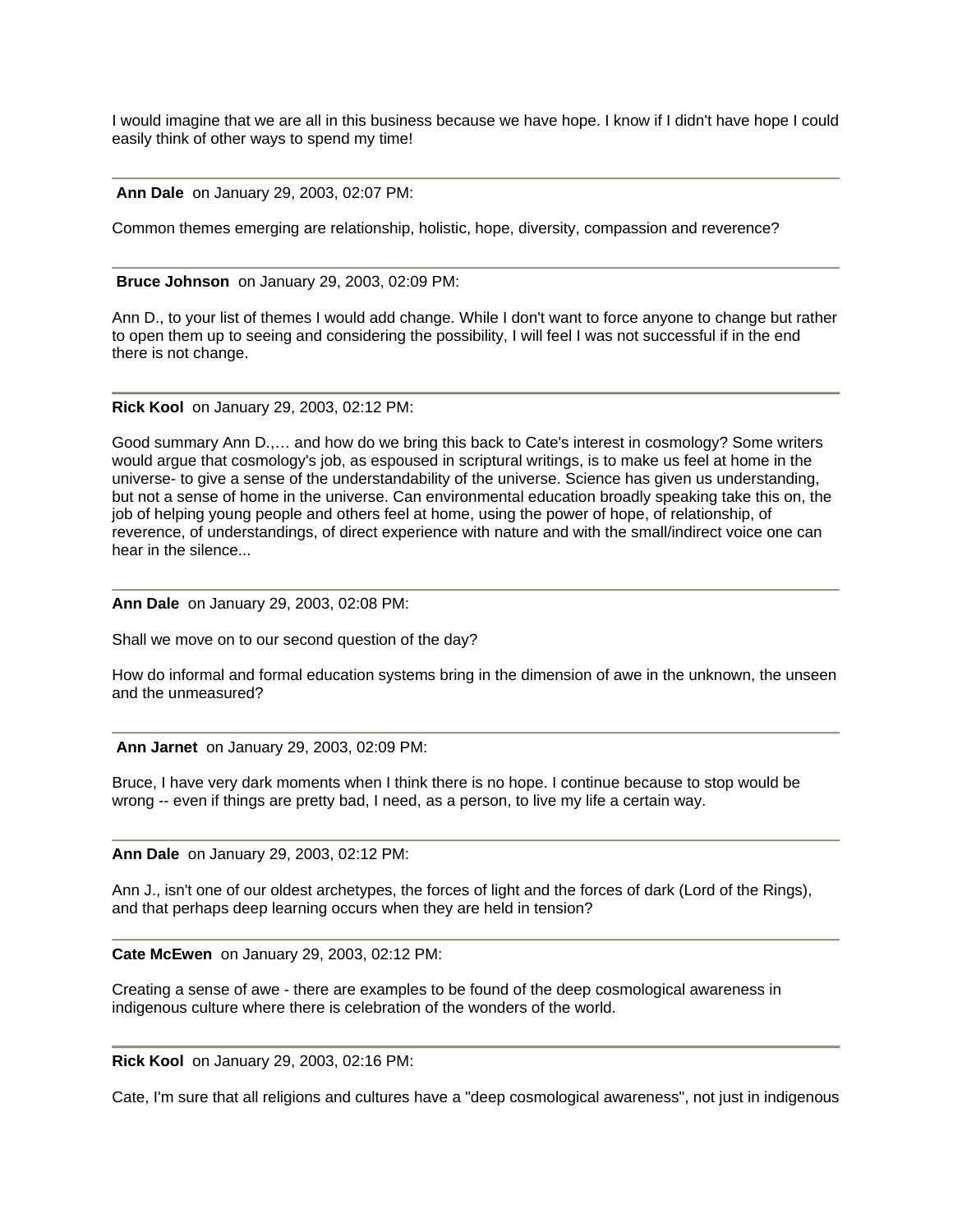culture. Can you think of one that does not celebrate, in some way, "the wonders of the world".

It's not just in the celebration, though, but in the deeds that result.

The Buddhist/Taoist cultures of China, with their sense of harmony of nature, was responsible for the deforestation of northern china before the 15th century. It is said that the scholars of that time used up the forests for charcoal, so that they could write about the need for harmony with nature.

### **Jean Robitaille** on January 29, 2003, 02:16 PM:

Cate, environmental education is interesting because it focuses on a pedagogical approach based on reverence, empathy with life, responsibility and engagement. Action (problem solving, analysis, role playing, are necessary because they invite the learners to realize that there's different point of view in each concern. The problem is that it is often more easy to find economics and social arguments than ecological ones.

### **Bruce Morito** on January 29, 2003, 02:13 PM:

Ann D., the awe of the unknown I think begins with the presentation of the facts as we know it and the lacunae in our explanations. A thorough and deep appreciation of the discoveries of science coupled with the experience of the Earth's power through direct acquaintance, sets up a deep problem for students. How do they, indeed, how do we as educators, deal with these facts, lacunae and direct awareness? I find that the problem when skillfully articulated is what brings students and myself to an ever developing commitment to protect and reverence that which continues to evade understanding.

#### **Ann Jarnet** on January 29, 2003, 02:14 PM:

Ann D., education systems don't even deal with "sense of wonder and awe" when it comes to nature or to the universe. Indeed, I think that demonstrating a sense of awe is devalued, it is seen as being unsophisticated, and it is denigrated. During our consultation with over 5500 Canadians between 1999 and 2002, Environment Canada heard over and over again about how important it was that environmental learning impart a sense of awe and wonder. There's a yearning out there for that to be valued, I think, but we're talking about a small minority of people who feel this way.

**Ann Dale** on January 29, 2003, 02:16 PM:

Bruce M., so is the role of educators to create the space and place, and capacity for learners 'own awe' to emerge?

### **Bruce Johnson** on January 29, 2003, 02:14 PM:

How do formal and informal education systems bring in the dimension of awe in the unknown, the unseen, and the unmeasured? Formal education systems often avoid bring in any sense of "awe". Informal education is sometimes better at that. "Awe", I think, is something that comes from direct, personal experience. We can help people get that feeling through setting up situations in which it is more likely to happen, but we cannot teach it.

**Ann Jarnet** on January 29, 2003, 02:18 PM:

Ann D., yes, yes, yes, deep learning can occur in our dark moments. I have no empirical knowledge to back me up here, but I have often felt that all those people in my networks who care deeply about their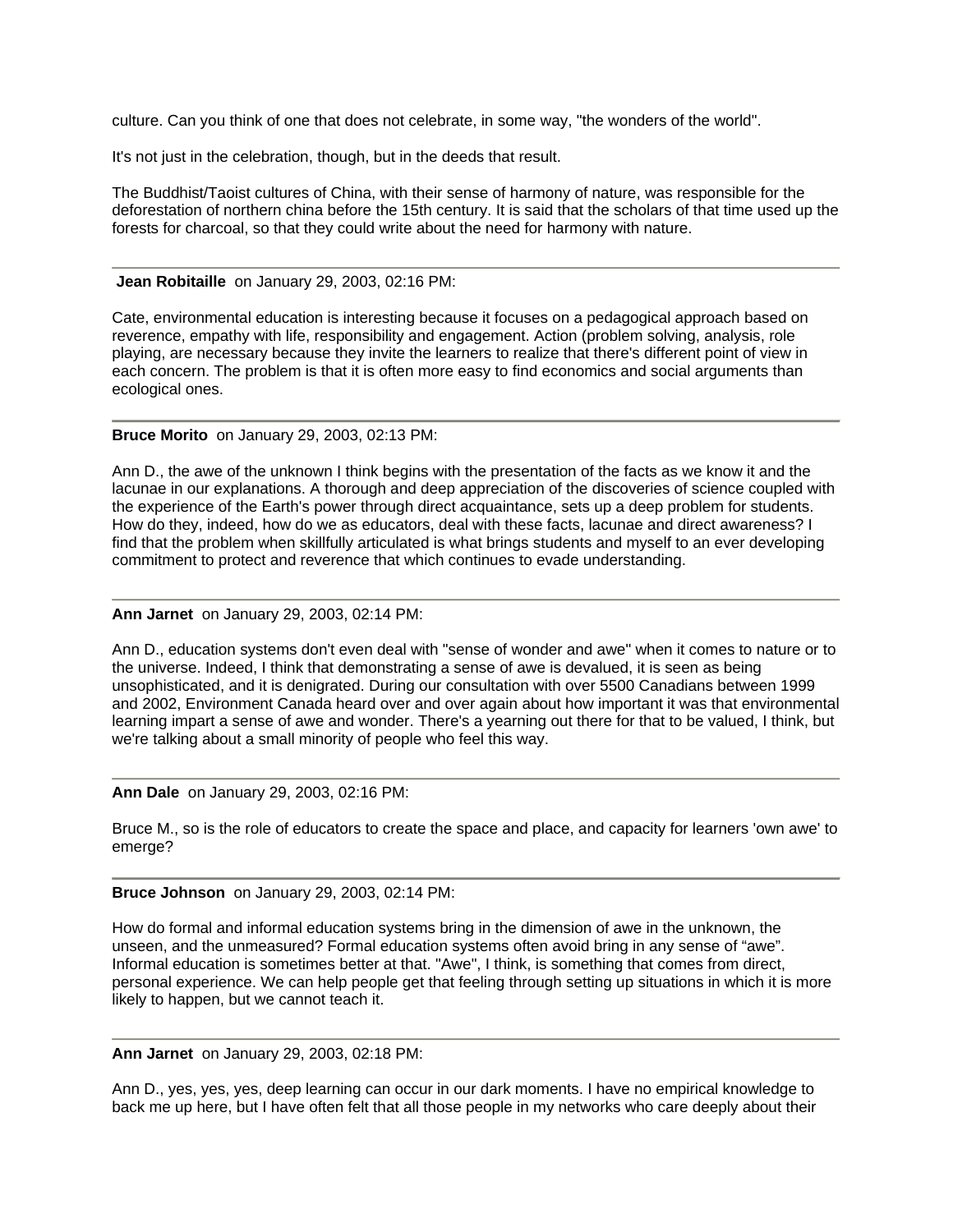universe and their place in it have come there from a place of hurt, anxiety, grief... those things can make us focus in a different way, they can contribute to the development of our mindfulness.

#### **Bruce Morito** on January 29, 2003, 02:23 PM:

Ann D., If you are addressing my comments, yes, I think that we need to allow the values to emerge, not be taught, partly because values are things closely identified with who we are. To try to inculcate values is to try to shape what properly belongs tot the autonomy of individuals, in my view.

**Bruce Johnson** on January 29, 2003, 02:18 PM:

Ann D., yes, I think that is an important (though not the only) role for us - to provide opportunities to experience awe.

**Cate McEwen** on January 29, 2003, 02:16 PM:

Creating a sense of awe is found in many of the earth education activities. David Oliver comments on ontological knowing (i.e. inarticulated thoughts, sensibilities, feelings) expressed through mystical experience – metaphor, poetry, drama, dreams, music whereas technical knowing expressed in analytic/linear explicit language and diagram. It seems the methods of ontological knowing need to be tapped into more often to create the sense of wonder.

### **Bruce Morito** on January 29, 2003, 02:19 PM:

Bruce J., and Ann J., I think that the potential for awe is to be found in the science we teach and even the economics we foist on our students. It's just that we don't critically assess it deeply enough. When we do relentlessly critique the belief systems assumed in these world views, we begin to see that they are world views and become much more empowered to see the limits of them. We can at the same time become far more awed at the complexity and vastness, perhaps even the mystery, of the cosmos.

#### **Bruce Johnson** on January 29, 2003, 02:22 PM:

Bruce M., yes, reading about and seeing images of the universe and what we are learning about it leaves me in "awe". But we can also experience "awe" closer at hand, in the bug we normally step on or the beauty of a smog-free sky.

#### **Rick Kool** on January 29, 2003, 02:22 PM:

A sense of awe is an interesting idea as a result of environmental education. I think that many of us would find this something that we work towards, but don't always hit. Of course, awe is a term freighted with religious connotations. A sense of speechless smallness in front of something much more ultimate.

#### **Ann Jarnet** on January 29, 2003, 02:23 PM:

Bruce J., talks about potential for awe in science and economics. I couldn't agree more. I think that often educators feel inadequate about their capacity to do this. Short anecdote: my four-year old nephew was taken to Montreal's Biodome last week with his day-care group. When I asked him what he saw, he said, "Caillou" (that tiresome little cartoon Charlie-brownish fellow). How awful for the Biodome to use that kind of edutainment instead of exposing the children to the bugs, animals, plants that are there -- that whole notion of needing to "beef up" an event with something totally unrelated. If educators were more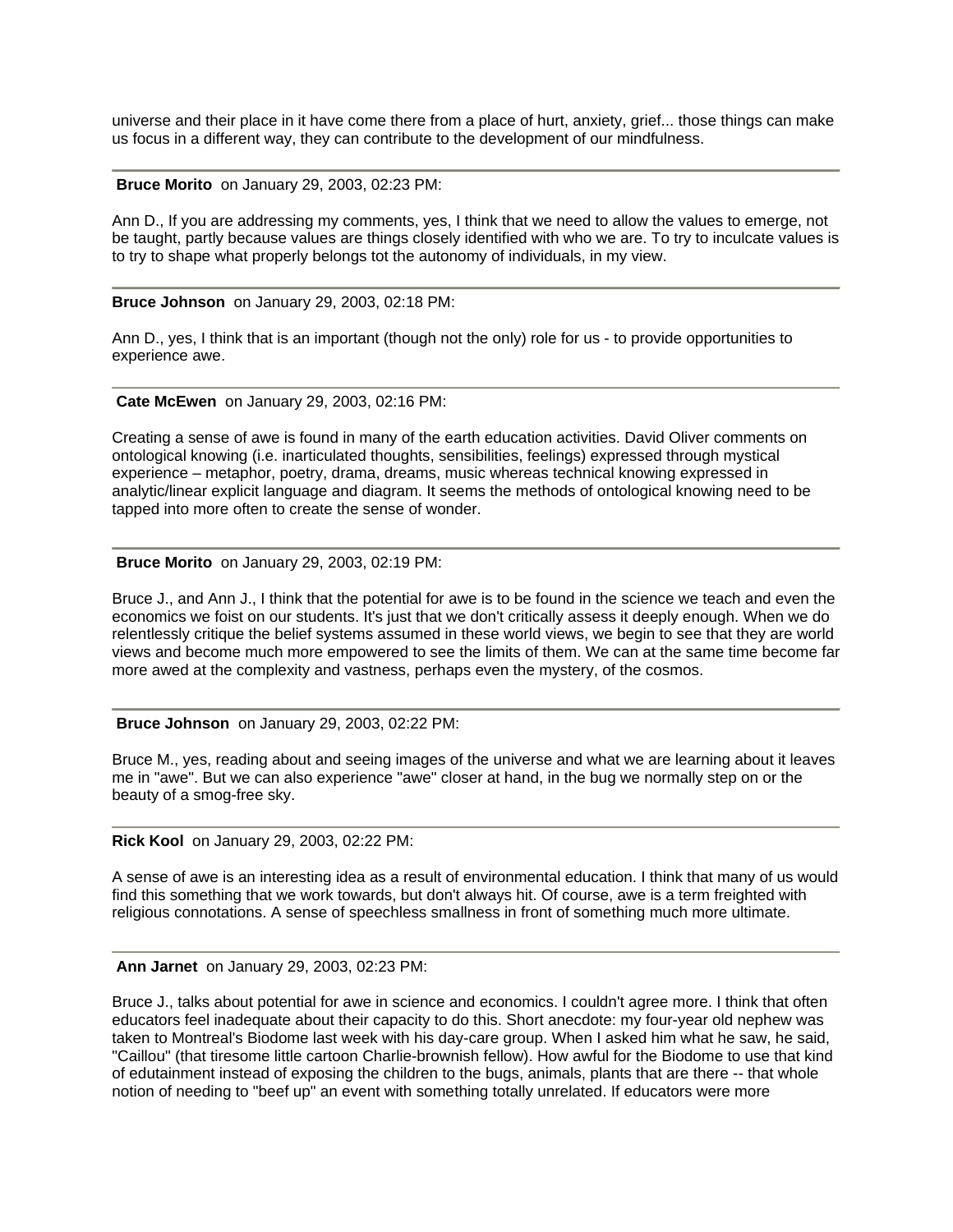confident, they wouldn't need props like that.

#### **Cate McEwen** on January 29, 2003, 02:25 PM:

Bruce M., your point of awareness and reflection echoes with the development of consciousness that some like James Moffet would suggest is one of two critical ingredients in any educating. (the other being development of culture, again in an awareness sense and also social responsibility). The development of the consciousness of the individual can lead to a greater awareness and more encompassing view of community, both human community and earth community.

### **Bruce Johnson** on January 29, 2003, 02:28 PM:

Bruce M., the idea of whether or not we teach values is an important one. Many years ago I had a parent accompany his son's class to our Earthkeeprs program, after which he talk the school's head that he wanted to program shut down because we were teaching different values than he wanted his children to be exposed to - he believed that the earth is here for humans to use as we see fit and he wanted that to be taught to his kids - the school convened a group to look at the values the school wanted to teach and decided to keep the Earthkeepers program, teaching that we are part of nature - he pulled his children out f the school, but no one else did likewise.

**Ann Dale** on January 29, 2003, 02:26 PM:

My list is now longer--reverence, compassion, diversity, holistic, relationship, hope, awe and change. As an educator may I add another? Creating the "facilitating conditions" for all of the above.

Shall we move on to the last question for today?

What would be the desired outcomes of a cosmology curriculum?

**Bruce Johnson** on January 29, 2003, 02:31 PM:

What would be the desired learning outcomes of a cosmology curriculum? The ultimate outcome would be that thousands of years from now the earth is a healthy planet for life and that humans are around to be a part of that.

**Cate McEwen** on January 29, 2003, 02:32 PM:

Maria Montessori was a strong advocate of cosmology to be taught at an early age - "If the idea of the universe is presented to the child in the right way, it will do more for him than just to arouse his interest, it will create in him admiration and wonder, a feeling loftier than any interest and more satisfying. The knowledge he then acquires is organized and systematic, his intelligence becomes whole and complete because of the vision of the whole that has been presented to him, and his interest spread to all, for all are linked and have their place in the universe on which his mind is centered" (Montessori 1973 p.10).

# **Bruce Morito** on January 29, 2003, 02:32 PM:

I would hope that a sense of wonder generated from needing to know but knowing that we cannot know would produce attempts at formulating our cosmologies with an eye to listening to others as to how they can inform us. As we begin to see how limited our own perspective is, we can see others and the Earth that is speaking through them as partners in creating our cosmological commitments.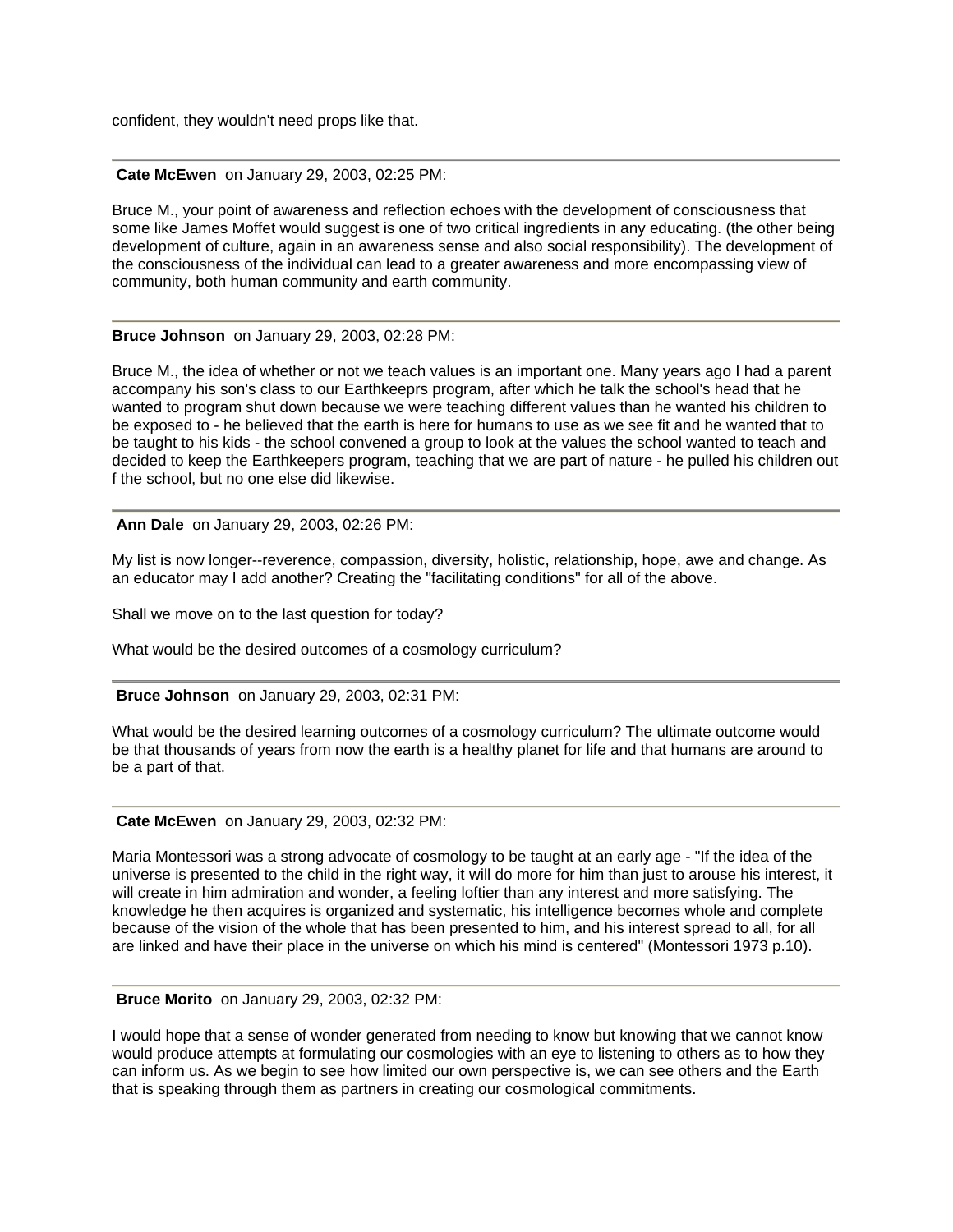#### **Jean Robitaille** on January 29, 2003, 02:33 PM:

If we want to change the world, it's important to know where we come from and most importantly, where we are going. Each year I ask to my student to imagine their world (economic, social and environmental) in 20 years if things continue to happen as they are happening now. Their vision is totally catastrophic. I think I'm the only one to ask these kind of questions to my student at my university. People are in their own head, dealing with their own problems, without time to look at those essential questions. If we take time to ask student to describe the world they want to live in, it's totally different. And what can they can do to create their wishful vision. The answer is through personal projects, class projects, and community projects with a common view of where we want to go. Just take time to think and imagine…

### **Cate McEwen** on January 29, 2003, 02:36 PM:

Jean, the concept of creating a vision of where one wants to go or of what one wants to create is both empowering for the individual and for initiating action. Without a vision, it is hard actions are not focused. The vision can always change, but the importance is that there be one to enable action.

# **Ann Dale** on January 29, 2003, 02:33 PM:

Bruce J., could you provide some more detail around your mega learning outcome that we might be able to measure in the present?

### **Ann Jarnet** on January 29, 2003, 02:35 PM:

Not being a curriculum developer (but Jean Robitaille is!), I would only say that a desired outcome for a cosmology curriculum would be to have the learner experience and absorb enough to merge facts with demonstrated respect and a profound hopeful vision for the future, as well as a commitment for continued learning and competent action. Hard science has its place here (making room for emerging science or knowledge, of course), and can be combined with whatever resonates with an individual, based on her capacity, abilities. Whatever happens, it must make room for others than those who are privileged (physically, intellectually, economically, socially).

# **Bruce Johnson** on January 29, 2003, 02:37 PM:

Hmmm... I suppose it might be difficult to get funding for such a long term evaluation project. The best evidence of worldviews are actions. As we all know, it is easy to espouse but much more difficult to do. There are signs all over showing that people are changing lifestyles to lessen their impact, but if we are truly successful, we should see much more than smaller cars and more recycling - we would see a fundamentally changed society.

#### **Bruce Morito** on January 29, 2003, 02:35 PM:

Bruce J., - Sorry to backtrack, but I hope I didn't say that we should not teach values; I think we should not try to teach values directly by inculcation, but through indirect means that produce realization. Perhaps too much of a deep ecologist.

#### **Bruce Johnson** on January 29, 2003, 02:43 PM:

Bruce M., - I didn't mean to imply that I thought you were espousing that we don't teach values. In the US at least, though, there are those who do say that. The values clarification movement of the 70's gave way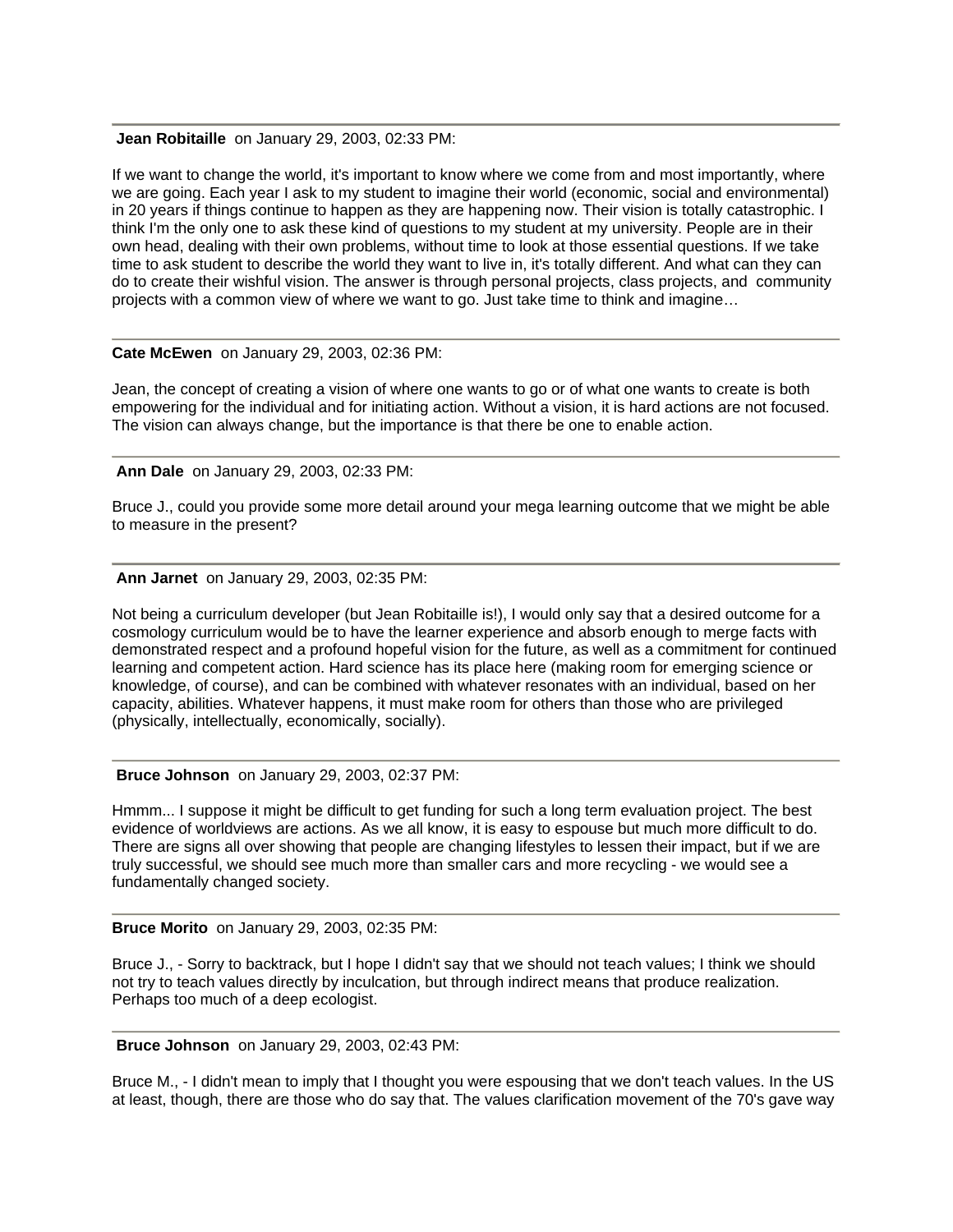in the 80's to many who said the role of schools is not to teach values. Of course, anyone with an understanding of the history and structure of schooling knows that is completely false. Schools teach values all of the time - reading is good, being kind to your classmates is good - the catch is that the kind of values we are talking about in environmental learning are generally not held by most of the adults (teachers and parents) in our schools. That is where it gets particularly tricky.

I agree with you that we should expose rather than indoctrinate when it comes to values.

### **Ann Dale** on January 29, 2003, 02:39 PM:

Bruce J., and others, what are the critical skills educators need to impart to get us where you think we should be, that is, smaller cars?

**Cate McEwen** on January 29, 2003, 02:44 PM:

Edmund O'Sullivan wants to see an entire cosmological perspective to education, wherein different subjects are taught within the context of the universe story and the human earth community. For example, a lesson in history, would not be an isolated window of human history but be within the context of the story of the evolution of the universe.

**Cate McEwen** on January 29, 2003, 02:45 PM:

Bruce J., and Bruce M., on values - there is a definite sensitivity to teaching cosmology - any one - and so the point may be that several must be exposed.

# **Bruce Morito** on January 29, 2003, 02:48 PM:

Cate: choosing which cosmologies to adopt would be extremely dangerous. A problematic approach where students are exposed to a number and then asked to construct a most suitable one for themselves might be a better approach.

**Bruce Johnson** on January 29, 2003, 02:46 PM:

Ann D., simply put, we need to help people understand our place in the universe (perception)and in its systems, how those systems work (for instance, how energy flows and materials are recycled, both in nature and in our societies), to see how we fit into those systems and impact them and other life that depends on them, to care, and to believe that they can do something about it personally.

**Jean Robitaille** on January 29, 2003, 02:47 PM:

An important point is to make every learner realize that behind each relation we have with human beings or natural elements, there's someone or something who shares the same needs as me. When I'm in my village and I buy something from the shoe maker, I look him in the eyes and he look at me the same way. We know that the exchange is good. But when my shoes come from the Phillipines or elsewhere, I never see the shoe maker. Education must focus on this point. Empathy, solidarity, an consequences to our actions are essential learning.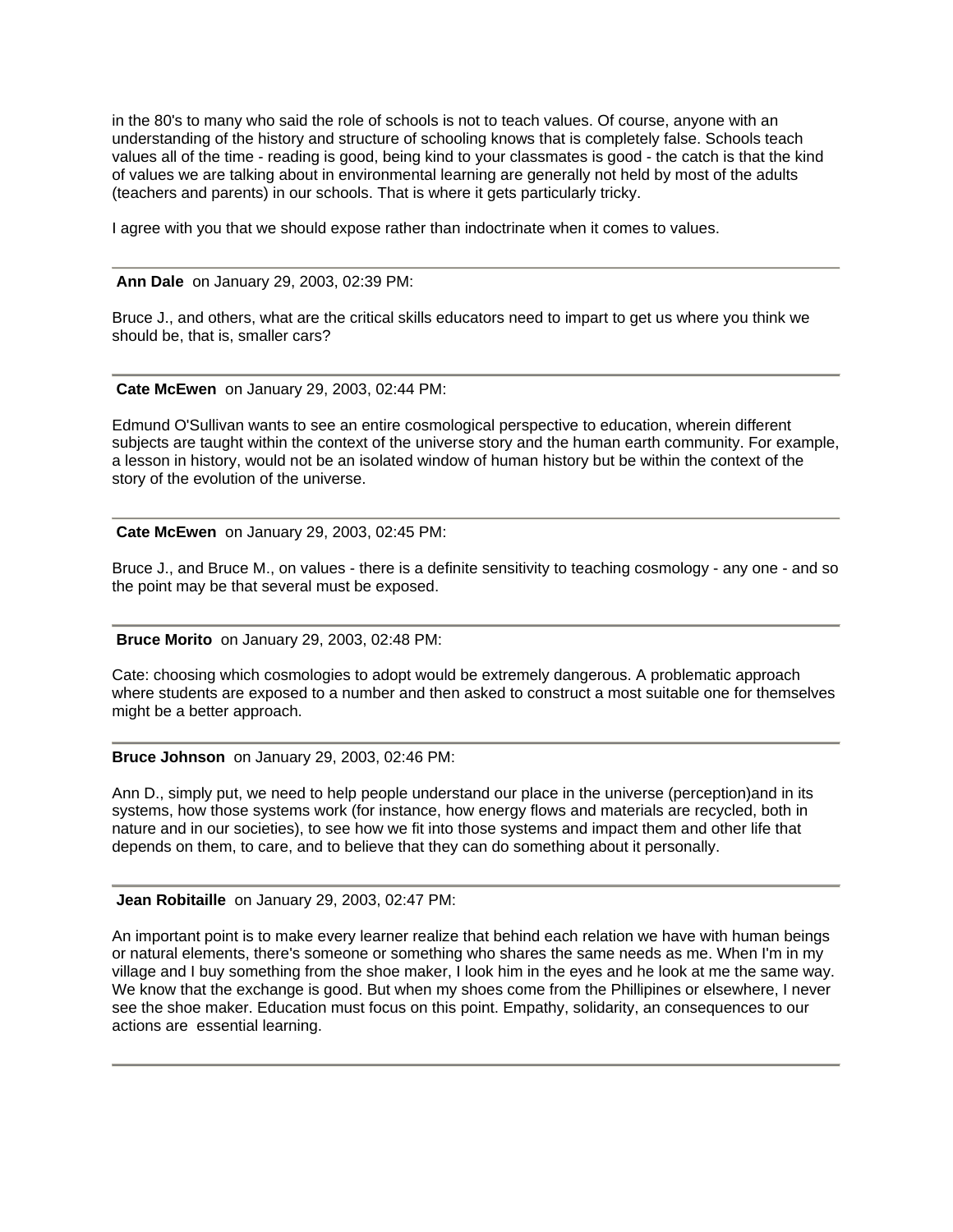### **Bruce Johnson** on January 29, 2003, 02:48 PM:

Cate - interesting idea - teaching a lesson in history in the context of the evolution of the universe. Teachers I work with would immediately ask, what would that lesson look like? We need to provide models (visions). Does Sullivan provide a model?

#### **Ann Jarnet** on January 29, 2003, 02:49 PM:

Ann D., I'm wondering if "critical skills" is the place to start. For the formal education system, I think teachers need: support from systems that what they do is important, critical (this means school boards, parent-teacher associations, school custodians, school principals, cafeteria staff, school secretary, teacher associations, school administrators groups, neighboring homes, businesses, etc. -- in other words, a total systemic approach). In the same way that I reject the argument "let's teach the kids the right thing, they'll grow up and do it right", so I reject leaving everything on the shoulders of educators themselves.

So, apart from support, they need training (in-service and pre-service). This means a radical change in the way Faculties of Education operate; in the way that teachers' unions function and support teachers (wonderful Québec example of a union leading the way in environmental learning for its members who are teachers, day care workers, and hospital workers).

They need knowledge themselves, they need to be clear about their values. They need motivation (incentive, some might say). They need recognition.

For non-formal and informal life-long learning, some of the above could apply and I think then we're looking at a broader systemic approach that involves community leaders, volunteer workers, private and public sector support and encouragement as well as participation (not interested in having just your money -- your participation is even more important in the long run). This is where Ed O'Sullivan's transformative learning stuff applies, I believe.

**Ann Dale** on January 29, 2003, 02:49 PM:

Closing comments everyone, and may I ask you a question? What seminal or ovarian work inspired your beliefs? Mine is Man's Search for Meaning by Victor Frankel. Thank you one and all.

**Cate McEwen** on January 29, 2003, 02:51 PM:

Bruce J., one place you could look is ecozoic curriculum, sponsored in part by the Ontario Institute for Studies in Education (OISE) where Edmund O'Sullivan works - the site is available in my abstract on this e-dialogue site - it offers many different subjects within the context of cosmology

**Bruce Johnson** on January 29, 2003, 02:51 PM:

Bruce M., I agree. We need to expose people to new worldviews or paradigms or whatever one would like to call them. That is difficult to do, though, when the dominant paradigm hates to be challenged.

### **Bruce Morito** on January 29, 2003, 02:52 PM:

My inspiration actually has been Kant, in an indirect way. Like Ann J., I think developing critical skills is crucial. Kant ended up in awe of the starry heavens above and the moral law within.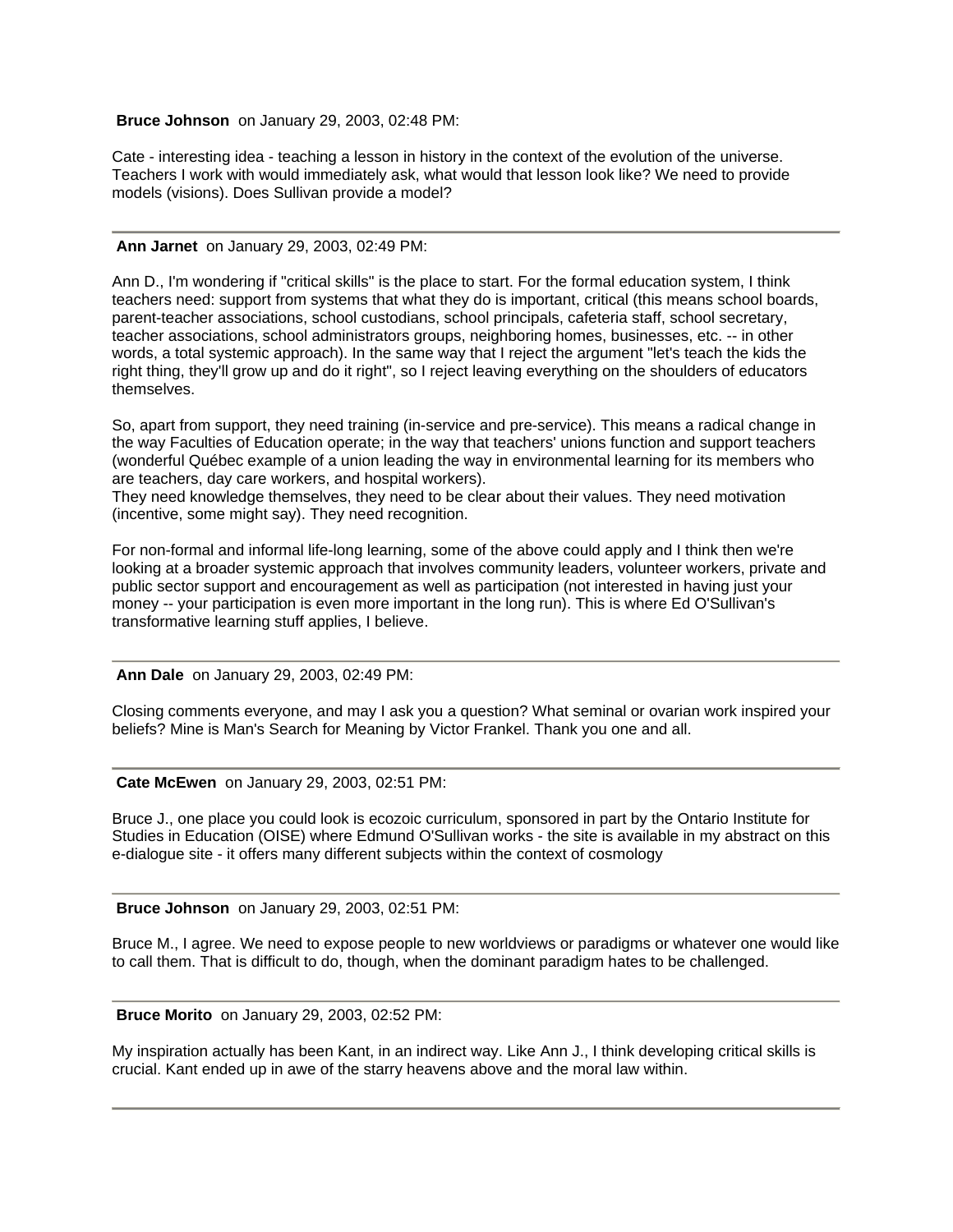**Jean Robitaille** on January 29, 2003, 02:53 PM:

The Common Good by Ricardo Petrella

**Cate McEwen** on January 29, 2003, 02:54 PM:

Thanks everyone for a very engaged dialogue - looking forward to more with all of you on Friday. An article on Brian Swimme and his strong comments on Pierre Tielhard de Chardin piqued my awareness.

**Ann Jarnet** on January 29, 2003, 02:54 PM:

An event which triggered things for me was a lecture by Jean Vanier on compassion, on privilege. Participation in a discussion group on ecopsychology helped me shape my thinking (the thoughts of Robert Greenway on developing a new language to articulate our relationship with the universe -- Robert Greenway is an organic farmer in Washington State -- formerly a wilderness leader, and someone who coined the phrase "psycho-ecology" back in the 1960s.

Daniel Quinn's Ishmael series helped; Thomas Berry and Brian Swimme's The Story of the Universe; David Abram's Spell of the Sensuous.

**Bruce Johnson** on January 29, 2003, 02:54 PM:

Seminal works for me: Leopold's Sand County Almanac, Van Matre's Acclimatization, Quinn's The Story of "B", and The Little Prince.

**Bruce Johnson** on January 29, 2003, 02:55 PM:

This was fun; "talk" to you on Friday.

**Ann Jarnet** on January 29, 2003, 02:56 PM:

Cate, you're an inspired woman. Ann D., an inspired mentor. This has been just great. I can't wait until Friday.

**Jean Robitaille** on January 29, 2003, 02:58 PM:

Nice to be with you. Will be there Friday. Thanks!

# **Day 3-Cosmology, Education and Sustainability** in forum **Cosmology & Education** at **Royal Roads University Discussion Forums.**

To visit this topic, use this URL: [http://forums.royalroads.ca/cgi-bin/ultimatebb.cgi?ubb=get\\_topic;f=18;t=000006](http://forums.royalroads.ca/cgi-bin/ultimatebb.cgi?ubb=get_topic;f=18;t=000006)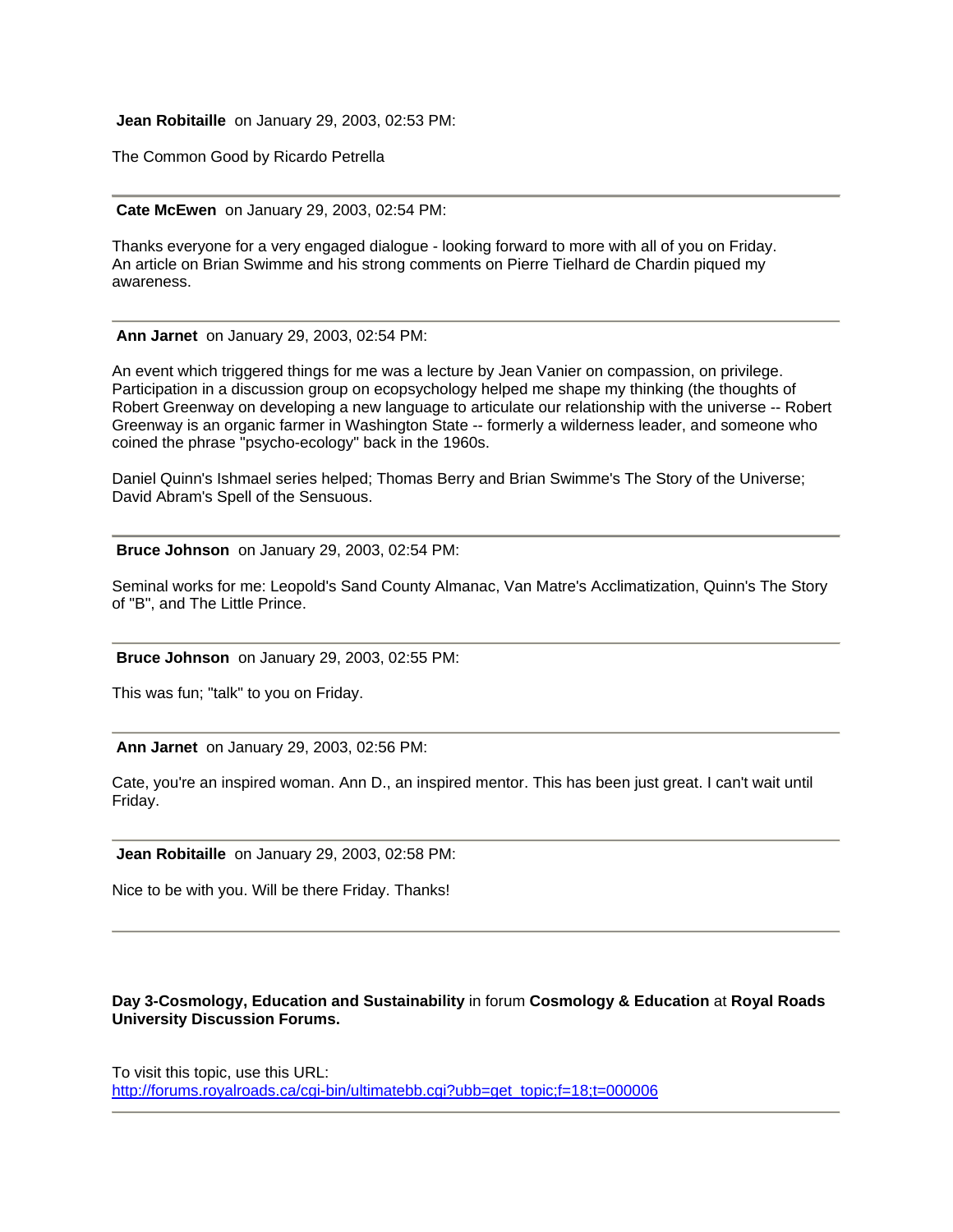#### **Ann Dale** on January 31, 2003, 01:32 PM:

On Wednesday, we had a lively discussion about the role of environmental education in affecting change, and the desired learning outcomes of a cosmology curriculum. Common themes that emerged were reverence, compassion, diversity, holistic, relationship, hope, awe and change, and creating the enabling conditions for all of these to emerge.

Shall we leap into our first question today? What are the obstacles to effecting change in dominant worldviews, myths and paradigms?

**Bruce Johnson** on January 31, 2003, 01:32 PM:

Worldviews are (often) deeply held. They are also often exclusive, in that they don't place value in others' worldviews. In other words, people often see their worldview as the "right" one, therefore others' worldviews must be "wrong". Challenging someone's worldview can be seen as "evil".

**Eric Weiss** on January 31, 2003, 01:34 PM:

It seems to me that the primary obstacle that we face in trying to teach a new worldview is the fact that we are all totally enmeshed in the industrial system, and that the industrial system basically requires us to adopt a technozoiz worldview. Even using computers, as we are doing for this dialogue, puts us into a technozoic frame of mind.

**Ann Dale** on January 31, 2003, 01:36 PM:

And sometimes we don't even realize the dominance of those worldviews, that is, they operate at a subunconscious level?

**Rick Kool** on January 31, 2003, 01:36 PM:

I would think it true to say that worldviews are more than (often) deeply held... they are usually held so deeply that, until you are made aware of them, you don't even know that there are other ways of seeing the world.

It is a part of maturation, as Piaget pointed out: at times of growth, to go through a process of what he called accommodation, a time where your previously-held construct about how something worked no longer was useful. This can be quite a shock to people. If it is hard to help students accommodate new data into previously held mental schemata, how much more difficult, and how much more disturbing, it is for adults to change how they see the world.

**Rick Kool** on January 31, 2003, 01:37 PM:

I'm not sure you can teach a new 'worldview'... for those with some mental flexibility, perhaps worldviews evolve through one's life. For others, a change in worldview might be a synonym for a breakdown, a mental collapse, a time of great chaos necessitating the complete reorganization of ones values.

**Bruce Johnson** on January 31, 2003, 01:38 PM:

Rick, to take the Piaget angle a bit further, we don't have a worldview and then live life accordingly, the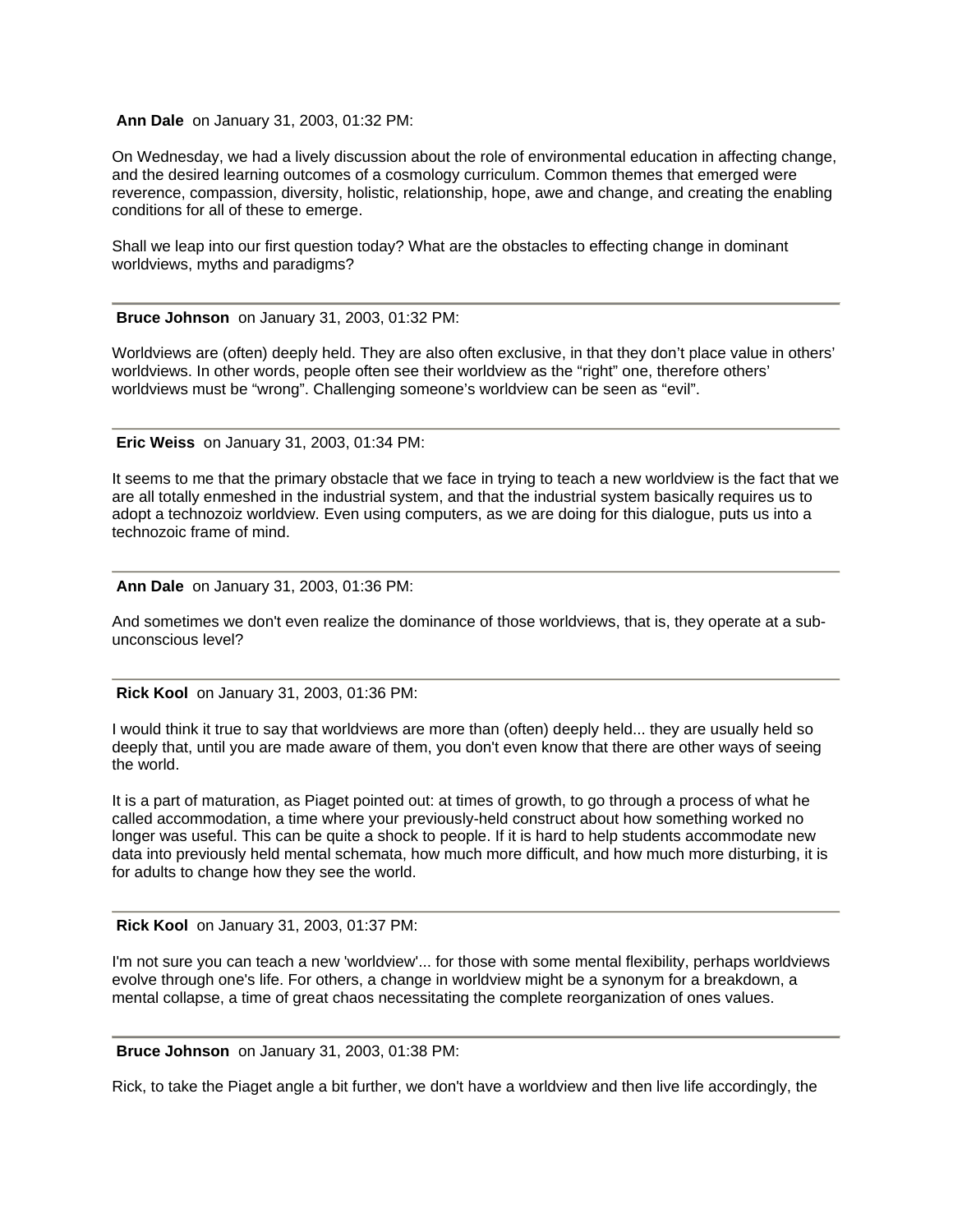way we live our lives is how we "construct" a worldview.

**Ann Jarnet** on January 31, 2003, 01:38 PM:

I believe that one of the major obstacles is "fear". Fear of change. And, when one realizes the extent of the change required, the fear becomes immense. It's understandable that people "numb" themselves and can't go beyond "knowledge".

**Eric Weiss** on January 31, 2003, 01:41 PM:

Ann J., what you say about fear makes sense to me. Part of what antidotes fear is hope. When we are speaking of an ecozoic civilization, what are we really saying? Do we mean an essentially industrial system that is somehow made sustainable? Or do we have in mind a completely different way of life, one that is closer to the Earth. But if we want to get closer to the Earth, does that mean going back to the miseries of pre-technological existence? What is the change that we are actually visualizing here? Only if we can put together a convincing image of where we are heading can we get people to accompany us on our journey.

**Eric Weiss** on January 31, 2003, 01:39 PM:

I think that the question about what the obstacles to change are is a very deep one. In my previous post, I referred to the fact that the industrial system, on which we are utterly dependent, is inextricably intertwined with a technozoic approach to the world. But how can we change that?

Bruce mentioned the psychological difficulties in getting people to change. And that is certainly an important factor. But when we add that psychological resistance to the practical resistance, the difficulties begin to seem insurmountable. In truth, I am coming to the conviction that nothing will change the world views of "most people" except the inevitable and immanent ecological crises that we are facing.

**Aaron Milavec** on January 31, 2003, 01:39 PM:

How can one teach or change a worldview when the forces of aggressive capitalism seem insatiable. As the readily available non-renewable resources begin to give out, the cost of garnishing resources will increase in direct proportion to their scarcity. The increased cost of production will be passed on to the consumer. Real wages will drop. The standard of living of all wage earners will drop. Social unrest will occur.

Persons who have been led to believe in progress and to demand more and better products will be reluctant to accept less and less. The powerful industrial nations and the large transnational corporations will promote binding trade agreements bent upon insuring a steady supply of raw materials for their industrial development while denying it to others. Raw power and military intervention will then be used in order to insure that the economic and social elites do not have to suffer from the growing menace of scarcity.

But this is just to delay the end. For, as non-renewable natural resources become scarcer and growing numbers fall below the poverty line, then even the industrialized nations will feel pressure to reduce their measures to control pollution. In so doing, peoples everywhere will suffer a decline in their prospects of good health, a decline in their experience of clear water and clean air, a decline in their standard of living.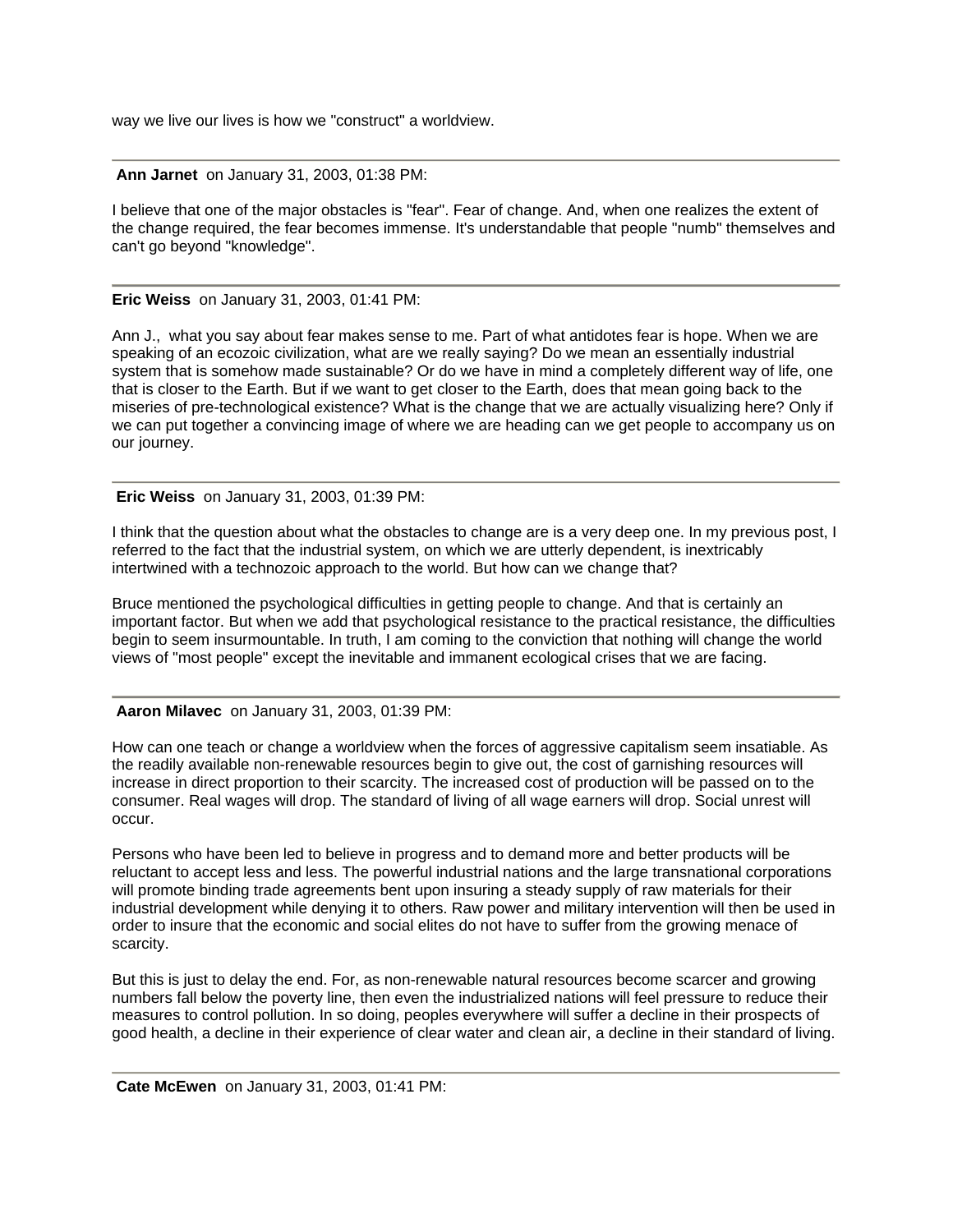There seems to be an evolution of its own that changes worldview - e.g. thinking of society that once believed the earth flat, then believing that the earth was the centre of the solar system, now believing so strongly in the value of science the exclusion of other knowledge, evolving further to believe in the vastness of the universe (and there are more examples) - these changes come about with significant influence and create changed views - mystics and philosophers are so important to changing worldviews and yet it is done within the existing context of society

# **Ann Dale** on January 31, 2003, 01:42 PM:

Eric and Aaron, are there not critical moments in life, such as marriage, giving birth, losing a child, losing a parent, that allow windows to open for transformation of worldviews.

# **Aaron Milavec** on January 31, 2003, 01:45 PM:

Ann J., you speak about the fear of "missing out." As the whole world is suffering signs of collapse, middle-class American teenagers still aspire, by and large, to own their own cars by the time they graduate, and their proud parents want to save and scrimp to help make this possible for them to achieve. After all, owning one's own car was the status symbol that gave these parents an enormous sense of emotional well-being in their youth and they want their children "to enjoy the best things life has to offer." They want to still believe, after all that has happened, that America is "the land of opportunity" and, accordingly, they naturally wanted to secure their share of the good life before all the oil wells run dry. Thus corporate greed will be matched, in the end by family pride bent upon providing children with the best that life has to offer. As for their grandchildren, who knows? There may be no tomorrow for them!

# **Ann Jarnet** on January 31, 2003, 01:45 PM:

Ann D., I believe that critical moments can help us break through to another level of consciousness. And it could be related to the "fear" factor I was speaking of earlier. When a crisis hits, whatever fears we had (founded or unfounded) are totally displaced to make room for the event we are trying to manage. Perhaps that "fear" of change disappears or is diminished, making room for an openness to something else.

# **Aaron Milavec** on January 31, 2003, 01:42 PM:

The hardships of living on a dying planet in a world of increased scarcity will only redouble those who believe that more aggressive measures must be taken.

**Ann Jarnet** on January 31, 2003, 01:42 PM:

Perhaps I can add a bit more to the "fear" issue. I might feel that if I change my behaviour (having the knowledge, knowing I should change, but hesitating) I will miss out, that I will be marginalized, that the little I have will be taken away. I believe these are pretty fundamental things, and that they contribute to the paralysis.

**Ann Dale** on January 31, 2003, 01:47 PM:

Ann J, I agree, and are there ways for educators to 'teach' people to optimize these moments of possible transition, what we refer to here at RRU as 'teachable moments'.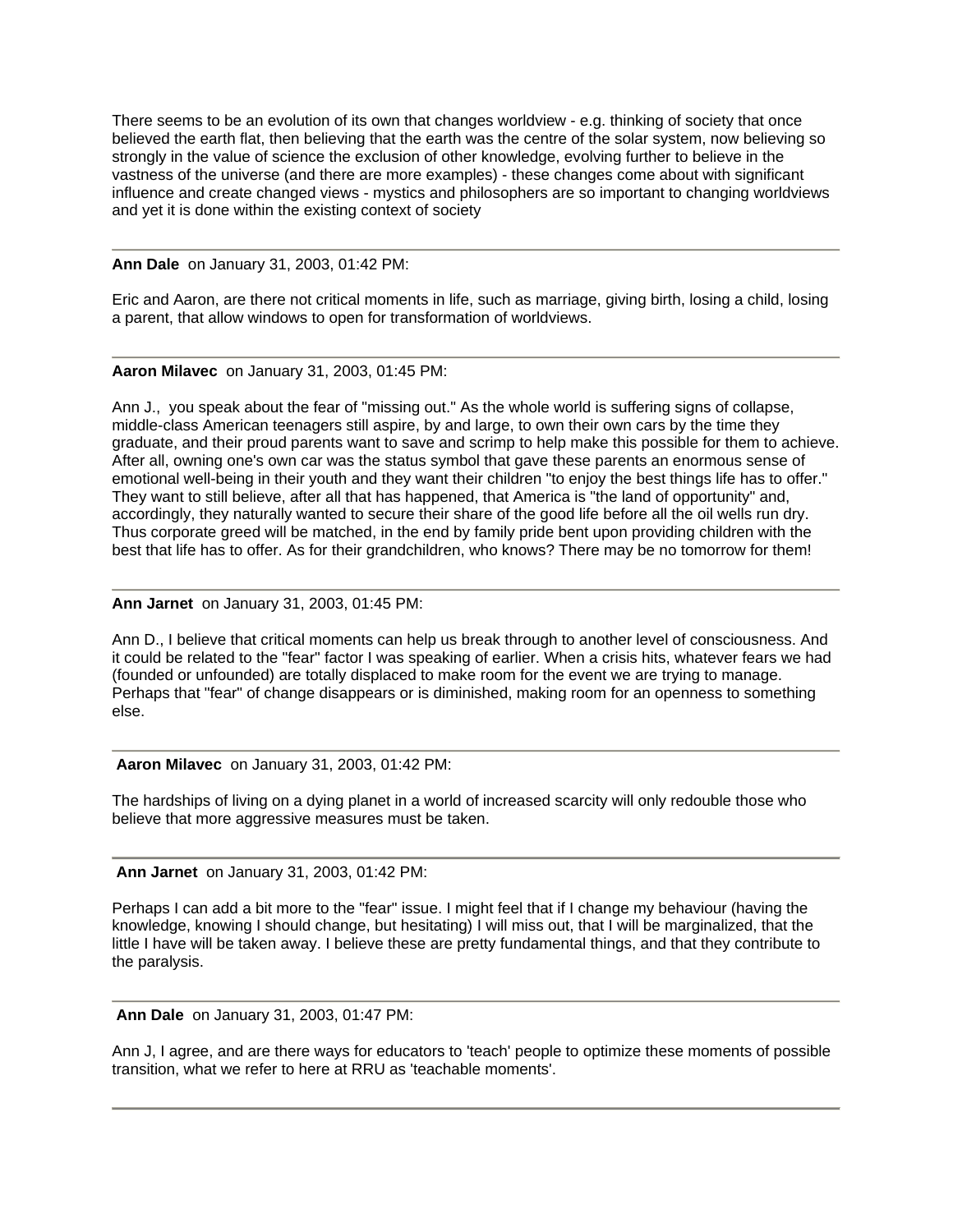**Bruce Johnson** on January 31, 2003, 01:49 PM:

Ann D., as educators we can create situations in which teachable moments are more likely to happen.

**Ann Jarnet** on January 31, 2003, 01:55 PM:

Ann D., perhaps these can be used as teachable moments -- and I think there are even more opportunities through day-to-day activities. If one approaches education with respect, love, mindfulness, the subject matter can be secondary. Under these conditions, an occasional "teachable moment" becomes more powerful because the relationship between the educator and learner is stronger, more solid.

# **Aaron Milavec** on January 31, 2003, 01:52 PM:

I believe, as an educator, in teachable moments. But I still see my daughter in the school yard, vastly outnumbered and unheard.

The dozen kids spread blankets on the lawn and chatted together amiably as various snacks were distributed. Then a disturbance occurred. Six agitated kids got up and backed away from the blankets crying, "Ants!" In response, two resourceful boys rushed in and began stomping on the ants, assuring their companions, "We'll kill them." One little girl tried to stop this killing. "No," she appealed to her companions, "don't kill them. They are our friends!" In this schoolyard exchange, the dominant cosmology (DC) expressed itself—that humans ("the supreme creation of God") have the right to kill, routinely and remorselessly, any insect or animal perceived to threaten their well being.

**Rick Kool** on January 31, 2003, 01:42 PM:

Great religious leaders, and perhaps great revolutionaries, have been able to shake people out of a previous way of looking at the world and present a new way, a compelling way, or making sense.

One of the key attributes of all great change-agents is that what they do is find students, and turn those students into teachers, who find students....

# **Aaron Milavec** on January 31, 2003, 01:56 PM:

Rick, isn't environmental education also a threat to enjoying eating at McDonalds and having my own car. Young people are sensitive to these things. They don't want care for the environment to limit their "good life."

#### **Jean Robitaille** on January 31, 2003, 01:56 PM:

Rick, I'll agree. I think we can't be totally apolitic. Just the act of teaching is political. Just advise your students that you propose a world view model to them and that they must be critical and develop their own opinion and their own vision of the world. There's so many messages that students help with.

**Ann Jarnet** on January 31, 2003, 01:58 PM:

Aaron, your post regarding McDonald's reminded me of how my feminist views used to get on my family's nerves. I used to hear "with all this feminist way of doing things differently, you're spoiling everything for us -- we can't enjoy anything."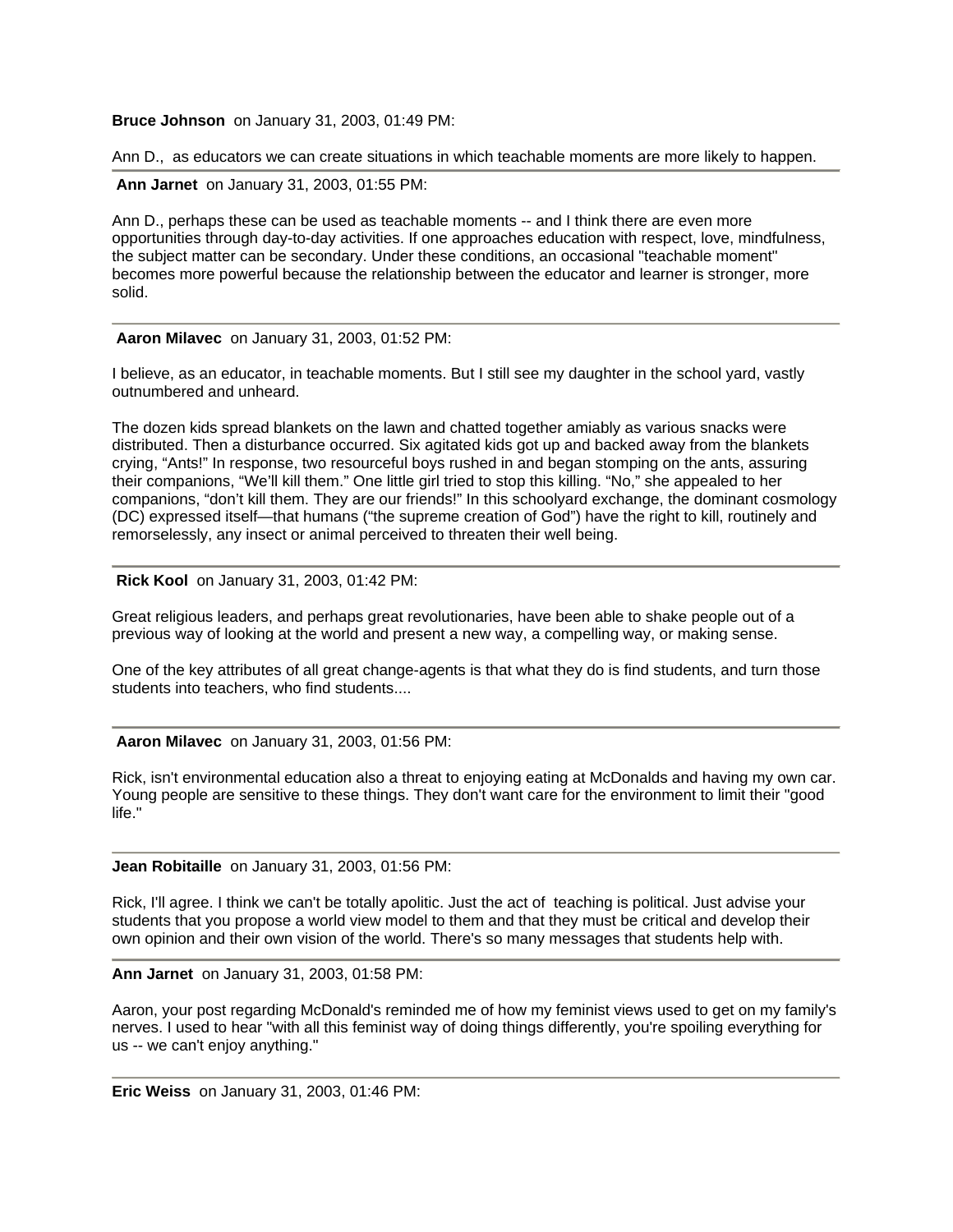I have been truly amazed at the tenacity with which people hold on to their world views -- even in the face of overwhelming evidence as to their inadequacy. Yes, there are moments - such as births and deaths that create openings. But the conceptual structures that underlie techno-scientific thinking are so deep that even people who espouse a supposedly ecozoic viewpoint usually do so within the context of science and technology. I think that only major disaster or major miracle will change the self-destructive course of the immense, world-spanning, bio-mechanical apparatus in which we live, move and have our being.

# **Cate McEwen** on January 31, 2003, 01:47 PM:

Affecting change - what about higher consciousness - is this not a tool for affecting change? Teilhard believed strongly in this power of evolution of the human.

# **Eric Weiss** on January 31, 2003, 01:50 PM:

Cate, yes, higher consciousness. I have been engaged in a deep study of the work of Sri Aurobindo. Sri Aurobindo did for the tradition of yoga what Teilhard did for Catholicism - he put it into the context of an evolving universe. And he is clear that the only thing that will really help us to move forward in evolution is to cultivate a higher consciousness. But that is arduous work and, at this particular stage, it seems to be something that is done only by isolated individuals. If we could imagine some way to do that collectively, it might be a significant breakthrough. But I think that we have to do our individual work first, before that larger possibility might manifest.

# **Ann Dale** on January 31, 2003, 01:51 PM:

Eric, I always wondered in my psychology classes why we studied illness and so little focus on health. Are there any studies of what makes people different, less susceptible to the dominant paradigms, such as (and I may be making a big assumption) all of the panel.

# **Rick Kool** on January 31, 2003, 01:54 PM:

Ann D., I remember as a kid in Boston first running across Abraham Maslow and his then new book, 'Towards a Psychology of Being'. Here was the first psychologist that seemed to say it was important to study the healthiest people he could find, rather than basing psychology on pathology (as Freud seemed to do).

I'd be interested to go back to Maslow's work and see how his "subjects" would have dealt with questions of changing, or modifying their world views!

# **Eric Weiss** on January 31, 2003, 01:54 PM:

Ann D., I'm not aware of any such studies (although they may exist). But I wonder who would fund such a study? As Jean pointed out, we are trying to compete with saturation conditioning from the mass media. And the same people who own and fund the media also are the principle funders of research grants. The situation is really daunting. Your question is interesting, though. What is it that makes some of us less susceptible to the dominant conditioning. Any ideas?

# **Jean Robitaille** on January 31, 2003, 01:48 PM:

To answer to the first question, I think that one of the major obstacles is that the media is a very strong vehicle for dominant values. They are owned by the big corporations. Their messages are seen as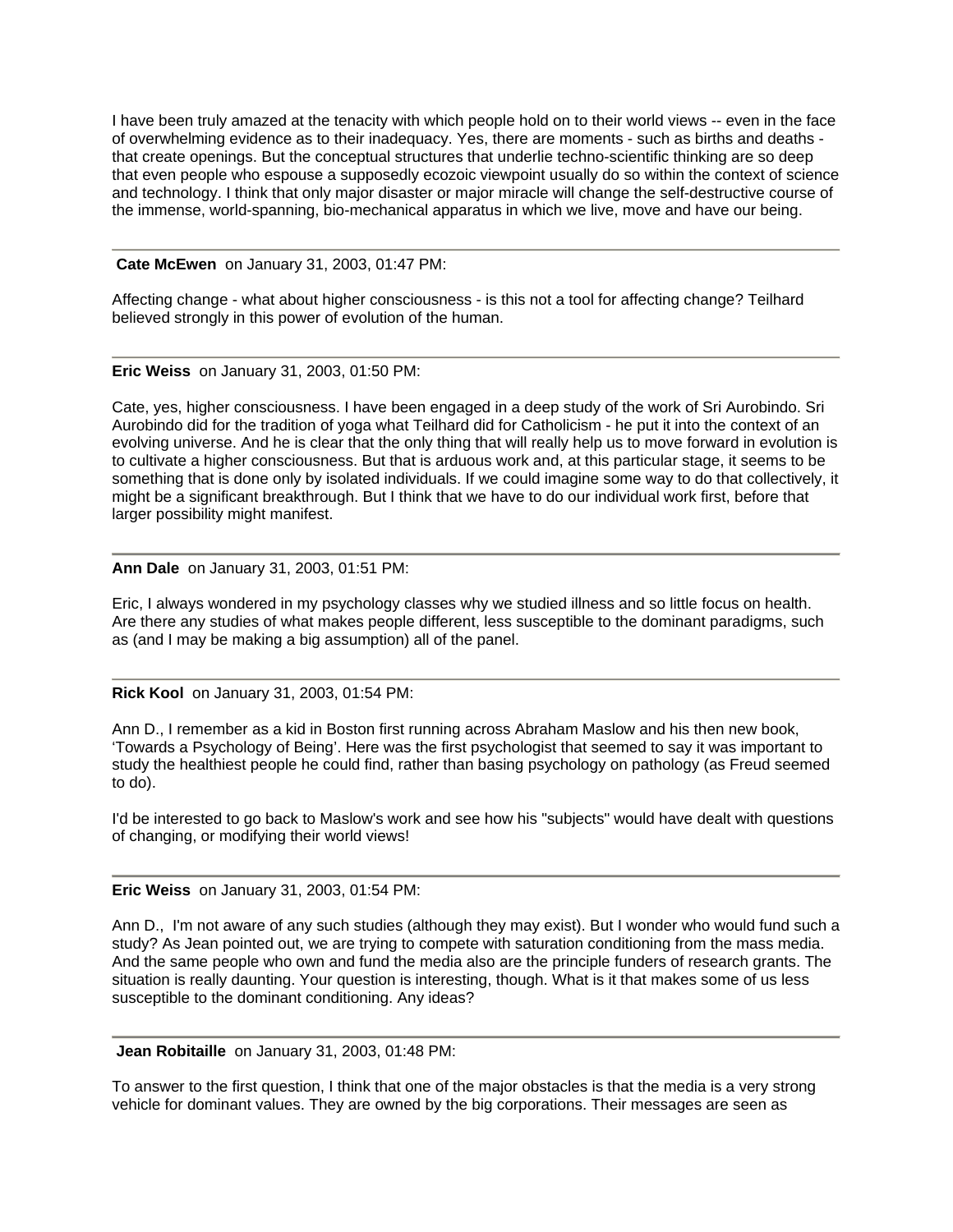natural. Own a big car, eat McDonalds, be cute and sexy, work to make more money to be able to spend more and more—these are the things you have to do to be happy! Media's education is a very important challenge.

#### **Cate McEwen** on January 31, 2003, 01:52 PM:

Jean, I agree with you. And Eric spoke Monday of people needing to make sense of what is valuable to them. Modernists have a very material value system, largely influenced by corporate systems of advertising. Still there is growing awareness to transcend such a value system.

**Rick Kool** on January 31, 2003, 01:50 PM:

According to Dilthey, the experience of human life necessitates some stable system of meaning... this is what he calls a worldview. He says that they involve three sequential components:

- A "cosmic picture" arising from life experience
- Values: Ideals, the highest good, principles for living
- "Formation of the will": Conduct or behavior

Mother Culture (to quote from Ishmael) gives us answers to these components, descriptions of the meaning of the world that are deeply part of who we are. Changing them intellectually, as many of us do, is not the same as the revolutionary force of really apprehending that our old way of understanding is dangerous/damaging/wrong...

Environmental education is feared in some circles (the political right) precisely because we talk about things like critiquing the western worldview.

**Ann Dale** on January 31, 2003, 01:57 PM:

I 'hear' many obstacles to affecting change, and for me, the main theme appears to be one of dominance, let's now turn the glass upside.

"What are the most effective strategies for overcoming these obstacles." And, to repeat Eric's question, "What is it that makes some of us less susceptible to the dominant conditioning. Any ideas?"

**Rick Kool** on January 31, 2003, 01:57 PM:

St. Thomas Aquinas wrote that we know things better through love than through knowledge. Perhaps, as we care more for those things that we love than those things we know, we need to be developing a curriculum more of love, than of knowledge. The downside of that would be that, it seems, love can attach to anything: from a sunset to a muscle car.

#### **Eric Weiss** on January 31, 2003, 01:58 PM:

One of the ways that I make myself feel better about these issues is to reflect on just how un-evolved human beings actually are. We are barely up from the cognitive level of the animals. We are mostly controlled by our needs and desires, with just a little spicing by practical thought. Our intellects are puny instruments in the hands of mighty forces. We like to think that we can steer evolution, but it seems pretty clear to me that we are just caught up in its mechanisms. I sometimes think of human beings as the instrument through which Nature is cleansing the Earth to prepare for a new phase of creative work.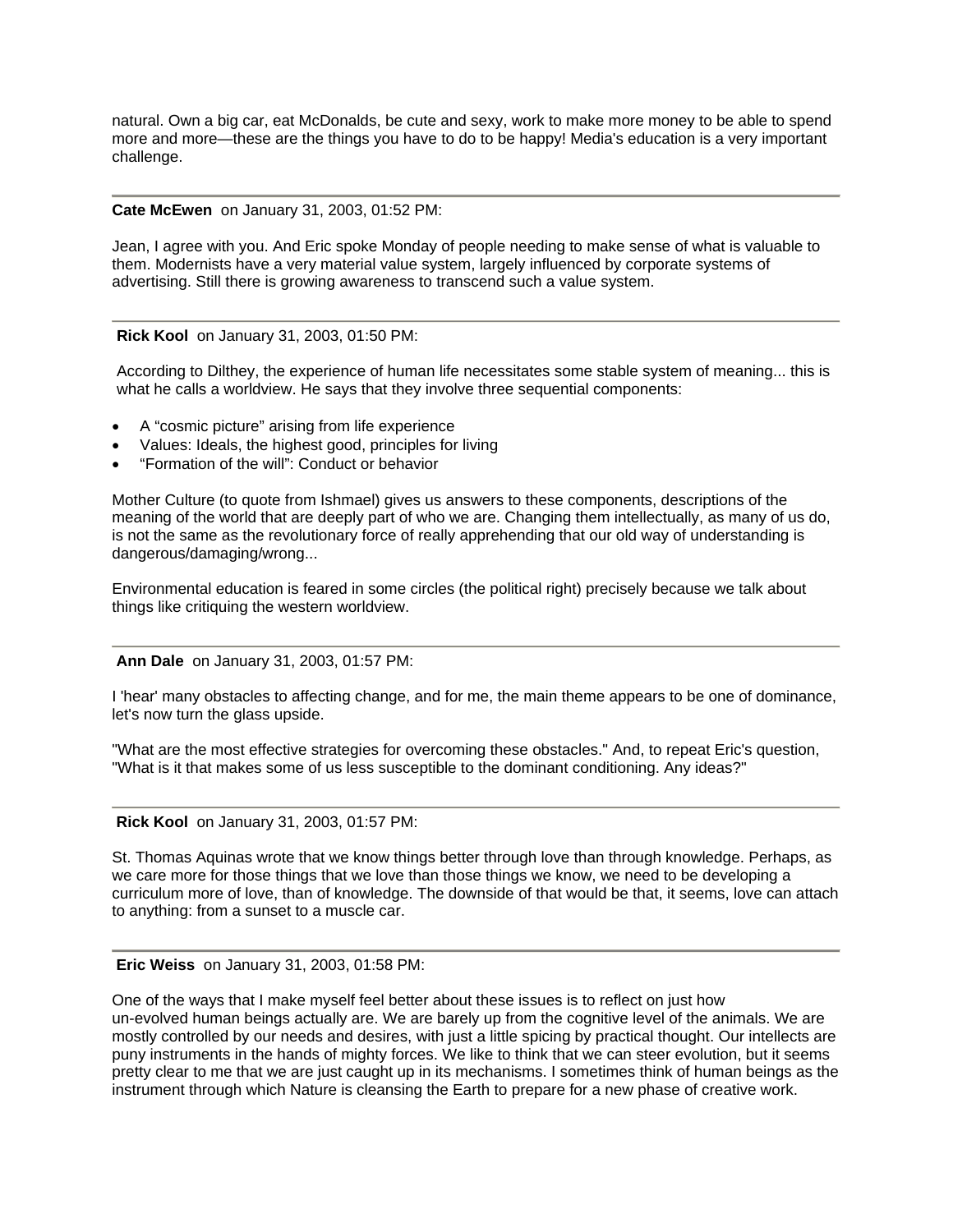#### **Bruce Johnson** on January 31, 2003, 01:59 PM:

Ann D., ahhh… let's get down to the practical. People are most open to alternative worldviews, or at least to modifying their worldviews, when theirs doesn't seem to be working or doesn't seem to fit in some situation. So as people see the world's problems mounting, the number of people open to examining their worldviews or considering others grows.

People are also much more open to examining their worldviews or looking at alternative worldviews if they see the invitation to do so as non-threatening. The first step is realizing that one has a worldview and to know what that is. That means changing perceptions. Along with that is the realization that there are other worldviews that are legitimate and that one can make choices about how one lives.

# **Rick Kool** on January 31, 2003, 02:01 PM:

Ann D., as I wrote earlier, to overcome these challenges we have to look at successful agents of largescale change.

And we have to remember that there are likely very good reasons for worldviews to be hard to change... for the most part, they have worked in the past and all expectations are that they should work again in the future. They get us into trouble when the world changes and our thinking doesn't. There are many examples from the history of science. A more recent instance is, for example, Daly and Cobb write about the necessary transition from an empty- to a full-earth economics. The old model worked for a long timeit doesn't now.

### **Ann Jarnet** on January 31, 2003, 02:02 PM:

How does one overcome the obstacle of fear?

Certainly NOT by a shame and blame approach. The great school of ridicule has not solved anything. Compassion. Patience (I know how difficult this is because most of us who care about the environment realize that the progress made is slower than the speed of degradation). Example (not preachy). Caring. Acknowledging suffering (in the way Thich Nhat Hahn does) -- letting that suffering come through (I am convinced that those who resist are suffering).

**Aaron Milavec** on January 31, 2003, 02:02 PM:

Ann J. made the observation that we have to "learn environmentally" rather than learn about the environment. Sounds like the notion of "love" can/might be taught in this realm. Would need help seeing how "learning environmentally" might go. Ann?

**Bruce Johnson** on January 31, 2003, 02:06 PM:

Aaron, One part of that answer is to live and learn together. While changing perceptions of the world and our place in it, you live in the new worldview for a while, trying it out. That's what we do in SUNSHIP III, our earth education program for young adolescents.

**Ann Jarnet** on January 31, 2003, 02:06 PM:

Aaron, Rick Kool told me a wonderful story about a different way to write today's date: January 31, 02003. That makes me take a ten-thousand year perspective. Rick, perhaps you could tell the whole story if you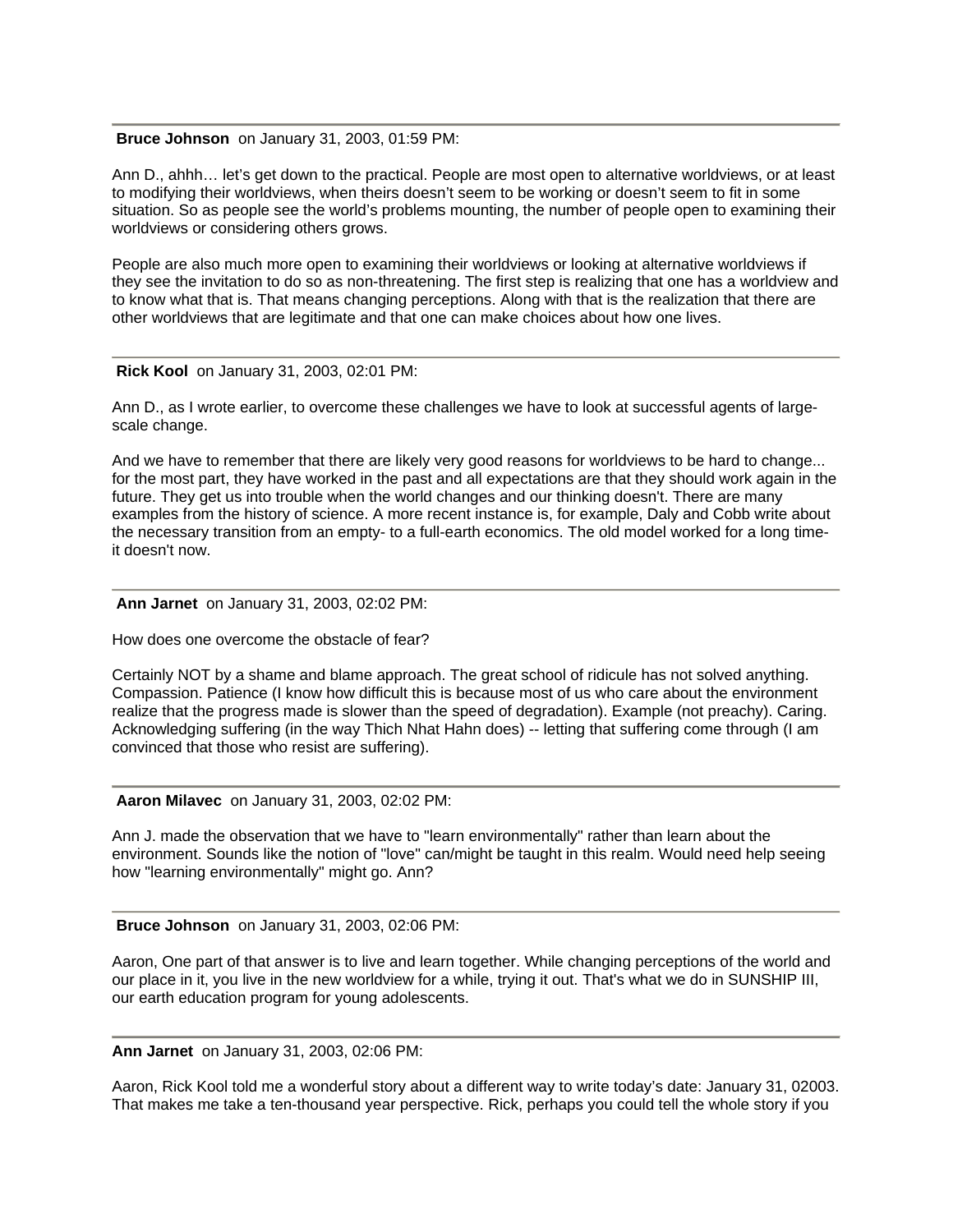have time?? That to me is an example of learning environmentally.

**Ann Dale** on January 31, 2003, 02:07 PM:

Ah, a simple thing can sometimes make one think outside the box. Rick, can you tell the story?

**Rick Kool** on January 31, 2003, 02:11 PM:

The stories come from Stewart Brand...

The anthropologist/philosopher Gregory Bateson used to tell a story:

New College, Oxford, is of rather late foundation, hence the name. It was founded around the late 14th century. It has, like other colleges, a great dining hall with big oak beams across the top, yes? These might be two feet square, forty-five feet long.

A century ago, so I am told, some busy entomologist went up into the roof of the dining hall with a penknife and poked at the beams and found that they were full of beetles. This was reported to the College Council, who met in some dismay, because where would they get beams of that caliber nowadays?

One of the Junior Fellows stuck his neck out and suggested that there might be on College lands some oak. These colleges are endowed with pieces of land scattered across the country. So they called in the College Forester, who of course had not been near the college itself for some years and asked him about oaks.

And he pulled his forelock and said, "Well sirs, we was wonderin' when you'd be askin'."

Upon further inquiry it was discovered that when the College was founded, a grove of oaks had been planted to replace the beams in the dining hall when they became beetly, because oak beams always become beetly in the end. This plan had been passed down from one Forester to the next for five hundred years. "You don't cut them oaks. Them's for the College Hall."

A nice story. That's the way to run a culture.

Every time I've retold this story since I first heard it from Gregory in the 1970s, someone always asks, "What about for the next time? Has a new grove of oaks been planted an protected?" I forwarded the question to the authorities at New College—the College Archivist and the Clerk of Works. They had no idea.

**Rick Kool** on January 31, 2003, 02:14 PM:

The other part of the story is Stewart Brand starting the Long Now Foundation ( think that's what its called)- they have a great web site. They want people to start to think in a much longer time perspective, a 10,000 year perspective (the time since the last glaciations), so they have made a clock that ticks once a year, and chimes once a century... and they put a 0 in front of our standard date to remind us of the future.

**Aaron Milavec** on January 31, 2003, 02:17 PM:

Rick -- Excellent story. Let's one see how future generations can somehow make a safe place for their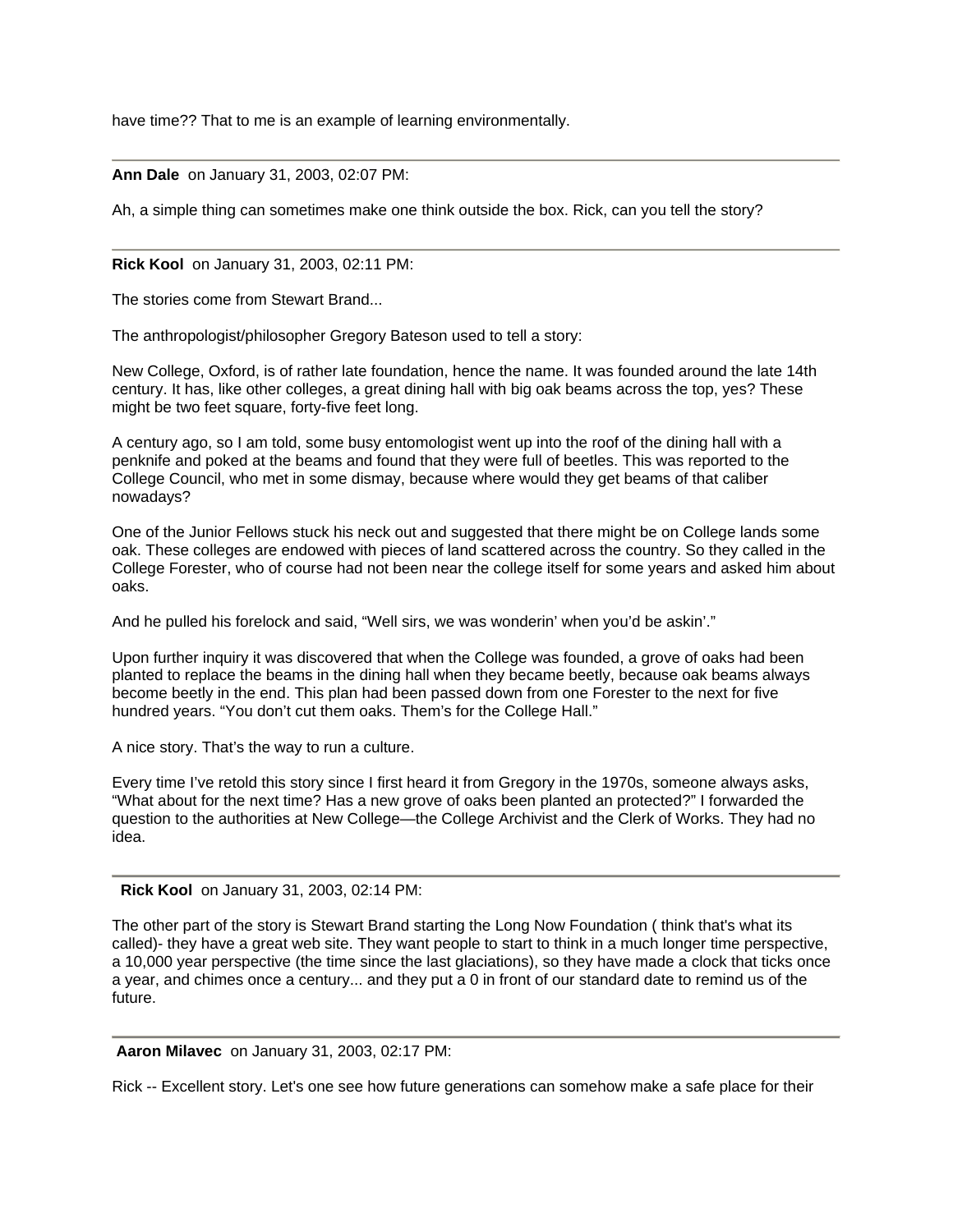children's children. Yes!

**Aaron Milavec** on January 31, 2003, 02:09 PM:

Ann J., when one leaves the corporations aside and deals with the individuals, then compassion would seem right. Even managers fear that they need to support aggressive capitalism or they will lose their job, their home, their well-being. Same for young people preparing to enter a competitive world. Listening to the fear of being/acting differently.

**Aaron Milavec** on January 31, 2003, 02:12 PM:

Bruce J., seems like a nonthreatening way: "you live in the new worldview for a while." How does one set this up?

**Ann Jarnet** on January 31, 2003, 02:13 PM:

Aaron, it is individuals who run corporations, so there's a chance! Recently, a VP of Loblaws (major grocery chain in Canada) learned something about pesticides and health. His immediate response was to decide that as of spring 2003 Loblaws will no longer be selling pesticides in their garden centres. Well, you can just seethe others hopping on one foot and then on the other, seeing if they can pull the same thing off for their enterprise.... IKEA, Electrolux in Sweden adopted the Natural Step and many other corporations followed the leadership of the inspired individuals who took the chance to make changes in the way they do business.

**Rick Kool** on January 31, 2003, 02:16 PM:

Aaron and Bruce J., what an interesting idea... we create parks where you can live/try out other world views... is this something like in 1984, when people were sent to the SW US to live like Indians or something (long time since I read the book).

But in fact, you could do something like this. I know that hundred or thousands of Germans come to NA every year to 'play' at being Indians. Could that play go deeper?

**Bruce Johnson** on January 31, 2003, 02:17 PM:

Aaron, we congratulate on reaching an important stage of life - adolescence - and invite them to "commencement exercises" to mark and celebrate the occasion. We also have them take stock of where they are in their lives, what they'd learned and experienced and who influential people have been. We point out that they have been living and perceiving things a certain way but that they will be making more and more choices of their own in the coming years - we want to help them see that there is another way to live, a different path that is hidden form view to most people, that they might want to consider in the choices they make.

They spend three days and two nights at the commencement exercises living a more environmentally sound lifestyle and making choices about the kind and amount of energy and materials they are using while learning to perceive things anew and learning how natural systems operate.

**Aaron Milavec** on January 31, 2003, 02:20 PM:

Bruce J., note the positive thrust, the sustained time together, the thoughtfulness. How about support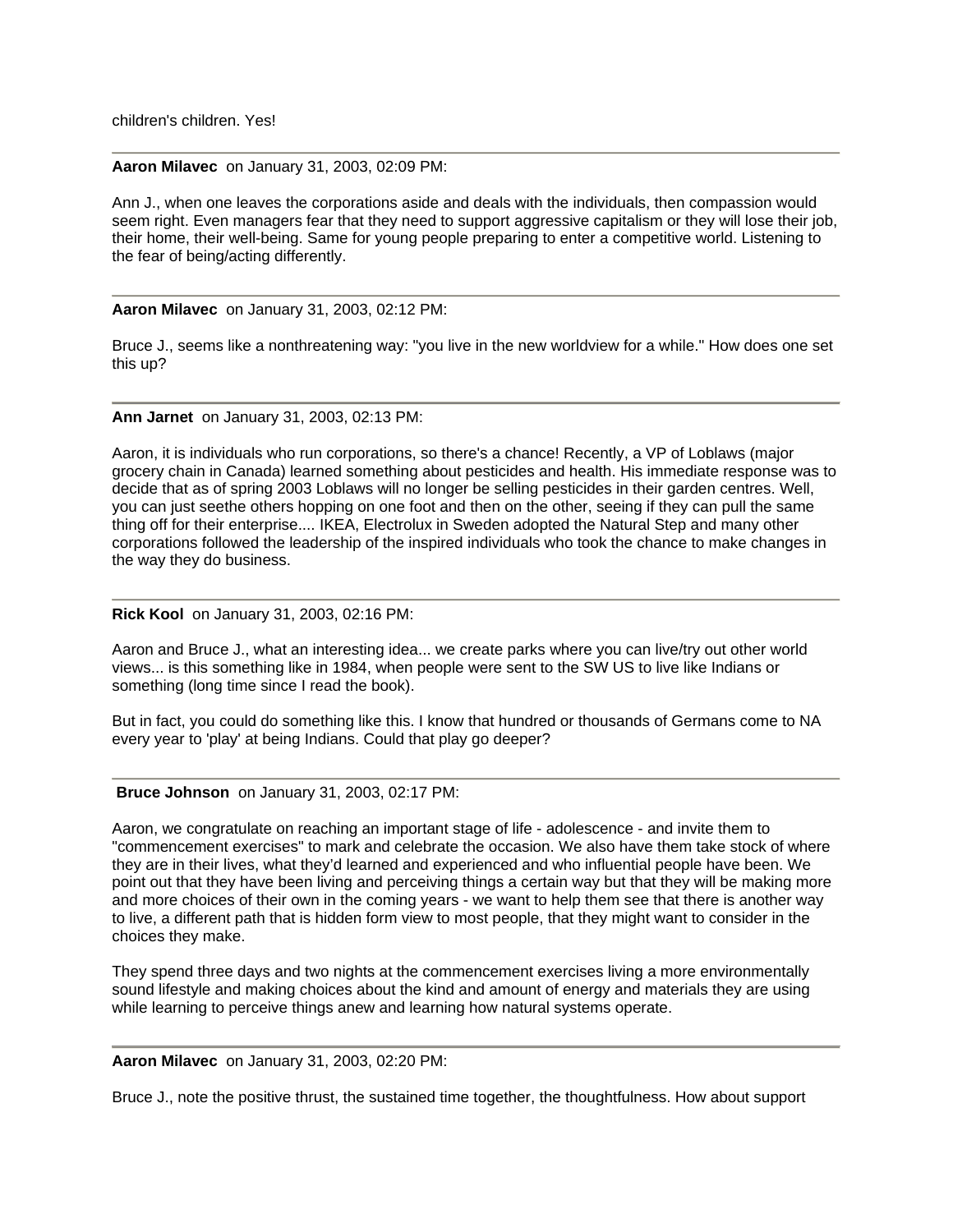when they leave? From parents?

### **Bruce Johnson** on January 31, 2003, 02:22 PM:

Aaron, during the commencement exercises, they meet frequently in sharing circles to process what they are doing/learning. These continue back at school and home - helping each other on personal quests seeking out people living in more harmonious ways, enjoying natural places, making personal choices, etc.

### **Jean Robitaille** on January 31, 2003, 02:04 PM:

When I ask my students what we must teach our kids in hope to live in a better world, they always answer me with:

- values
- skills,
- knowledge.

When we think of the education curriculum, usually the first thing is knowledge, skills and values. Maybe our educational programs have it upside down.

# **Rick Kool** on January 31, 2003, 02:05 PM:

Whitehead wrote about the first phase of real learning being the phase of romance, when one falls in love with the object of study. At the root of a lot of what we've been writing about is the need to fall in love with the planet and its processes, with our fellow species, with other species.

# **Eric Weiss** on January 31, 2003, 02:06 PM:

I've been thinking about how to overcome the obstacles to change for several years now, and I've pretty much despaired of conventional methods. I think that when the change comes, it will be a change in religious consciousness, rather like the change that made Europe Christian.

 I'm not sure that we can use our minds to invent a new religion. I am increasingly convinced that the crucial question we need to ask ourselves and each other is this: What is the role of the Divine in the evolutionary process? Does God care about evolution? Does God intervene in evolution? Can we influence the evolutionary process by increasing our intimacy with the Divine factor. This Divine factor is what Teilhard called the Cosmic Christ, what Aurobindo called the Mother. I think that we need to be looking to those powers, rather than to our own ratiocination.

# **Rick Kool** on January 31, 2003, 02:09 PM:

Eric, you're not alone in thinking that it will take a revision in fundamental visions of the world. Of course, who can predict when a new spiritual leader will come along. The recent founders of major faiths Joseph Smith/Brigham Young, or Bahau'lah, haven't provided their followers with a strong environmental direction. I mentioned Brin's Sci-Fi book \_Earth\_, with its description of the rise of Gaia religions. That's what it may take!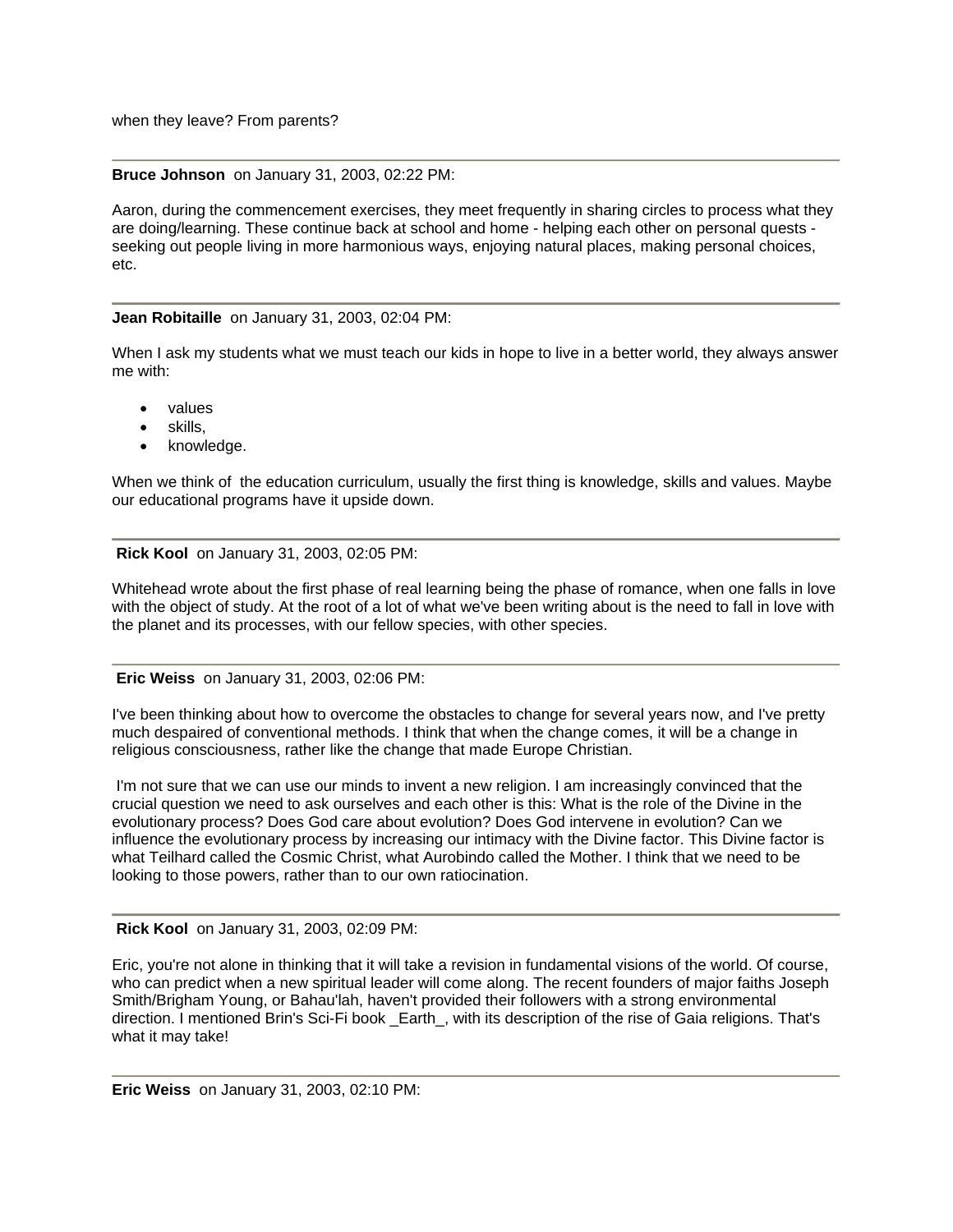Rick, I really like what you said about Whitehead. It's not so much about knowledge as it is about love. What is needed is not so much a new world view, per se, but an awakening of that in us which resonates with the Universal and with the Transcendent, an awakening of Soul. And the only we can awaken Soul in others is by awakening it in ourselves. And the only we can do that is by doing our own inner work, more or less cleaning up our emotional baggage, turning our minds away from everyday concerns and outwards and upwards towards other people, the environment in which we live, and towards That which contains and pervades it all.

It's interesting to experiment with writing in this vein. It makes sense to me, but it's not usually the way we talk in ecozoic circles. Maybe it should be?

### **Ann Dale** on January 31, 2003, 02:12 PM:

Eric, we are trying to analyze the paradox of these kinds of dialogue, which are linear in structure, but may offer possibilities of making us think differently because they do not allow for linearity of thought, given the randomness of posting.

**Cate McEwen** on January 31, 2003, 02:14 PM:

Sometimes it seems certain words get people running far away and certainly love is one of them when speaking in otherwise non-intimate circles. But its a critical source of life energy nonetheless. Prana comes in to each of us at a high voltage daily, but it is up to each of us to choose to quiet ourselves and listen. Some have said that what's needed is self-love - for in achieving self-love one would not be able to commit so many offences to earth and the earth community.

**Ann Jarnet** on January 31, 2003, 02:18 PM:

Cate, you are so right. I remember when my colleague Ellen Hayakawa tried to get Environment Canada to talk about "spirituality in the workplace", people were scared away. When she actually got talking about "self-organization", which is what she really wanted us to do, people were less afraid. I asked her why she clung to the "spirituality in the workplace" -- her answer was never satisfactory. I believe that a more pedagogical approach is to avoid words that create barriers and let groups come up with the word that suits the discussion. That's how words like "warmship" get invented (I think perhaps a brandy or 4 also helps). :-)

# **Eric Weiss** on January 31, 2003, 02:15 PM:

Ann D., what I'm asking about is whether or not we ecozoic folks ought to be speaking in a more spiritual way. The way things are now, we've pretty much given up on religious speech and turned that over the the Far Right. Maybe we should reclaim that territory. Maybe, instead of speaking about an Ecozoic Era, we whould be speaking about a Theozoic Era. Teilhard, after all, understood all of evolution as an advance towards a Divine Consummation in Omega, shepherded by the Cosmic Christ. So why shouldn't we imagine this whole earth as a Cathedral to the Most High?

### **Cate McEwen** on January 31, 2003, 02:20 PM:

Eric, I agree with you on spirituality as a basis of the ecozoic vision, but to bring in religion, when so many people are dissatisfied with the formal institution of religions, would one not run the risk of alienating people with such an association? Yet on the other hand, teaching cosmology without the divinization of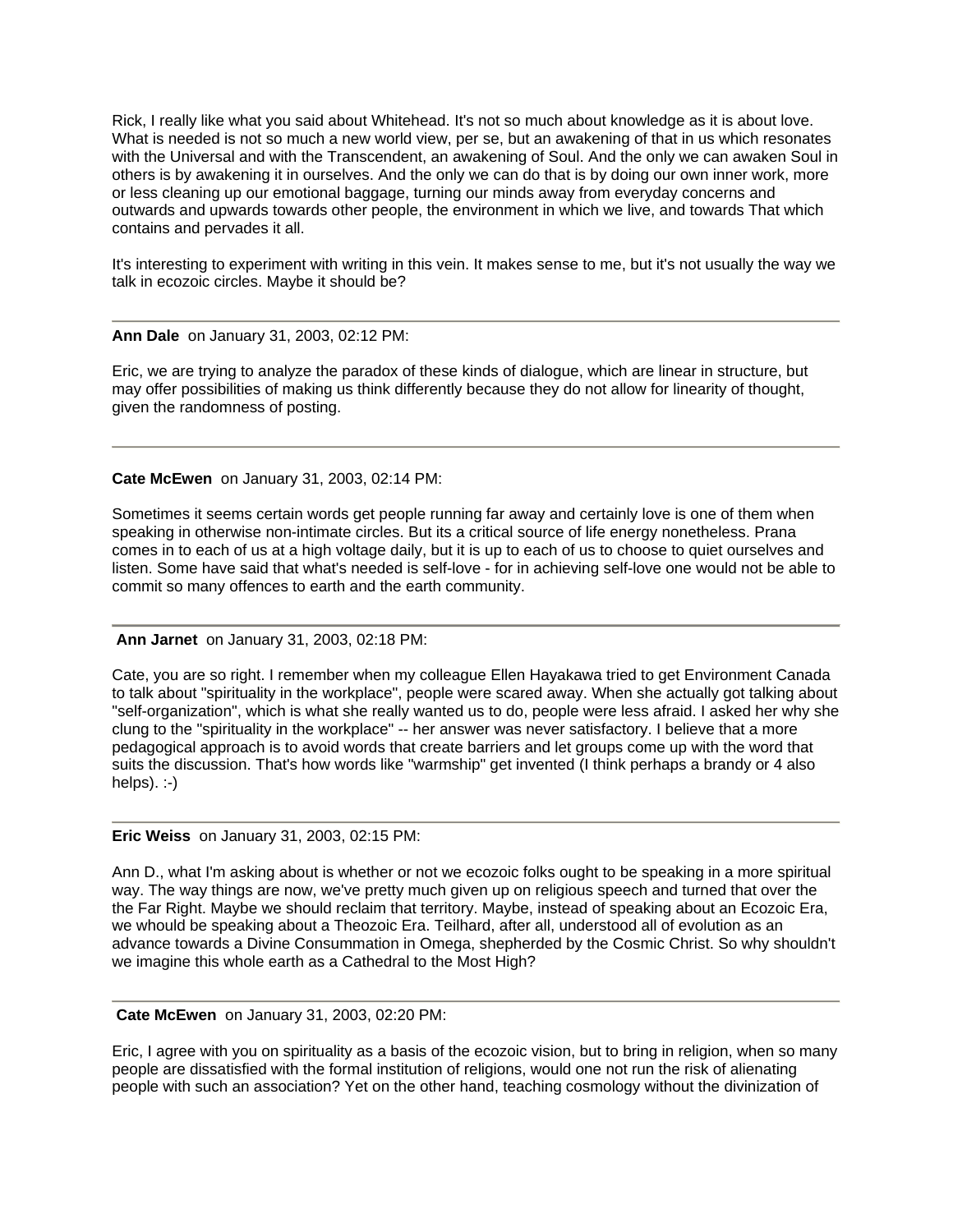the earth loses a large part of the vision, I feel.

**Ann Dale** on January 31, 2003, 02:15 PM:

Again, I would love to have some research on 'early adopters', what makes them unafraid to change, to adopt new views? Maybe the greatest teaching moment of all is to teach young people that we all have boxes around our thought, and that there are ways to expose those boxes, and then give them skills to think outside the box?

**Rick Kool** on January 31, 2003, 02:20 PM:

Ann D., for research on early adopters, you can see Roger's book Diffusion of Innovation.

**Ann Jarnet** on January 31, 2003, 02:21 PM:

I guess there will always be "early adopters". Often they are the trailblazers in other ways (you know, the folks who want and can afford to pay \$1000 for a VCR when it first comes out, long before it drops to \$88 when the rest of us schleppers get around to buying one). How can that courage be taught? I know that wilderness leaders have the skills to bring out the courage that is innate in all of their clients. Gifted healers too.

**Jean Robitaille** on January 31, 2003, 02:23 PM:

Ann J., I'll agree, let the ideas come before the words make the people afraid.

**Jean Robitaille** on January 31, 2003, 02:21 PM:

I think that the best way to change our view is to be confronted by them. Involve people in projects where they have to observe, analyze and transform their reality in a good way. Paolo Freire give us a good example that we can change our vision of the world when we become an actor.

**Eric Weiss** on January 31, 2003, 02:21 PM:

I want to push this issue of spirituality. Yes, many of the moderns who inhabit the world of the corporation are scared away by that language, but the traditionalists, who are something like half of the population, are moved by it. And the moderns, just under the surface, may need that language as well. I guess I'm starting to think that avoiding spirituality is avoiding the very core of the planetary issue that we are facing.

Cate - as you say, people are dissatisfied with religion, but they are desperate for a spiritual connection.

**Ann Jarnet** on January 31, 2003, 02:23 PM:

To pursue the idea of healers: does the healer provide a safety net of some sort so that the newlycourageous can try and fail without drastic consequences?? Is that what an educator does?

**Aaron Milavec** on January 31, 2003, 02:25 PM:

Cate and Eric, those folks who gravitate toward formulating their "ultimate concern" by evoking "God," will only be drawn to a story that includes God and spirituality by way of healing the demise of the planet.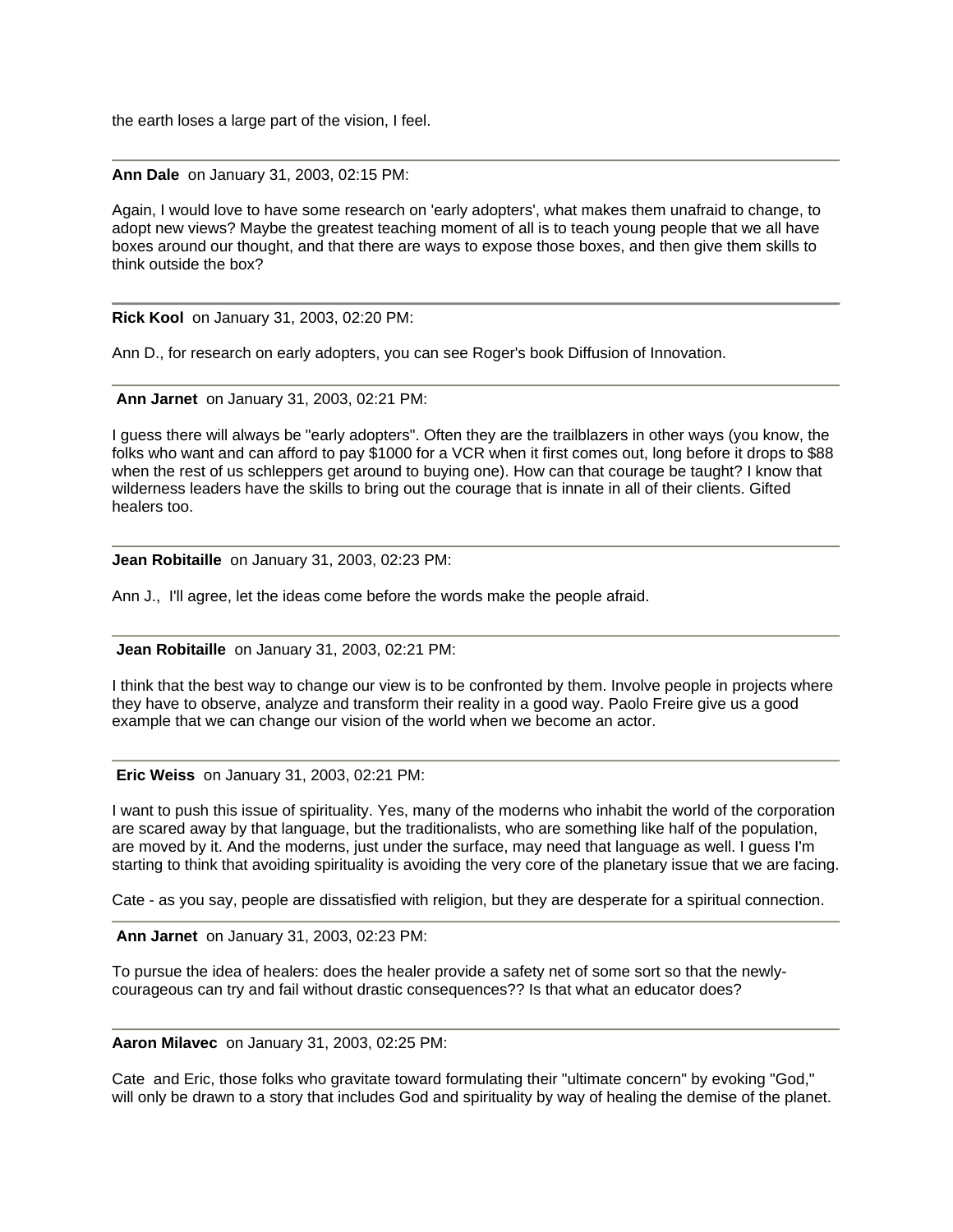Not so?

Hence, many languages would be better?

**Cate McEwen** on January 31, 2003, 02:25 PM:

Eric, to deal further with the word spirituality - is it possible that a universal cosmology (as opposed to a cultural cosmology) could bridge the disciplines of culture, metaphysics, science, religion and history, with less alienation than otherwise spirituality in isolation may bring?

**Eric Weiss** on January 31, 2003, 02:26 PM:

Cate, I want to respond more fully to your post about religion. I am starting to think that we ought to stop worrying about whether or not we are alienating people, and just try to articulate the truth as clearly as we can. Teilhard's vision, out of which the whole ecozoic movement has grown, is through and through a spiritual vision. If we are going to surmount the formidable obstacles to the formation of a new civilization, we have to call in the help of some very major powers. Why not call on God Him/Her/Itself?

**Eric Weiss** on January 31, 2003, 02:29 PM:

Cate, I like the direction of your last post. What we need is a change of consciousness which is expressed in a new metaphysics, a new cosmology, a new religion, and so forth. I don't mean to isolate spirituality from cosmology and metaphysics. Rather I want to stop being timid about the spiritual implications of the New Cosmology.

**Cate McEwen** on January 31, 2003, 02:31 PM:

Eric, I agree with your point. Its somewhat like fear, in how we fear alienating people, thus avoid the area. Fear, is a negative emotion, and is best dealt with by staying in the moment and letting it happen. The moment passes. The negative emotion dissolves. Is this similar to our fear of alienating people with terms like spirituality - should we just do it, despite the fear factor, let the fear happen and continue on with the spirituality focus?

**Rick Kool** on January 31, 2003, 02:30 PM:

Also to Cate, I'm not sure that the 'old' religions are so out of touch as we have made them out to be. There is power in those texts and traditions, a power that has to be adapted to our time. We've tried, in small ways, for example, to do more with the Jewish festival, just past, of Tu B'shvat, the new year for the trees. Honest, Jews have a new year celebration and ceremony for trees. There is a lot of potential when people engaged in mainstream faiths wake up, read the texts, think about the correct deeds that need to be done, and get on with it. The great modern rabbi Abraham Joshua Heschel used to say "Pagans exalt sacred things, the Prophets extol sacred deeds". It is the deeds we need, as we obviously have sacralized far too many things in our society!

**Cate McEwen** on January 31, 2003, 02:36 PM:

Rick, I agree, there is much to be gleaned and learned from the old texts. Some would argue that they are not contemporary enough for today's challenges - overpopulation, ecological crisis. My point was more that masses of modernists have turned their backs on institutional religions and so, in awakening people,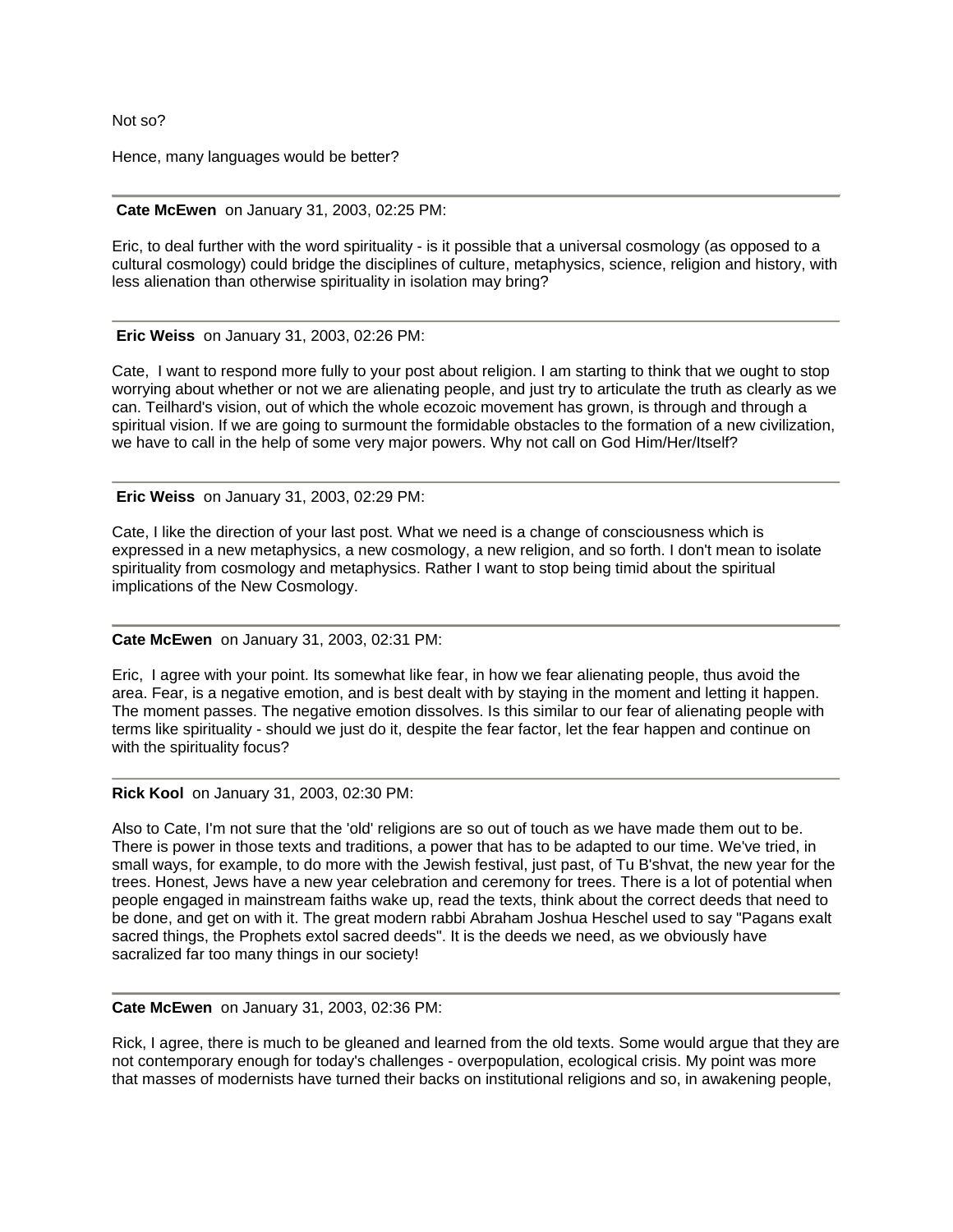it will have to be a different avenue.

#### **Aaron Milavec** on January 31, 2003, 02:31 PM:

Eric and Cate , Agreed. Going further, I note that Teilhard went out of his way to avoid churchy language in his synthesis. In 'How I Believe', he is even more careful to indicate that he was trying to reach beyond the circle of believers. In some ways, we're always aware of the frailty of language.

**Rick Kool** on January 31, 2003, 02:25 PM:

A few years ago, I read a piece written by people from two first nations groups that help co-manage a large park here in BC. In their preface, they spoke about this particular area as being "their only rightful place on earth."

That knocked me out. Where was my rightful place?

And then, just before that, I was talking with Thom Henley (ReDiscovery Canada) about a meeting he had with a group of teachers and some first nations elders on the west coast of Vancouver Island. One elder woman asked the group the rhetorical question "When are you white folks going to start living like you plan on staying here?"

These two orientations come together... you're in your rightful place when you live like you plan on staying. That, I think, is an important part of our educational needs- to feel like we can stay here, on earth, and that it is right to do so. We need to reduce the earth alienation that Hannah Arenbt and others have spoken of by a return to feeling at home.

**Ann Dale** on January 31, 2003, 02:25 PM:

Shall we now move to our second to last question?

Are there models and examples of learning that have affected a transformative perspective of humanearth relationships?

**Bruce Johnson** on January 31, 2003, 02:35 PM:

Ann D., to your question: Are there models and examples of learning that have affected a transformative perspective of human-earth relationships?

We have been working in earth education to that end. We have had some successes and are continuing to explore new ways of opening the possibilities up to people.

**Ann Dale** on January 31, 2003, 02:29 PM:

May I introduce something one of my mentors (Henry Regier) and I have discussed in conversations about the importance of diversity for life--we have evolved from polythesism to monothesism, is this really progress?

**Eric Weiss** on January 31, 2003, 02:32 PM:

Ann D., your question about monotheism and polytheism is interesting. It would be interesting to pose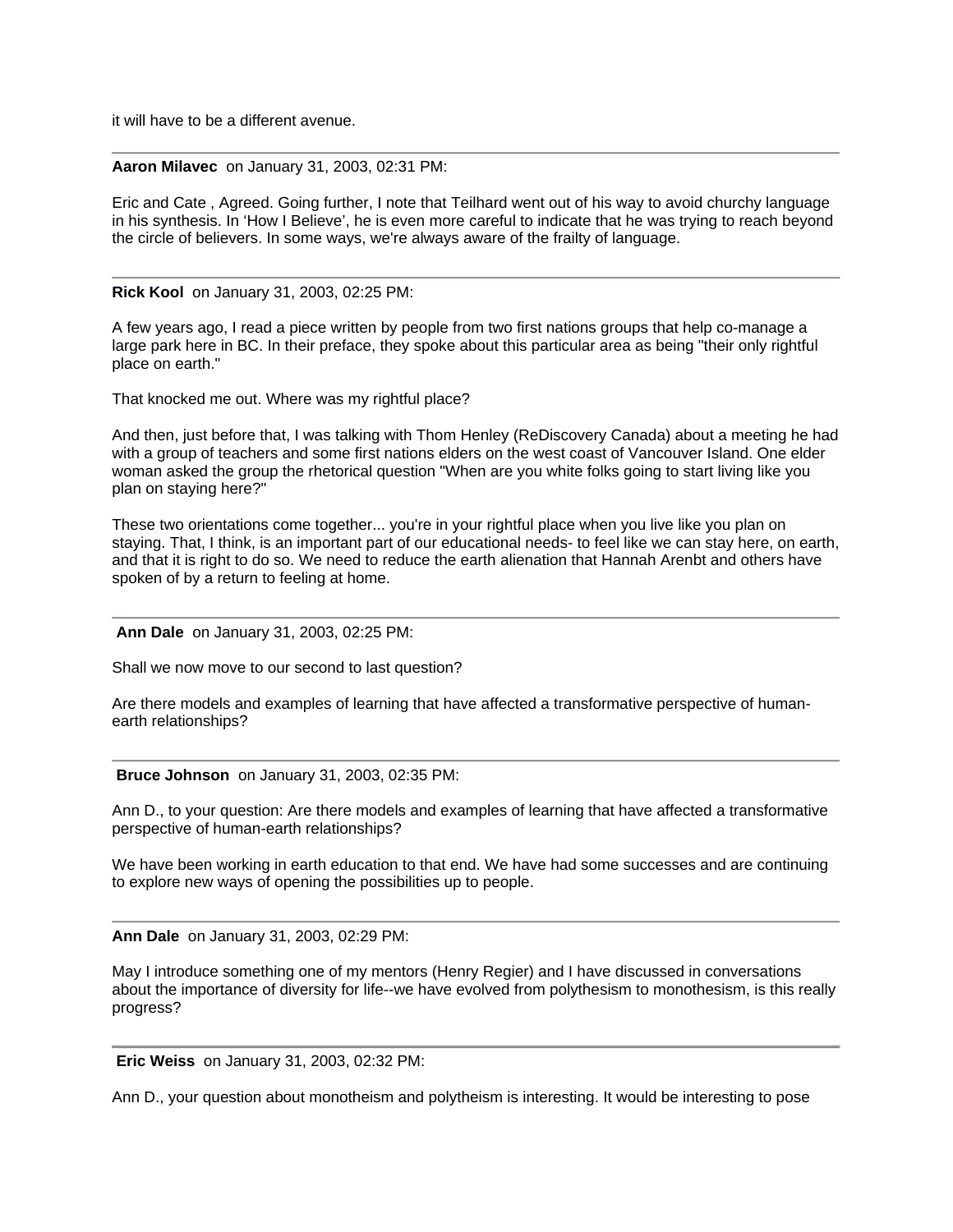that question within a cosmological framework. Does the new cosmology tend to support monotheism (as Teilhard would suggest), does it support polytheism, or does it support some complex integration of the two (as Aurobindo would suggest)? I, personally, would like to see the new religion that is evolving as one that can comfortably contain non-theism, monotheism, and polytheism all together.

### **Rick Kool** on January 31, 2003, 02:33 PM:

Eric, does it matter whether we see one god in all things, or many gods in many things... as long as we see the divinity in the world.

**Eric Weiss** on January 31, 2003, 02:36 PM:

Rick, theoretically, it doesn't "matter whether we see one god in all things, or many gods in many things," but practically it is very important. It's important psychologically that different people are able to relate to the Divine in a way that is appropriate to their stage of spiritual development, and it's important that people don't kill each other because they see the Divine differently.

**Aaron Milavec** on January 31, 2003, 02:37 PM:

Ann D., we have evolved from polythesism to monothesism, is this really progress?

When monotheism is melded with aggressive agriculture and commercialization, then that monotheism takes on aggressive qualities.

In India, I found many brands of monotheism (Shivites, e.g.) who are non-aggressive.

Again, even polytheism can be aggressive???

**Rick Kool** on January 31, 2003, 02:37 PM:

Eric, of course you are very right- we do kill each other over who god is and how many there are! But that is not necessary (although that too is a major change in worldview!).

**Ann Jarnet** on January 31, 2003, 02:32 PM:

Examples of learning that have affected a transformative perspective of human-earth relationships??? One might be the ecopsychology movement.

Check out [www.ecopsychology.org](http://www.ecopsychology.org/) -- here is their intro paragraph:

"Ecopsychology is situated at the intersection of a number of fields of enquiry, including environmental philosophy, psychology, and ecology, but is not limited by any disciplinary boundaries. At its core, ecopsychology suggests that there is a synergistic relation between planetary and personal well being; that the needs of the one are relevant to the other".

Relatively new, I'm not certain there's enough information out there to evaluate impacts yet, but it appears to me like something fascinating enough to pursue. If you can find anything to read by Robert Greenway... and Andy Fisher's new book Radical Ecopsychology is quite wonderful (expensive but wonderful).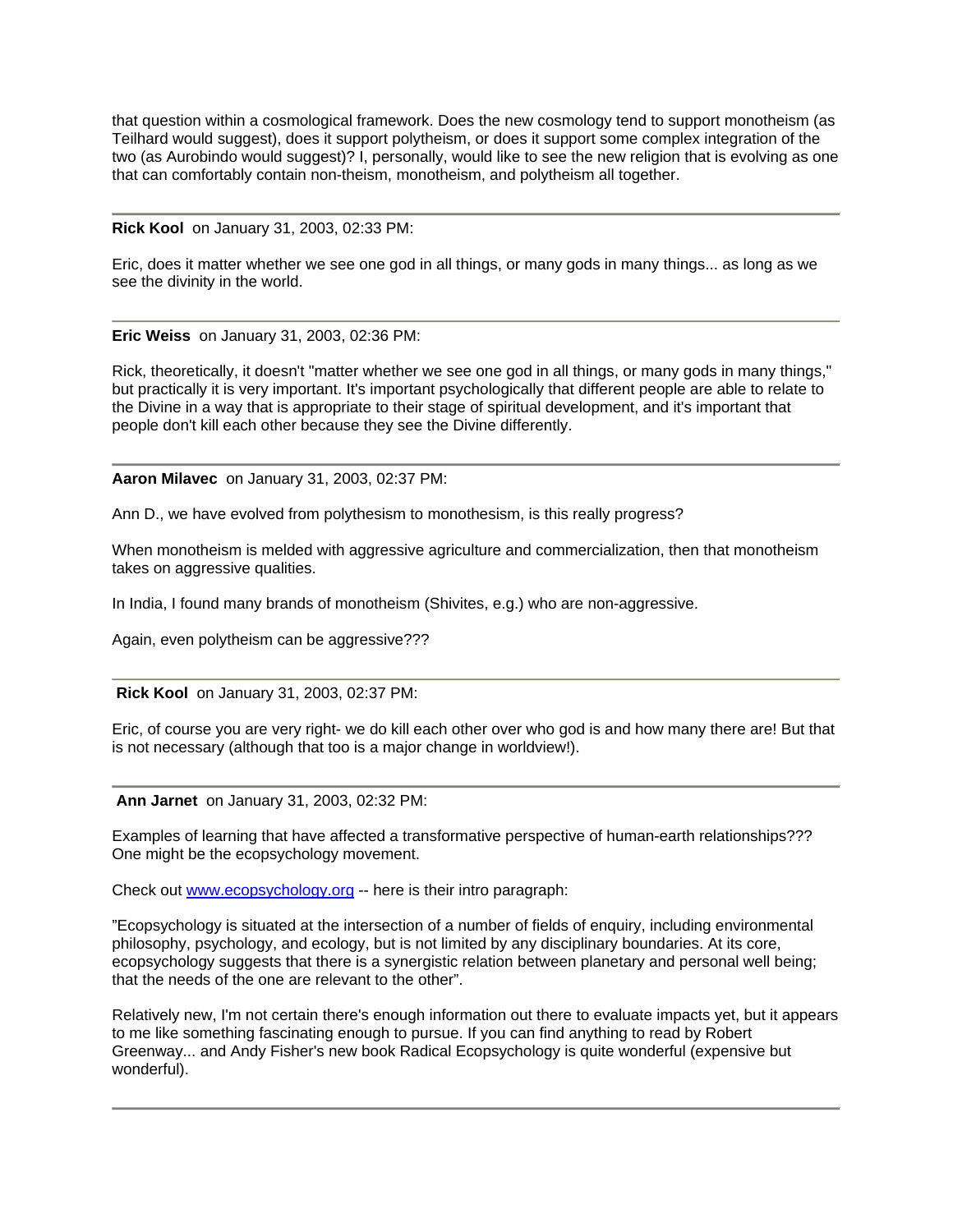**Cate McEwen** on January 31, 2003, 02:40 PM:

Ann J., I agree that ecopsychology offers an awakened perspective. Do you think it does enough for engendering a collective consciousness and self-love?

### **Ann Jarnet** on January 31, 2003, 02:45 PM:

Cate asks: Do you think ecopsychology does enough for engendering a collective consciousness and self-love?

I don't know, Cate. It certainly starts from the personal -- my experience with ecopsychology is through a small group of people across the world who have been discussing the issue on a listserv since 1996. It has been an experience in community -- resulting in face-to-face meetings (on Saltspring island, by the way), in schisms, in reconciliation, in learning..... The collective contributes to the enlightenment of the individual, the individual contributes to the collective.

**Ann Dale** on January 31, 2003, 02:49 PM:

Ann J., what a price we pay for bringing the personal into the equation? And yet, perhaps we need to reconcile the personal with the professional, the mind with the heart, and the physical and the soul?

**Ann Jarnet** on January 31, 2003, 02:54 PM:

Ann D., what price??? Well, it depends on the risk. As a young public servant, I might have hesitated to move as I do now -- I have nothing to lose now -- what on earth are they going to do to me??? so, with that privilege -- the privilege of age, experience, credibility, supportive networks, self-confidence, I feel an obligation to take things beyond the limits that might be imposed...

**Rick Kool** on January 31, 2003, 02:35 PM:

This is a wonderful dialogue, really, and I'm sitting here, with Glenn Gould playing the Bach piano partitas on the CD, and the Bewicks wren outside the window, and feel very much in touch with all that is divine-Bach, the wren, Glenn Gould, and all of you!

**Jean Robitaille** on January 31, 2003, 02:38 PM:

An experience changed my vision of the world. I was in West Africa, in Guinea-Bissau, working on a project of creating a national park. A woman come to see me with a 6 month babe, totally unfed, like the photos we see from countries affected by starvation.

We need to replace the human being as a part of our worldview. I realize at this time there is a necessity to live in a good environment. Maybe we should let all the people who live in the industrial world discover the effects of their way of life—maybe that would change something. Not just by watching it on TV.

**Rick Kool** on January 31, 2003, 02:39 PM:

Jean is right.., I wonder if we \*really\* knew the impact of how we live on the world, if we could bear the weight, the burden, of that knowledge!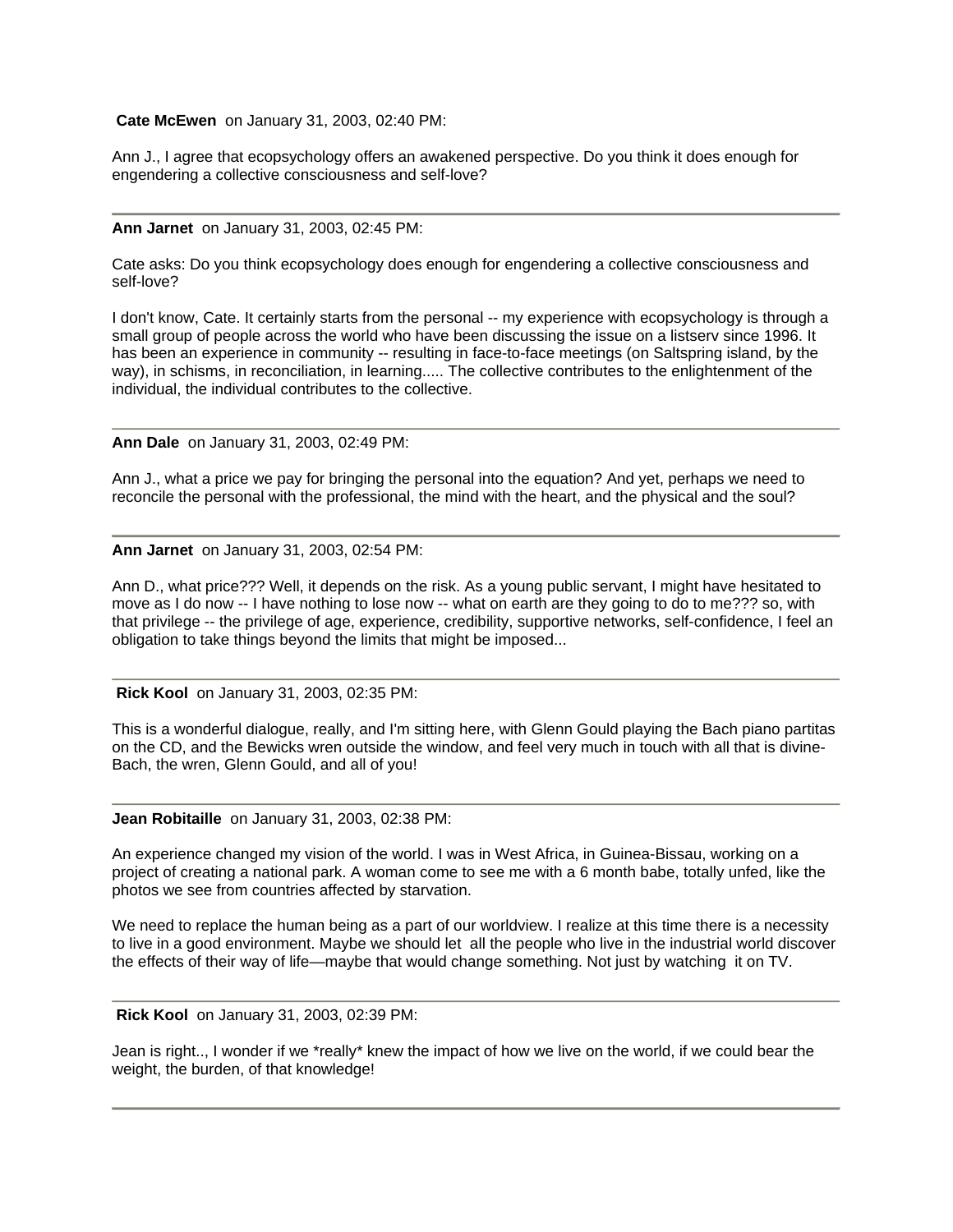### **Aaron Milavec** on January 31, 2003, 02:44 PM:

Rick, even now, I feel the discomfort and the pain of knowing that this computer, this building, this way of life requires that multi-national corporations have to daily harvest 30% of the worlds resources and exploit so many others in developing countries to make it possible for 6% of those in North America to have the "good life."

**Ann Dale** on January 31, 2003, 02:41 PM:

And panel, our last question for the day.

What does it mean to the individual to change one's worldview and how is the new understanding enacted?

**Bruce Morito** (Member # 560) on January 31, 2003, 02:46 PM:

 Response to Ann D's last question. For the individual, I think the most important transformation is that which occurs slowly and surely in such a way as to develop systematically and in ways that are possible. To much inspirational change often results later in disillusionment. For this I think we need a community of thinkers and actors who can work constructively but critically together. I also subscribe to careful and systematic change, starting with where we are now and gradually working toward a new worldview based on a comprehensive incorporation of ecological facts and concepts.

**Ann Dale** on January 31, 2003, 02:43 PM:

And can we reconnect again to being 'leavers' rather than 'takers'?

**Eric Weiss** on January 31, 2003, 02:41 PM:

It seems to me that there were just three really major shifts in the way that people relate to the natural world - the change from hunting-gathering to agriculture, the change from village agriculture to city dwelling, and the change from city-state life to industrialism. If we want to see another really major change, it will have to move us out of industrialism altogether.

**Eric Weiss** on January 31, 2003, 02:46 PM:

Perhaps the most crucial element of a change of worldview is a change of values. After all, it is only a change of values that can bring about a change in patterns of activity. I want to suggest that the really important change we need to make is one that puts the Immanent and Transcendent Divine in the very center of our Individual system of values.

**Rick Kool** on January 31, 2003, 02:47 PM:

Will this change in worldview, so necessary, be through evolution or revolution. And we know so well from history that revolutions, for the most part, tend to eat up the revolutionaries (the US example being a significant departure from that model).

Is there time for the evolution to occur? There has to be, as I think that revolutionary changes are not what I want to live through. And yet, in my own way, I know I am changing and living the change (including now commuting 30 km a day on a bike as part of my commitment to low-carbon city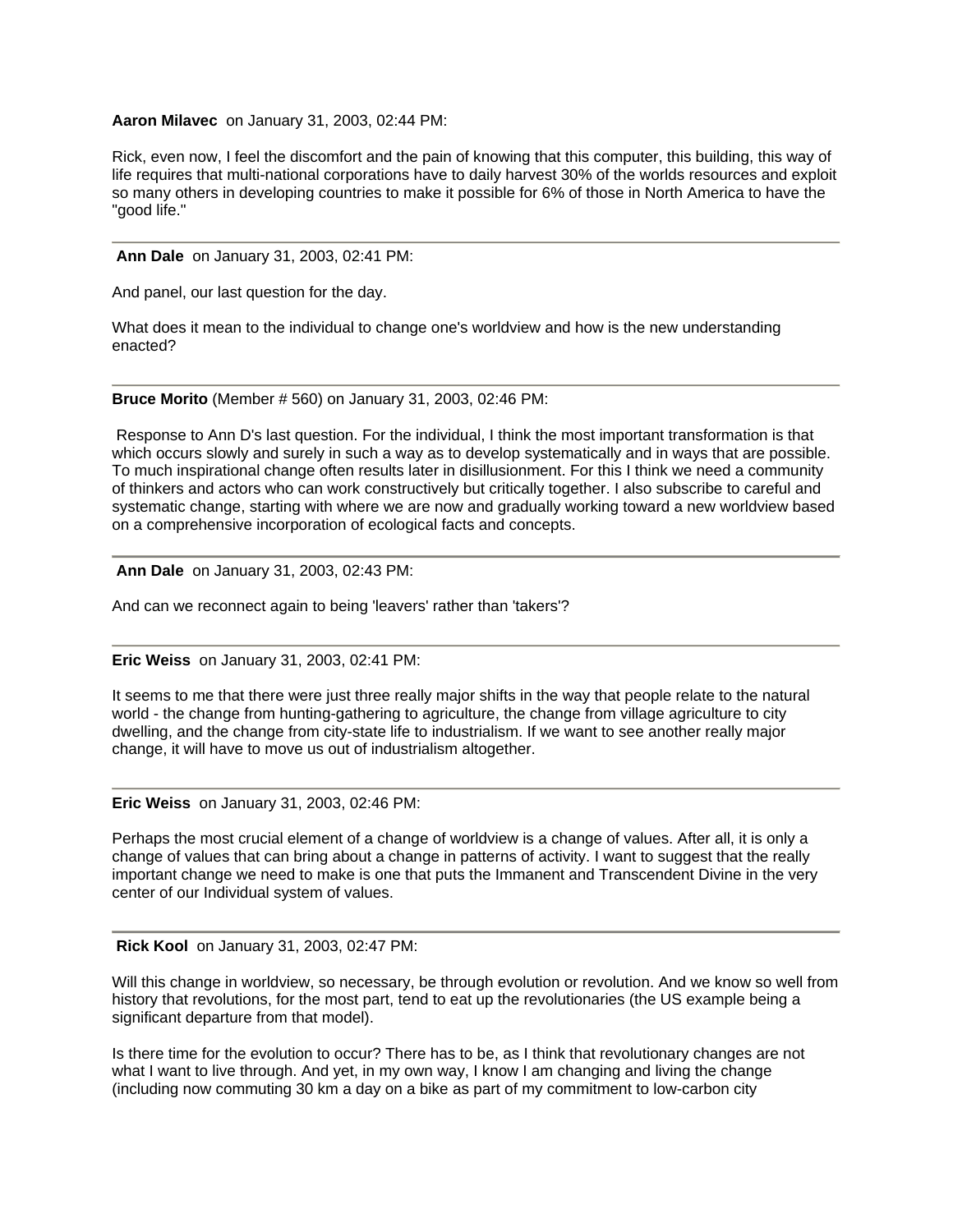transportation).

#### **Aaron Milavec** on January 31, 2003, 02:49 PM:

I am affected by Berry's insistence that we need to take back our lives and return to the local economy and the neighborhood:

"How are they to protect themselves? There seems, really, to be only one way, and that is to develop and put into practice the idea of a local economy - something that growing numbers of people are now doing. For several good reasons, they are beginning with the idea of a local food

economy. People are trying to find ways to shorten the distance between producers and consumers, to make the connections between the two more direct, and to make this local economic activity a benefit to the local community. They are trying to learn to use the consumer economies of local towns and cities to preserve the livelihoods of local farm families and

farm communities. They want to use the local economy to give consumers an influence over the kind and quality of their food, and to preserve and enhance the local landscapes. They want to give everybody in the local community a direct, long-term interest in the prosperity, health, and beauty of their homeland".

**Jean Robitaille** on January 31, 2003, 02:52 PM:

Piaget said that we pass from a egocentric vision to a vision where we become part of the world.

We live in societies that infantize people and let them take care of their belly-bottom needs for a model of cooperation, of responsibility of sharing. We need to realize that we share the world, not own it.

#### **Aaron Milavec** on January 31, 2003, 02:53 PM:

For myself, too, I keep returning to gratitude for the earth, for the insects, for the animals, for the plants, for the wonder of it all. Oh, world of mine, you are the giver and the sustainer!

**Eric Weiss** on January 31, 2003, 02:54 PM:

Aaron, I appreciate your post about local food economies. That idea, and the ideas of people like Hawkens and Lovins, make a lot of sense as ways of approaching a practical and gradual change.

It has been interesting for me to push the spiritual angle in this dialog. It is so hard for us modern academics to use God-language, but something in me is driving in that direction.

**Aaron Milavec** on January 31, 2003, 02:57 PM:

Eric, I'm a theologian. Whatever I write, from now on it, is absorbed in the overriding issue of finding the thin voice of God within the natural world.

**Bruce Morito** (Member # 560) on January 31, 2003, 02:56 PM:

One step we might take is to use the Trumpeter as a vehicle. A special issue on Cosmology an transformative learning would be welcome in the deep ecology community and I'm sure in the wider environmental community.